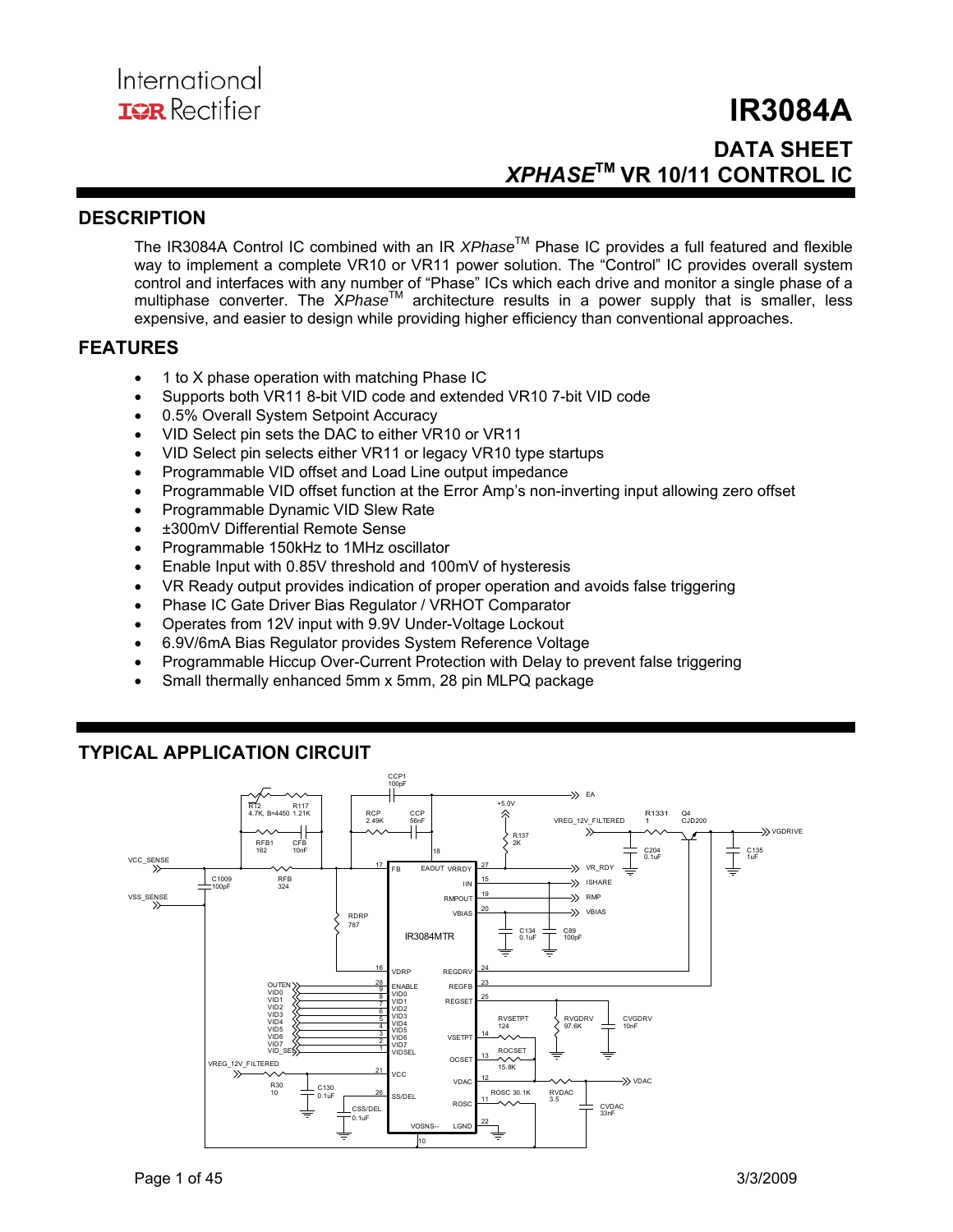## **ORDERING INFORAMATION**

| <b>DEVICE</b> | <b>ORDER QUANTITY</b> |
|---------------|-----------------------|
| IR3084AMTRPBF | 3000 Tape and Reel    |
| IR3084AMPBF   | 100 Piece Strip       |

## **ABSOLUTE MAXIMUM RATINGS**

Stresses beyond those listed below may cause permanent damage to the device. These are stress ratings only and functional operation of the device at these or any other conditions beyond those indicated in the operational sections of the specifications are not implied.

| Operating Junction Temperature0 to 150°C         |  |
|--------------------------------------------------|--|
| Storage Temperature Range-65°C to 150°C          |  |
|                                                  |  |
| Moisture Sensitivity LevelJEDEC Level 2 @ 260 °C |  |

| PIN#    | <b>PIN NAME</b> | <b>V<sub>MAX</sub></b> | <b>V<sub>MIN</sub></b> | <b>I</b> source   | <b>I</b> <sub>SINK</sub> |
|---------|-----------------|------------------------|------------------------|-------------------|--------------------------|
| 1       | <b>VIDSEL</b>   | <b>20V</b>             | $-0.3V$                | 1 <sub>m</sub> A  | 1 <sub>m</sub> A         |
| $2 - 9$ | $VID7-0$        | <b>20V</b>             | $-0.3V$                | 1mA               | 1mA                      |
| 10      | VOSNS-          | 0.5V                   | $-0.5V$                | 10 <sub>m</sub> A | 10 <sub>m</sub> A        |
| 11      | <b>ROSC</b>     | <b>20V</b>             | $-0.5V$                | 1mA               | 1mA                      |
| 12      | <b>VDAC</b>     | <b>20V</b>             | $-0.3V$                | 1 <sub>m</sub> A  | 1 <sub>m</sub> A         |
| 13      | <b>OCSET</b>    | <b>20V</b>             | $-0.3V$                | 1mA               | 1mA                      |
| 14      | <b>VSETPT</b>   | <b>20V</b>             | $-0.3V$                | 1mA               | 1 <sub>m</sub> A         |
| 15      | <b>IIN</b>      | <b>20V</b>             | $-0.3V$                | 1 <sub>m</sub> A  | 1 <sub>m</sub> A         |
| 16      | <b>VDRP</b>     | <b>20V</b>             | $-0.3V$                | 5mA               | 5mA                      |
| 17      | <b>FB</b>       | <b>20V</b>             | $-0.3V$                | 1mA               | 1 <sub>m</sub> A         |
| 18      | <b>EAOUT</b>    | 10 <sub>V</sub>        | $-0.3V$                | 20 <sub>m</sub> A | 20 <sub>m</sub> A        |
| 19      | <b>RMPOUT</b>   | <b>20V</b>             | $-0.3V$                | 5mA               | 5mA                      |
| 20      | <b>VBIAS</b>    | <b>20V</b>             | $-0.3V$                | 50 <sub>m</sub> A | 10 <sub>m</sub> A        |
| 21      | <b>VCC</b>      | 20V                    | $-0.3V$                | 1 <sub>m</sub> A  | 50 <sub>m</sub> A        |
| 22      | <b>LGND</b>     | n/a                    | n/a                    | 50 <sub>m</sub> A | 1 <sub>m</sub> A         |
| 23      | <b>REGFB</b>    | <b>20V</b>             | $-0.3V$                | 1 <sub>m</sub> A  | 1 <sub>m</sub> A         |
| 24      | <b>REGDRV</b>   | <b>20V</b>             | $-0.3V$                | 10 <sub>m</sub> A | 50 <sub>m</sub> A        |
| 25      | <b>REGSET</b>   | <b>20V</b>             | $-0.3V$                | 1 <sub>m</sub> A  | 1 <sub>m</sub> A         |
| 26      | SS/DEL          | <b>20V</b>             | $-0.3V$                | 1mA               | 1mA                      |
| 27      | <b>VRRDY</b>    | <b>20V</b>             | $-0.3V$                | 1 <sub>m</sub> A  | 20 <sub>m</sub> A        |
| 28      | <b>ENABLE</b>   | <b>20V</b>             | $-0.3V$                | 1 <sub>m</sub> A  | 1 <sub>m</sub> A         |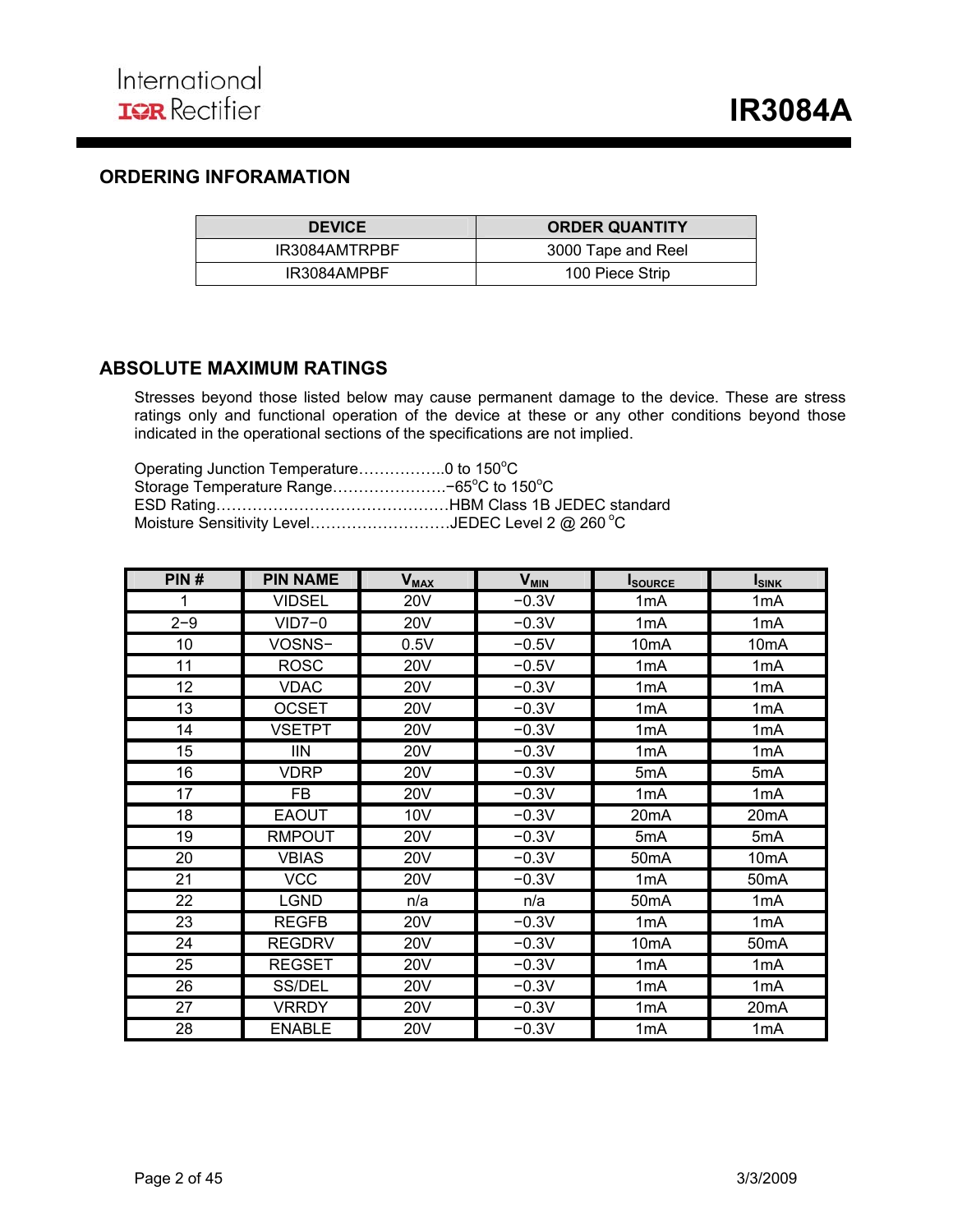## **ELECTRICAL SPECIFICATIONS**

Unless otherwise specified, these specifications apply over:  $9.5V \leq V_{CC} \leq 16V$ , -0.3V ≤ VOSNS- ≤ 0.3V,  $0 °C ≤ T<sub>J</sub> ≤ 100 °C$ , ROSC = 24kΩ, CSS/DEL =  $0.1 μF ± 10%$ 

| <b>PARAMETER</b>                                                                     | <b>TEST CONDITION</b>                                                                                                   | <b>MIN</b>   | <b>TYP</b>  | <b>MAX</b> | <b>UNIT</b>     |  |  |  |  |
|--------------------------------------------------------------------------------------|-------------------------------------------------------------------------------------------------------------------------|--------------|-------------|------------|-----------------|--|--|--|--|
| <b>VDAC REFERENCE</b>                                                                |                                                                                                                         |              |             |            |                 |  |  |  |  |
| <b>System Set-Point Accuracy</b>                                                     | $VID \ge 1V$ , $10k\Omega \le ROSC \le 100k\Omega$ ,<br>$25^{\circ}$ C ≤ T <sub>J</sub> ≤ 100 °C                        | $-0.5$       |             | 0.5        | $\%$            |  |  |  |  |
| (Deviation from Tables 1 & 2<br>per test circuit in Figure 1<br>which emulates in-VR | $0.8V \leq VID < 1V$ , 10kΩ≤ROSC≤100kΩ,<br>$25^{\circ}$ C ≤ T <sub>J</sub> ≤ 100 °C                                     | $-5$         |             | $+5$       | mV              |  |  |  |  |
| operation)                                                                           | $0.5V \leq VID < 0.8V$ , 10k $\Omega \leq ROSC \leq 100k\Omega$ ,<br>$25^{\circ}$ C ≤ T <sub>J</sub> ≤ 100 $^{\circ}$ C | -8           |             | $+8$       | mV              |  |  |  |  |
| <b>Source Current</b>                                                                | Includes OCSET and VSETPT currents                                                                                      | 104          | 113         | 122        | μA              |  |  |  |  |
| <b>Sink Current</b>                                                                  | Includes OCSET and VSETPT currents                                                                                      | 92           | 100         | 108        | $\mu$ A         |  |  |  |  |
| <b>VIDx Input Threshold</b>                                                          |                                                                                                                         | 500          | 600         | 700        | mV              |  |  |  |  |
| VIDx & VIDSEL Input Bias<br>Current                                                  | $0V \leq VIDx \leq VCC$                                                                                                 | $-5$         | $\mathbf 0$ | 5          | $\mu$ A         |  |  |  |  |
| VIDx 11111x Blanking Delay                                                           | Measure Time till VRRDY drives low,<br>Note 1                                                                           | 0.5          | 1.3         | 2.1        | $\mu$ s         |  |  |  |  |
| <b>VIDSEL Pull-up Voltage</b>                                                        | <b>VIDSEL FLOATING</b>                                                                                                  | 1.15         | 1.25        | 1.35       | $\vee$          |  |  |  |  |
| <b>VIDSEL Pull-up Resistance</b>                                                     |                                                                                                                         | 5.0          | 12.5        | 20.0       | KΩ              |  |  |  |  |
| VIDSEL VR10/VR11<br>Threshold                                                        |                                                                                                                         | 0.55         | 0.62        | 0.69       | V               |  |  |  |  |
| <b>VIDSEL VR11 No Boot</b><br>Threshold                                              |                                                                                                                         | 3.0          | 3.5         | 4.0        | V               |  |  |  |  |
| VIDSEL VR10 No Boot<br>Threshold                                                     |                                                                                                                         | 7.0          | 7.5         | 8.0        | $\vee$          |  |  |  |  |
| <b>ERROR AMPLIFIER</b>                                                               |                                                                                                                         |              |             |            |                 |  |  |  |  |
| Input Offset Voltage                                                                 | Measure V(FB) - V(VSETPT) per test<br>circuit in Figure 1. Applies to TBS VID<br>codes. Note 2.                         | $-5$         | 0.0         | 5          | mV              |  |  |  |  |
| FB Bias Current                                                                      |                                                                                                                         | $-1$         | $-0.3$      | 0.5        | μA              |  |  |  |  |
| <b>VSETPT Bias Current</b>                                                           |                                                                                                                         | 48.5         | 51          | 53.5       | $\mu$ A         |  |  |  |  |
| DC Gain                                                                              | Note 1                                                                                                                  | 90           | 100         | 110        | dB              |  |  |  |  |
| <b>Gain Bandwidth Product</b>                                                        | Note 1                                                                                                                  | 6            | 10          |            | <b>MHz</b>      |  |  |  |  |
| <b>Corner Frequency</b>                                                              | 45 deg Phase Shift, Note 1                                                                                              |              | 200         | 400        | Hz              |  |  |  |  |
| Slew Rate                                                                            | Note 1                                                                                                                  | $1.4$        | 3.2         | 5          | $V/\mu s$       |  |  |  |  |
| Source Current                                                                       |                                                                                                                         | $-1.2$       | $-0.8$      | $-0.35$    | mA              |  |  |  |  |
| <b>Sink Current</b>                                                                  |                                                                                                                         | 0.5          | 1.0         | 1.7        | mA              |  |  |  |  |
| Max Voltage                                                                          | VBIAS-VEAOUT (ref. to VBIAS)                                                                                            | 150          | 375         | 600        | $m\overline{V}$ |  |  |  |  |
| Min Voltage                                                                          | Normal operation or Fault mode                                                                                          | 30           | 110         | 200        | mV              |  |  |  |  |
| <b>VDRP BUFFER AMPLIFIER</b>                                                         |                                                                                                                         |              |             |            |                 |  |  |  |  |
| Input Offset Voltage                                                                 | $V(VDRP) - V(IIN), 0.5V \leq V(IIN) \leq 5V$                                                                            | $-10$        | $-1$        | 6          | mV              |  |  |  |  |
| Source Current                                                                       | $0.5V \le V(III) \le 5V$                                                                                                | -9           | $-7.3$      | $-4$       | mA              |  |  |  |  |
| <b>Sink Current</b>                                                                  | $0.5V \le V(HN) \le 5V$                                                                                                 | 0.2          | 0.88        | 4.1        | mA              |  |  |  |  |
| Bandwidth (-3dB)                                                                     | Note 1                                                                                                                  | $\mathbf{1}$ | 6           |            | <b>MHz</b>      |  |  |  |  |
| Slew Rate                                                                            | Note 1                                                                                                                  | 5            | 10          |            | $V/\mu s$       |  |  |  |  |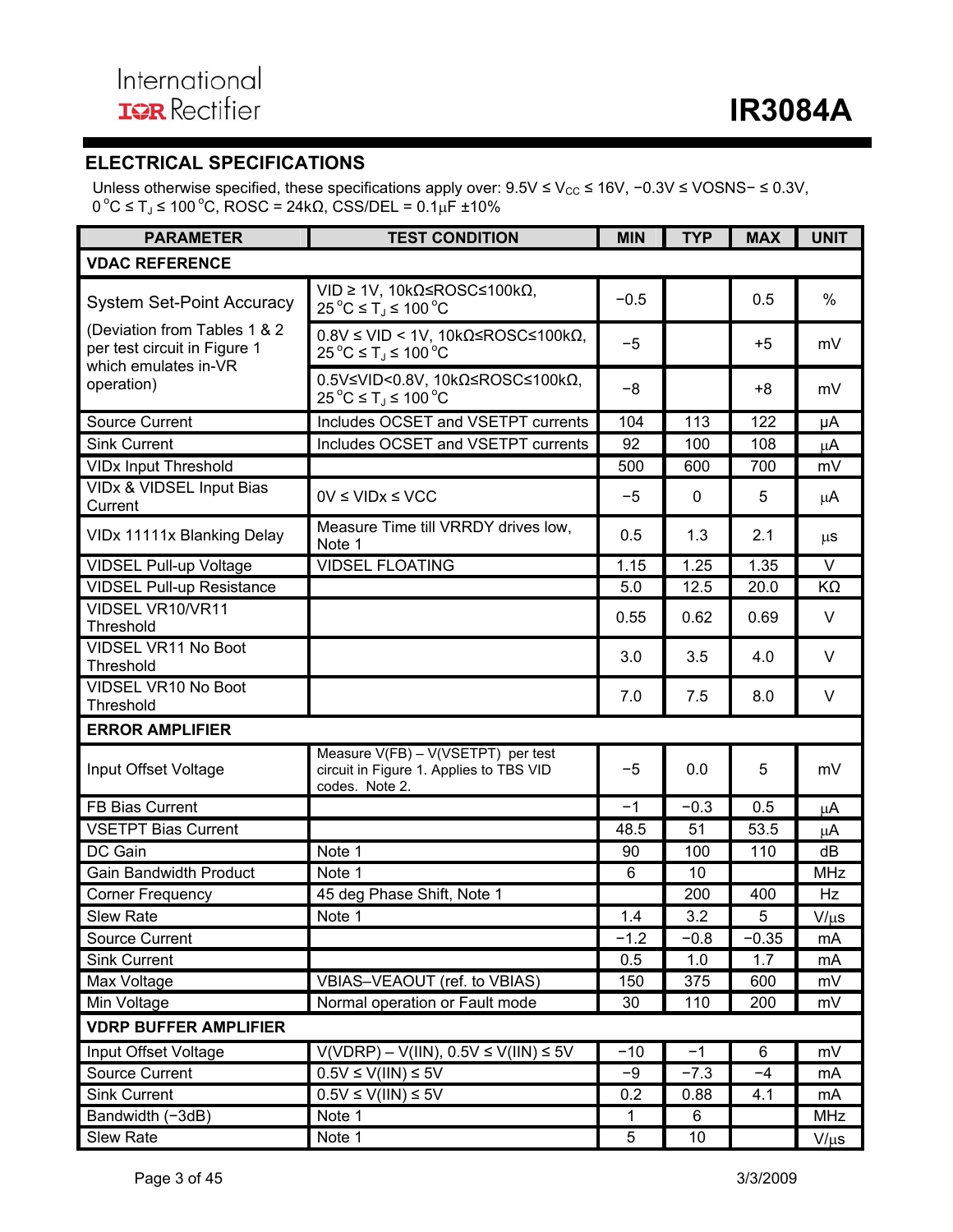| <b>PARAMETER</b>                                       | <b>TEST CONDITION</b>                                                   | <b>MIN</b>     | <b>TYP</b> | <b>MAX</b> | <b>UNIT</b> |
|--------------------------------------------------------|-------------------------------------------------------------------------|----------------|------------|------------|-------------|
| <b>CURRENT SENSE INPUT</b>                             |                                                                         |                |            |            |             |
| <b>IIN Bias Current</b>                                | V(SS/DEL) > 0.85V, V(EAOUT) > 0.5V                                      | $-2.0$         | $-0.2$     | 1.0        | μA          |
| <b>IIN Preconditioning Pull-Down</b><br>Resistance     | V(SS/DEL) < 0.35V                                                       | 5.6            | 12.5       | 19.4       | KΩ          |
| <b>IIN Preconditioning RESET</b><br>Threshold          | V(EAOUT)                                                                | 0.20           | 0.35       | 0.50       | $\vee$      |
| <b>IIN Preconditioning SET</b><br>Threshold            | V(SS/DEL)                                                               | 0.35           | 0.60       | 0.85       | $\vee$      |
| <b>VBIAS REGULATOR</b>                                 |                                                                         |                |            |            |             |
| <b>Output Voltage</b>                                  | $-5mA \leq I(VBIAS) \leq 0mA$                                           | 6.6            | 6.9        | 7.2        | $\vee$      |
| <b>Current Limit</b>                                   |                                                                         | $-35$          | $-20$      | -6         | mA          |
| <b>Over-Current Comparator</b>                         |                                                                         |                |            |            |             |
| Input Offset Voltage                                   | $1V \le V(OCSET) \le 5V$                                                | $-10$          | $-1$       | 10         | mV          |
| <b>OCSET Bias Current</b>                              |                                                                         | $-53.5$        | $-51$      | $-48.5$    | μA          |
| <b>SOFT START AND DELAY</b>                            |                                                                         |                |            |            |             |
| Start Delay (TD1)                                      | $RDRP = \infty$                                                         | 1.2            | 1.8        | 2.6        | ms          |
| Soft Start Time (TD2)                                  | $RDRP = \infty$                                                         | 0.8            | 1.6        | 2.8        | ms          |
| VID Sample Delay (TD3)                                 |                                                                         | 0.2            | 1.0        | 2.5        | ms          |
| VRRDY Delay (TD4 + TD5)                                |                                                                         | 0.5            | 1.3        | 2.2        | ms          |
| OC Delay Time                                          | Note 1                                                                  | 150            | 250        | 350        | μs          |
| SS/DEL to FB Input Offset<br>Voltage                   | With FB = 0V, adjust V(SS/DEL) until<br>EAOUT drives high               | 0.85           | 1.3        | 1.5        | $\vee$      |
| <b>SS/DEL Charge Current</b>                           |                                                                         | 40             | 70         | 100        | μA          |
| <b>SS/DEL Discharge Current</b>                        |                                                                         | $\overline{4}$ | 6.5        | 9          | μA          |
| <b>Charge/Discharge Current</b><br>Ratio               |                                                                         | 9.5            | 11.2       | 12.5       | μA/μA       |
| OC Discharge Current                                   | Note 1                                                                  | 20             | 40         | 60         | μA          |
| Charge Voltage                                         |                                                                         | 3.6            | 3.85       | 4.1        | $\vee$      |
| <b>OC/VRRDY Delay</b><br><b>Comparator Threshold</b>   | Relative to Charge Voltage,<br>SS/DEL rising                            |                | 80         |            | mV          |
| <b>OC/VRRDY Delay</b><br><b>Comparator Threshold</b>   | Relative to Charge Voltage,<br>SS/DEL falling                           |                | 100        |            | mV          |
| Delay Comparator Hysteresis                            |                                                                         |                | 20         |            | mV          |
| <b>VID Sample Delay</b><br><b>Comparator Threshold</b> |                                                                         |                | 3.10       |            | V           |
| SS/DEL Discharge<br><b>Comparator Threshold</b>        |                                                                         |                | 215        |            | mV          |
| <b>ENABLE INPUT</b>                                    |                                                                         |                |            |            |             |
| <b>Threshold Voltage</b>                               | <b>ENABLE</b> rising                                                    | 775            | 850        | 925        | mV          |
| <b>Threshold Voltage</b>                               | <b>ENABLE falling</b>                                                   | 675            | 750        | 825        | mV          |
| <b>Threshold Hysteresis</b>                            |                                                                         | 60             | 100        | 140        | mV          |
| Input Resistance                                       |                                                                         | 50             | 100        | 200        | KΩ          |
| <b>Blanking Time</b>                                   | Noise Pulse < 250ns will not register<br>an ENABLE state change. Note 1 | 75             | 250        | 400        | ns          |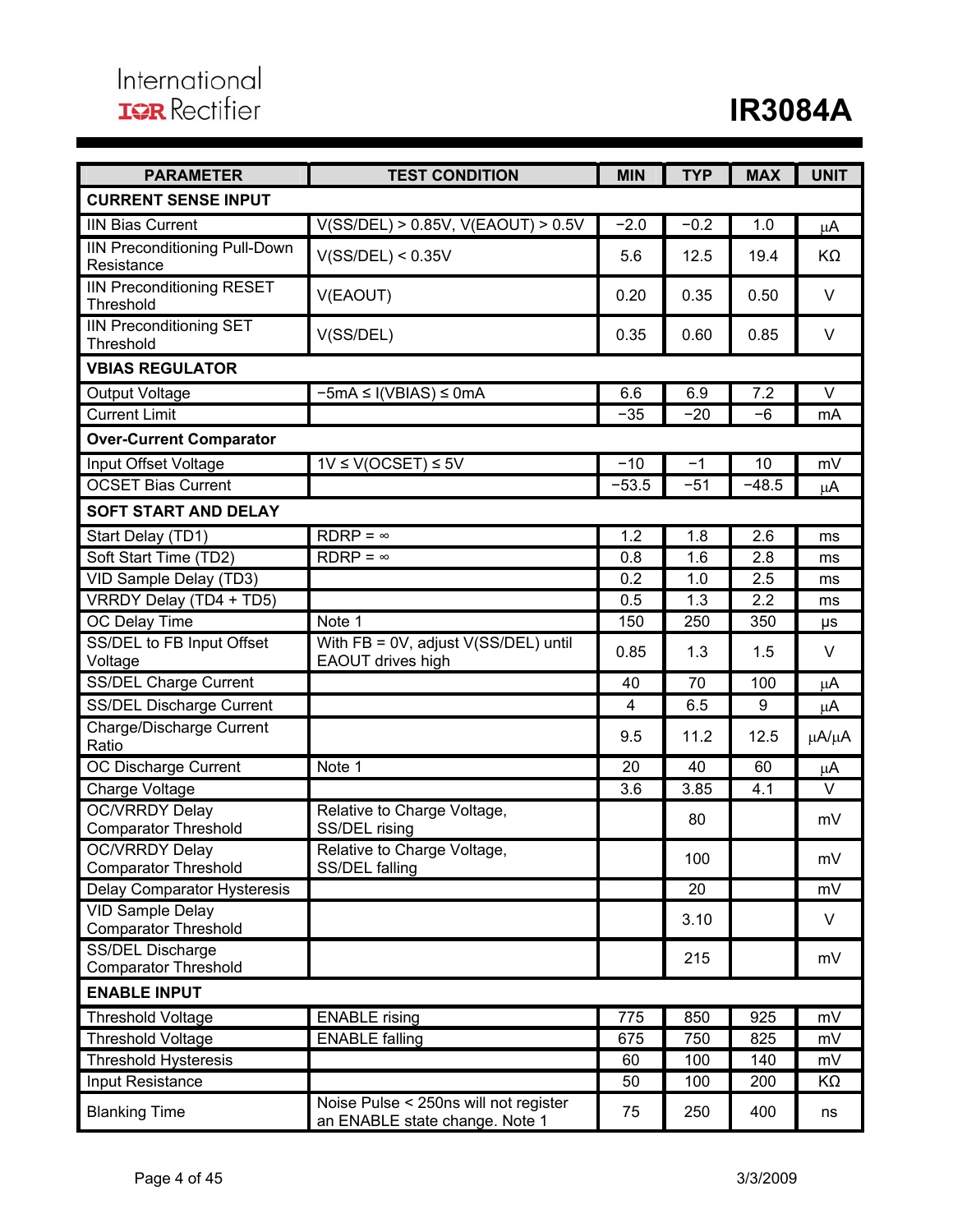| <b>PARAMETER</b>                                         | <b>TEST CONDITION</b>                                                              | <b>MIN</b> | <b>TYP</b> | <b>MAX</b> | <b>UNIT</b>   |  |  |  |  |  |  |
|----------------------------------------------------------|------------------------------------------------------------------------------------|------------|------------|------------|---------------|--|--|--|--|--|--|
| <b>VRRDY OUTPUT</b>                                      |                                                                                    |            |            |            |               |  |  |  |  |  |  |
| <b>Output Voltage</b>                                    | $I(VRRDY) = 4mA$                                                                   |            |            |            |               |  |  |  |  |  |  |
| Leakage Current                                          | $V(VRRDY) = 5.5V$                                                                  |            | $\Omega$   | 10         | uΑ            |  |  |  |  |  |  |
| <b>OSCILLATOR</b>                                        |                                                                                    |            |            |            |               |  |  |  |  |  |  |
| <b>Switching Frequency</b>                               |                                                                                    | 450        | 500        | 550        | kHz           |  |  |  |  |  |  |
| Peak Voltage (4.8V typical,<br>measured as % of VBIAS)   |                                                                                    | 70         | 72         | 74         | $\frac{0}{0}$ |  |  |  |  |  |  |
| Valley Voltage (0.9V typical,<br>measured as % of VBIAS) |                                                                                    | 10         | 13         | 15         | $\frac{0}{0}$ |  |  |  |  |  |  |
| <b>DRIVER BIAS REGULATOR</b>                             |                                                                                    |            |            |            |               |  |  |  |  |  |  |
| <b>REGSET Bias Current</b>                               | $1.5V \leq V(REGSET) \leq VCC - 1.5V$                                              | $-112$     | $-99$      | $-85$      | μA            |  |  |  |  |  |  |
| Input Offset Voltage                                     | $1.5V \leq V(REGSET) \leq VCC - 1.5V$ ,<br>$100\mu$ A $\leq$ I(REGDRV) $\leq$ 10mA | $-12$      | $\Omega$   | 12         | mV            |  |  |  |  |  |  |
| <b>Short Circuit Current</b>                             | $V(REGDRV) = 0V,$<br>$1.5V \leq V(REGSET) \leq VCC - 1.5V$ ,<br>10<br>Note 1       |            | 20         | 50         | mA            |  |  |  |  |  |  |
| Dropout Voltage                                          | $I(REGDRV) = 10mA$ , Note 1                                                        | 0.4        | 0.87       | 1.33       | V             |  |  |  |  |  |  |
| <b>VCC UNDER-VOLTAGE LOCKOUT</b>                         |                                                                                    |            |            |            |               |  |  |  |  |  |  |
| Start Threshold                                          |                                                                                    | 9.3        | 9.9        | 10.3       | V             |  |  |  |  |  |  |
| Stop Threshold                                           |                                                                                    | 8.5        | 9.1        | 9.5        | $\vee$        |  |  |  |  |  |  |
| <b>Hysteresis</b>                                        | Start - Stop                                                                       | 575        | 800        | 1000       | mV            |  |  |  |  |  |  |
| <b>GENERAL</b>                                           |                                                                                    |            |            |            |               |  |  |  |  |  |  |
| <b>VCC Supply Current</b>                                |                                                                                    | 9          | 14         | 18         | mA            |  |  |  |  |  |  |
| <b>VOSNS- Current</b>                                    | $-0.3V \leq VOSNS - \leq 0.3V$ ,<br>All VID Codes                                  | $-1.45$    | $-1.3$     | $-0.75$    | mA            |  |  |  |  |  |  |

**Note 1:** Guaranteed by design but not tested in production

**Note 2:** VDAC Output is trimmed to compensate for Error Amp input offsets errors



**Figure 1 – System Set Point Test Circuit**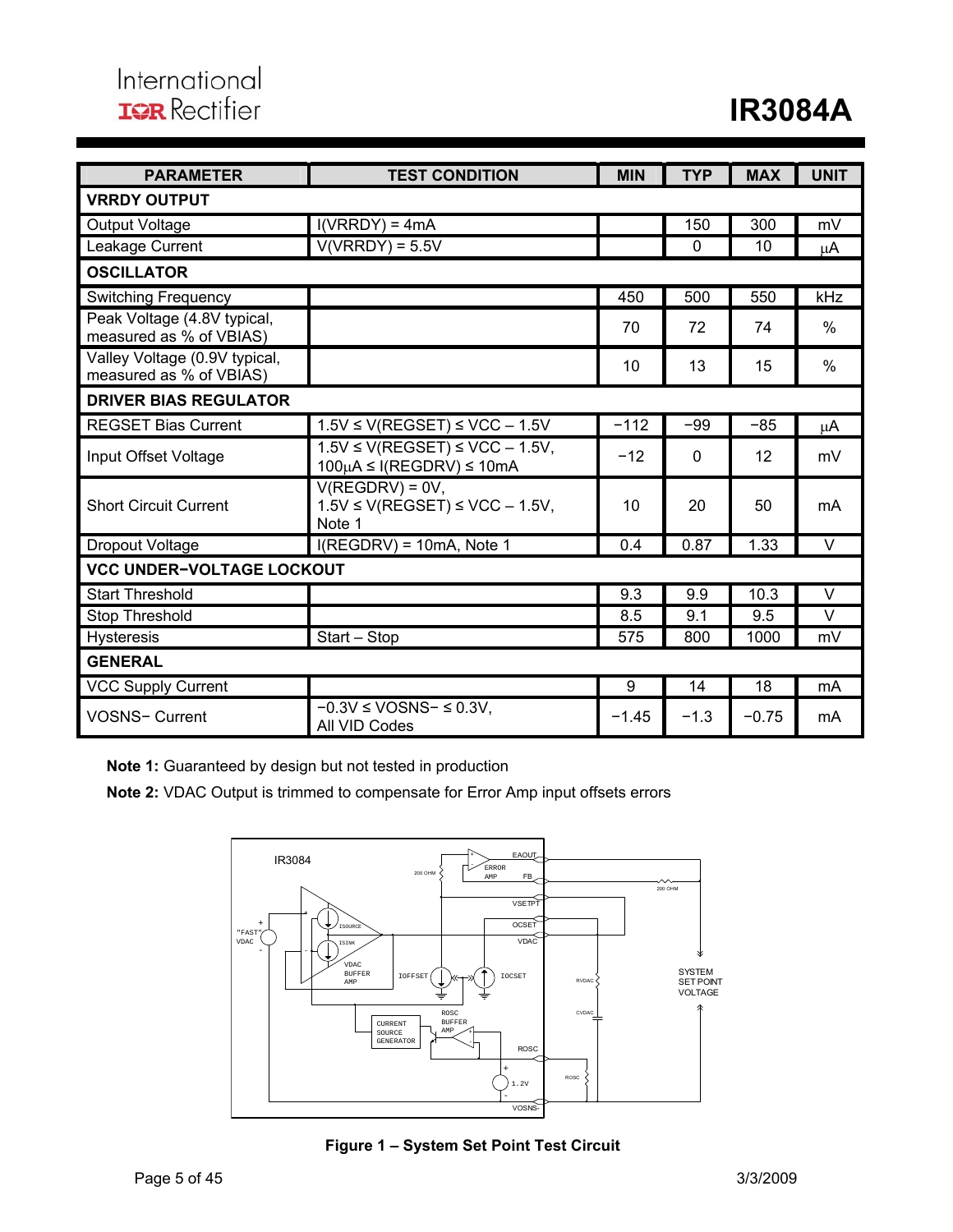## **PIN DESCRIPTIONS**

| PIN#    | <b>PIN SYMBOL</b> | <b>DESCRIPTION</b>                                                                                                                                                                                                                                                                                                                                                                                                                                            |
|---------|-------------------|---------------------------------------------------------------------------------------------------------------------------------------------------------------------------------------------------------------------------------------------------------------------------------------------------------------------------------------------------------------------------------------------------------------------------------------------------------------|
| 1       | <b>VIDSEL</b>     | Selects the DAC table and the type of Soft Start. There are 4 possible modes of<br>operation: (1) GND selects VR10 DAC and VR11 type startup, (2) FLOAT (1.25V)<br>selects VR11 DAC and VR11 type startup, (3) VBIAS (6.9V) selects VR11 DAC and<br>legacy VR10 type startup, (4) VCC (12V) selects VR10 DAC and legacy VR10 type<br>startup. Additional details are provided in the Theory of Operation section.                                             |
| $2 - 9$ | $VID7-0$          | Inputs to the D to A Converter. Must be connected to an external pull-up resistor.                                                                                                                                                                                                                                                                                                                                                                            |
| 10      | VOSNS-            | Remote Sense Input. Connect to ground at the Load.                                                                                                                                                                                                                                                                                                                                                                                                            |
| 11      | <b>ROSC</b>       | Connect a resistor to VOSNS- to program oscillator frequency and OCSET,<br>VSETPT, REGSET, and VDAC bias currents                                                                                                                                                                                                                                                                                                                                             |
| 12      | <b>VDAC</b>       | Regulated voltage programmed by the VID inputs. Connect an external RC network<br>to VOSNS- to program Dynamic VID slew rate and provide compensation for the<br>internal Buffer Amplifier.                                                                                                                                                                                                                                                                   |
| 13      | <b>OCSET</b>      | Programs the hiccup over-current threshold through an external resistor tied to<br>VDAC and an internal current source. Over-current protection can be disabled by<br>connecting a resistor from this pin to VDAC to program the threshold higher than the<br>possible signal into the IIN pin from the Phase ICs but no greater than 5V (do not<br>float this pin as improper operation will occur).                                                         |
| 14      | <b>VSETPT</b>     | Error Amp non-inverting input. Converter output voltage can be decreased from the<br>VDAC (VID) voltage with an external resistor connected to VDAC and an internal<br>current sink. Current sensing and PWM operation are referenced to this pin.                                                                                                                                                                                                            |
| 15      | <b>IIN</b>        | Current Sense input from the Phase ICs. Prior to startup, SS/DEL<0.6V, this pin is<br>pulled low by a 12.5K resistor to disable current balancing in the Phase ICs. When<br>SS/DEL>0.6V and EAOUT>0.35V, this pin is released and current balancing is<br>enabled. If current feedback from the Phase ICs is not required for implementing<br>droop or over-current protection connect this pin to LGND. To ensure proper<br>operation do not float this pin. |
| 16      | <b>VDRP</b>       | Buffered IIN signal. Connect an external RC network to FB to program converter<br>output impedance                                                                                                                                                                                                                                                                                                                                                            |
| 17      | <b>FB</b>         | Inverting input to the Error Amplifier.                                                                                                                                                                                                                                                                                                                                                                                                                       |
| 18      | <b>EAOUT</b>      | Output of the Error Amplifier. When Low, provides UVL function to the Phase ICs.                                                                                                                                                                                                                                                                                                                                                                              |
| 19      | <b>RMPOUT</b>     | Oscillator Output voltage. Used by Phase ICs to program Phase Delay                                                                                                                                                                                                                                                                                                                                                                                           |
| 20      | <b>VBIAS</b>      | 6.9V/6mA Regulated output used as a system reference voltage for internal circuitry<br>and the Phase ICs.                                                                                                                                                                                                                                                                                                                                                     |
| 21      | <b>VCC</b>        | Power Input for internal circuitry                                                                                                                                                                                                                                                                                                                                                                                                                            |
| 22      | <b>LGND</b>       | Local Ground for internal circuitry and IC substrate connection                                                                                                                                                                                                                                                                                                                                                                                               |
| 23      | <b>REGFB</b>      | Inverting input of the Bias Regulator Error Amp. Connect to the out put of the Phase<br>IC Gate Driver Bias Regulator.                                                                                                                                                                                                                                                                                                                                        |
| 24      | <b>REGDRV</b>     | Output of the Bias Regulator Error Amp.                                                                                                                                                                                                                                                                                                                                                                                                                       |
| 25      | <b>REGSET</b>     | Non-inverting input of the Bias Regulator Error Amp. Output Voltage of the Phase IC<br>Gate Driver Bias Regulator is set by an internal current source flowing into an<br>external resistor connected between this pin and ground.                                                                                                                                                                                                                            |
| 26      | SS/DEL            | Controls Converter Start-up and Over-Current Timing. Connect an external capacitor<br>to LGND to program.                                                                                                                                                                                                                                                                                                                                                     |
| 27      | <b>VRRDY</b>      | Open Collector output that drives low during Start-Up and any external fault<br>condition. Connect external pull-up.                                                                                                                                                                                                                                                                                                                                          |
| 28      | <b>ENABLE</b>     | Enable Input. A logic low applied to this pin puts the IC into Fault mode. This pin<br>has a 100K pull-down resistor to GND.                                                                                                                                                                                                                                                                                                                                  |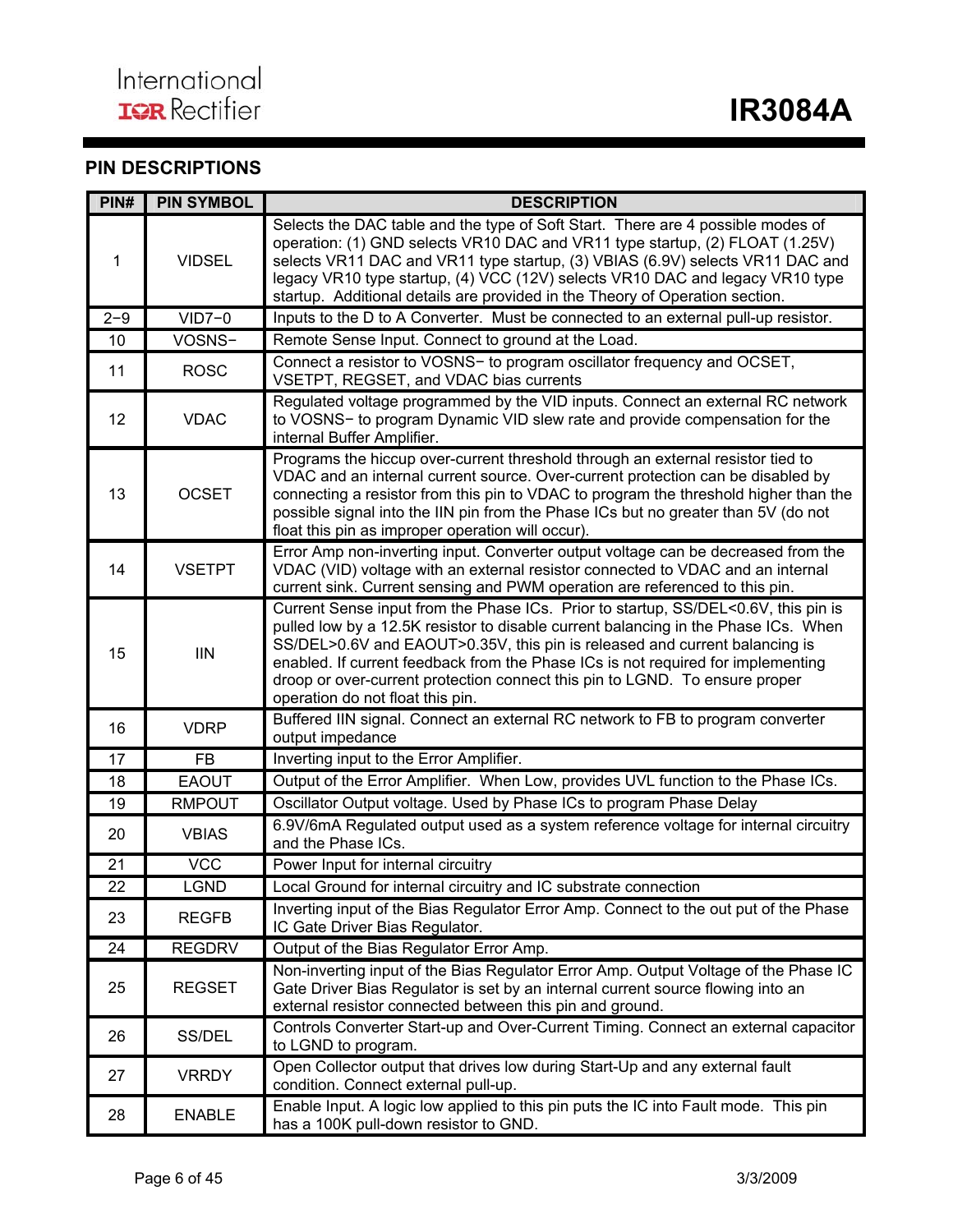## **SYSTEM THEORY OF OPERATION**

## *XPhase***TM Architecture**

The *XPhase*TM architecture is designed for multiphase interleaved buck converters which are used in applications requiring small size, design flexibility, low voltage, high current and fast transient response. The architecture can be used in any multiphase converter ranging from 1 to 16 or more phases where flexibility facilitates the design trade−off of multiphase converters. The scalable architecture can be applied to other applications which require high current or multiple output voltages.

As shown in Figure 2, the *XPhase*TM architecture consists of a Control IC and a scalable array of phase converters each using a single Phase IC. The Control IC communicates with the Phase ICs through a 5−wire analog bus, i.e. bias voltage, phase timing, average current, error amplifier output, and VID voltage. The Control IC incorporates all the system functions, i.e. VID, PWM ramp oscillator, error amplifier, bias voltage, and fault protections etc. The Phase IC implements the functions required by the converter of each phase, i.e. the gate drivers, PWM comparator and latch, over−voltage protection, and current sensing and sharing.

There is no unused or redundant silicon with the *XPhase*™ architecture compared to others such as a 4 phase controller that can be configured for 2, 3, or 4 phase operation. PCB Layout is easier since the 5 wire bus eliminates the need for point−to−point wiring between the Control IC and each Phase. The critical gate drive and current sense connections are short and local to the Phase ICs. This improves the PCB layout by lowering the parasitic inductance of the gate drive circuits and reducing the noise of the current sense signal.



Figure 2 – System Block Diagram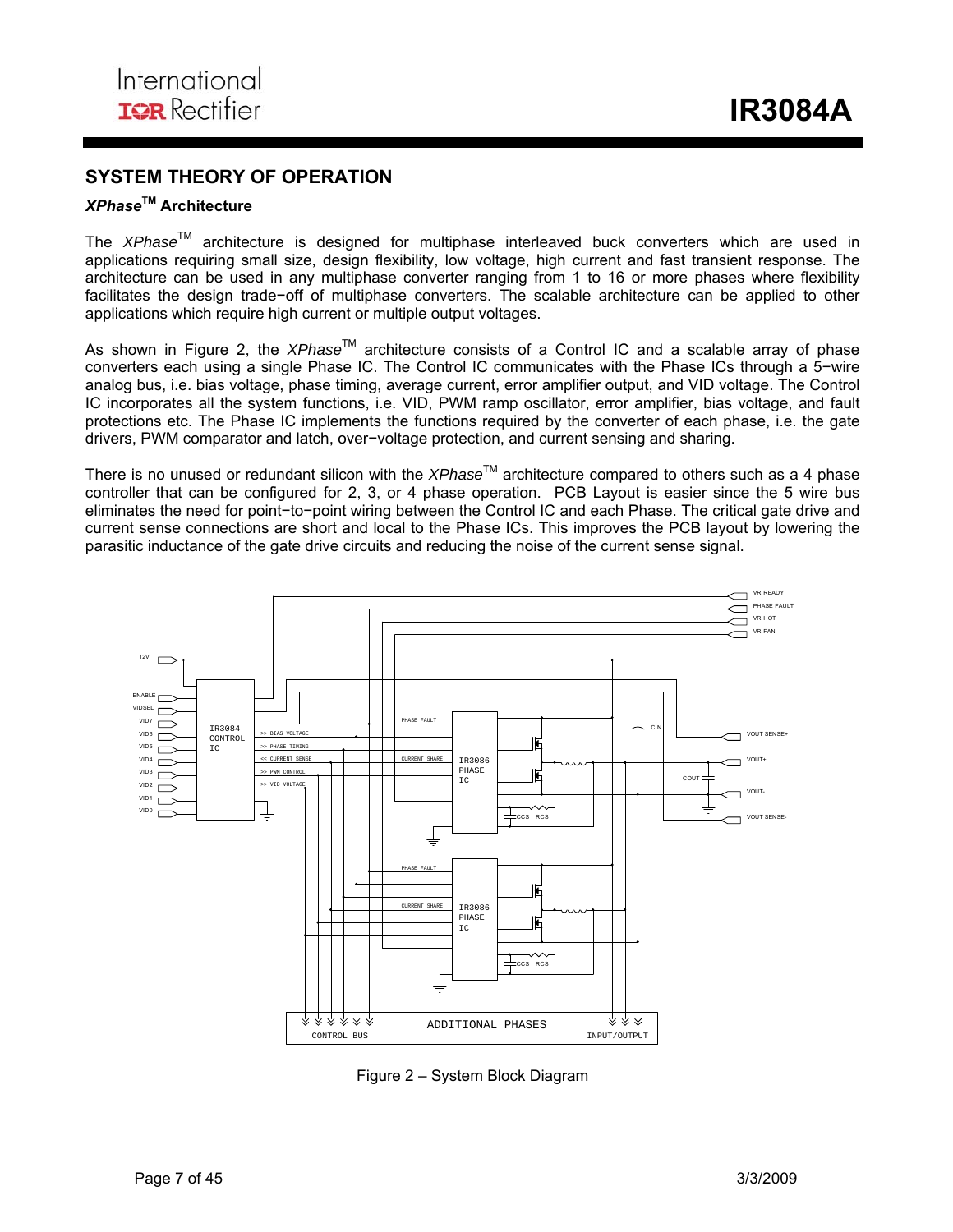#### **PWM Control Method**

The PWM block diagram of the *XPhase*TM architecture is shown in Figure 3. Feed−forward voltage mode control with trailing edge modulation is used. A high−gain wide−bandwidth voltage type error amplifier in the Control IC is used for the voltage control loop. An external RC circuit connected to the input voltage and ground is used to program the slope of the PWM ramp and to provide the feed−forward control at each phase. The PWM ramp slope will change with the input voltage and automatically compensate for changes in the input voltage. The input voltage can change due to variations in the silver box output voltage or due to drops in the PCB related to changes in load current.



Figure 3 – IR3084A PWM Block Diagram

#### **Frequency and Phase Timing Control**

The oscillator is located in the Control IC and its frequency is programmable from 150kHz to 1MHZ by an external resistor. The output of the oscillator is a 50% duty cycle triangle waveform with peak and valley voltages of approximately 4.8V and 0.9V. This signal is used to program both the switching frequency and phase timing of the Phase ICs. The Phase IC is programmed by resistor divider RRAMP1 and RRAMP2 connected between the VBIAS reference voltage and the Phase IC LGND pin. A comparator in the Phase ICs detects the crossing of the oscillator waveform with the voltage generated by the resistor divider and triggers a clock pulse that starts the PWM cycle. The peak and valley voltages track the VBIAS voltage reducing potential Phase IC timing errors. Figure 4 shows the Phase timing for an 8 phase converter. Note that both slopes of the triangle waveform can be used for synchronization by swapping the RAMP + and – pins.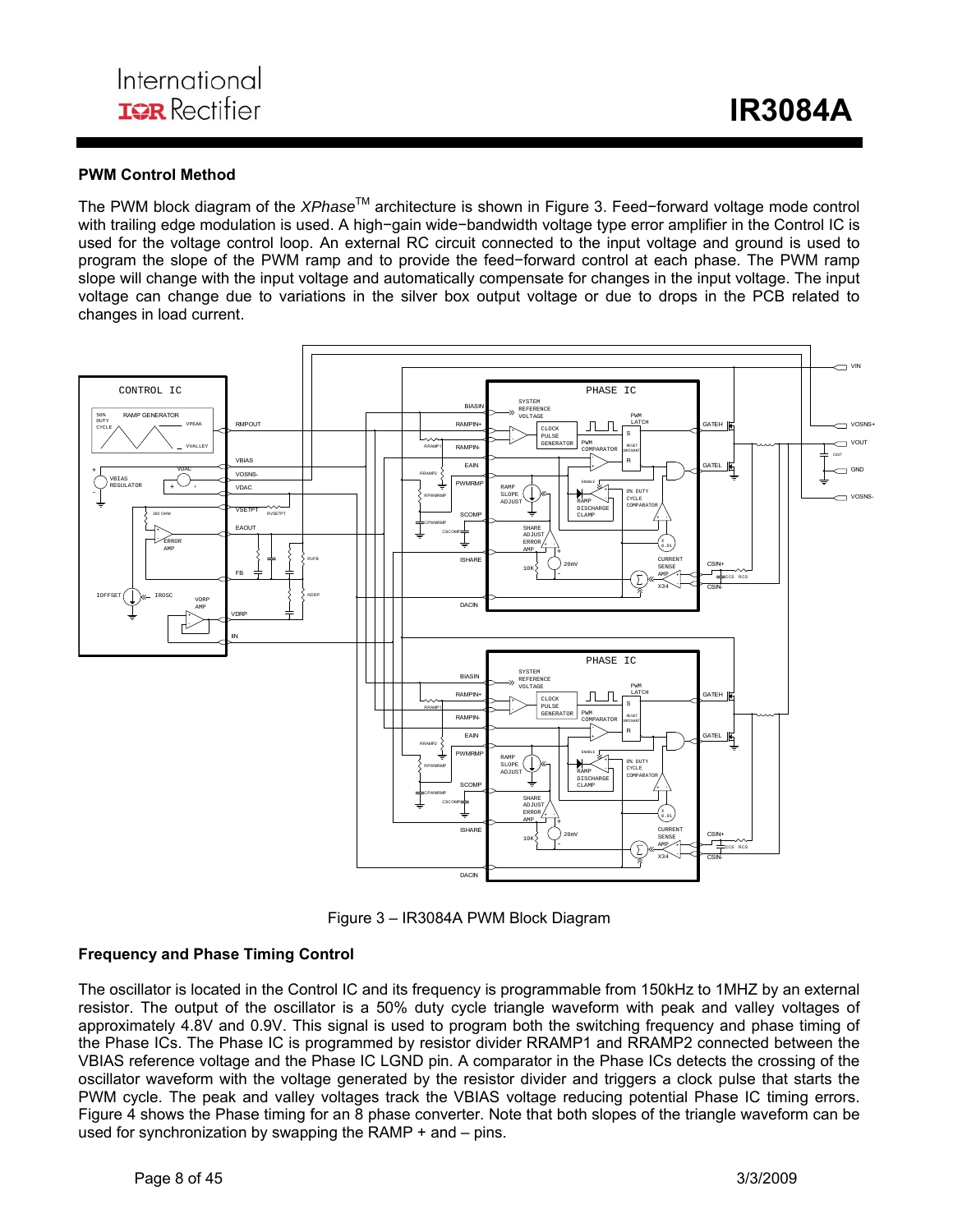## International **IGR** Rectifier

 **IR3084A** 



Figure 4 – 8 Phase Oscillator Waveforms

#### **PWM Operation**

The PWM comparator is located in the Phase IC. Upon receiving a clock pulse, the PWM latch is set, the PWMRMP voltage begins to increase, the low side driver is turned off, and the high side driver is then turned on. When the PWMRMP voltage exceeds the Error Amp's output voltage the PWM latch is reset. This turns off the high side driver, turns on the low side driver, and activates the Ramp Discharge Clamp. The clamp quickly discharges the PWMRMP capacitor to the VDAC voltage of the Control IC until the next clock pulse.

The PWM latch is reset dominant allowing all phases to go to zero duty cycle within a few tens of nanoseconds in response to a load step decrease. Phases can overlap and go to 100% duty cycle in response to a load step increase with turn-on gated by the clock pulses. An Error Amp output voltage greater than the common mode input range of the PWM comparator results in 100% duty cycle regardless of the voltage of the PWM ramp. This arrangement guarantees the Error Amp is always in control and can demand 0 to 100% duty cycle as required. It also favors response to a load step decrease which is appropriate given the low output to input voltage ratio of most systems. The inductor current will increase much more rapidly than decrease in response to load transients.

This control method is designed to provide "single cycle transient response" where the inductor current changes in response to load transients within a single switching cycle maximizing the effectiveness of the power train and minimizing the output capacitor requirements. An additional advantage is that differences in ground or input voltage at the phases have no effect on operation since the PWM ramps are referenced to VDAC.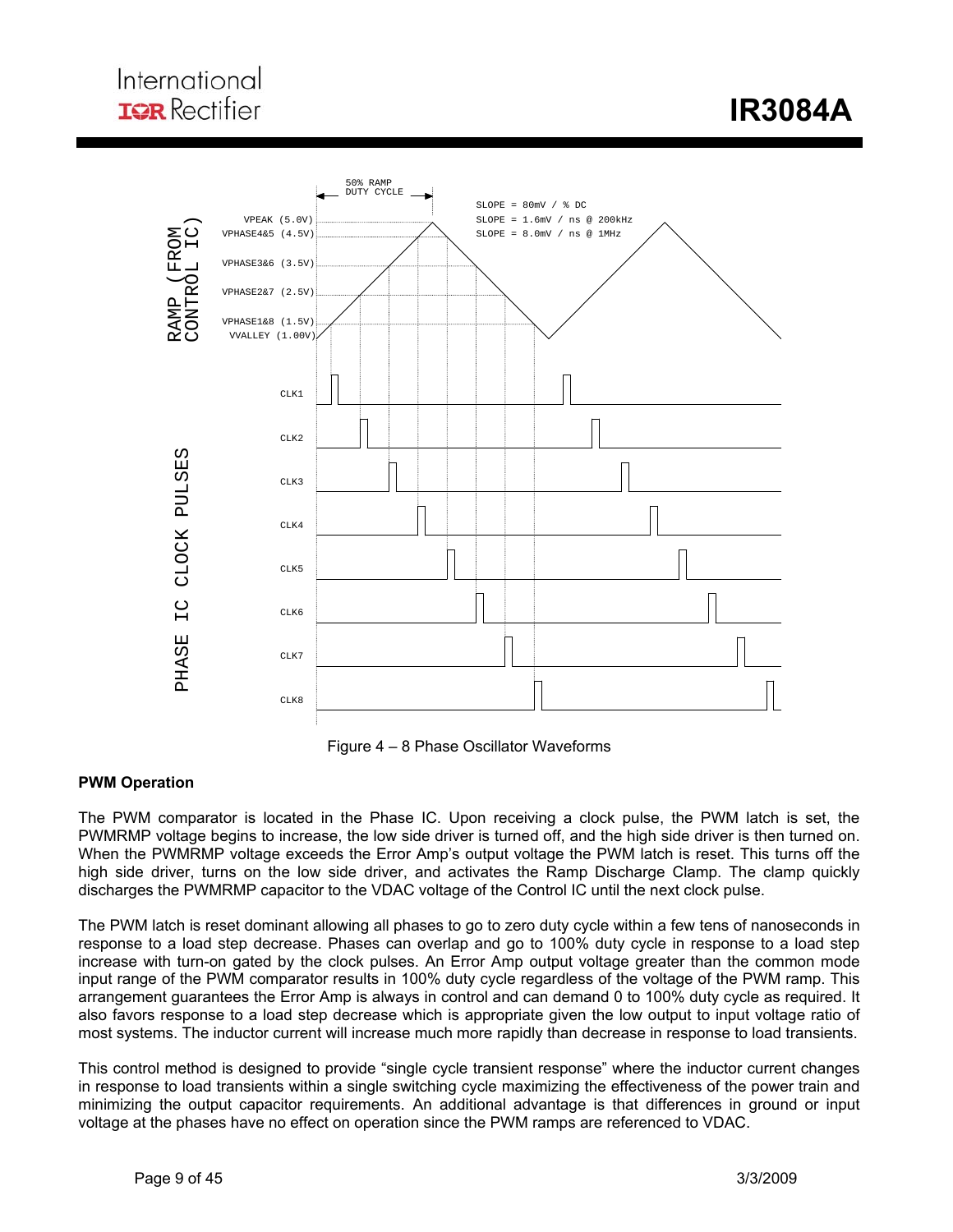#### **Body Braking™**

In a conventional synchronous buck converter, the minimum time required to reduce the current in the inductor in response to a load step decrease is;

ı

$$
T_{SLEW} = [L \times (I_{MAX} - I_{MIN})] / Vout
$$

The slew rate of the inductor current can be significantly increased by turning off the synchronous rectifier in response to a load step decrease. The switch node voltage is then forced to decrease until conduction of the synchronous rectifier's body diode occurs. This increases the voltage across the inductor from Vout to Vout + V<sub>BODY DIODE</sub>. The minimum time required to reduce the current in the inductor in response to a load transient decrease is now;

$$
T_{\text{SLEW}} = [L \times (I_{\text{MAX}} - I_{\text{MIN}})] / (\text{Vout} + V_{\text{BODY DIODE}})
$$

Since the voltage drop in the body diode is often higher than output voltage, the inductor current slew rate can be increased by 2X or more. This patent pending technique is referred to as "body braking" and is accomplished through the "0% Duty Cycle Comparator" located in the Phase IC. If the Error Amp's output voltage drops below 91% of the VDAC voltage this comparator turns off the low side gate driver.

Figure 5 depicts PWM operating waveforms under various conditions



Figure 5 – PWM Operating Waveforms

#### **Lossless Average Inductor Current Sensing**

Inductor current can be sensed by connecting a series resistor and a capacitor network in parallel with the inductor and measuring the voltage across the capacitor. The equation of the sensing network is,

$$
v_C(s) = v_L(s) \frac{1}{1 + sR_sC_s} = i_L(s) \frac{R_L + sL}{1 + sR_sC_s}
$$

Usually the resistor Rcs and capacitor Ccs are chosen so that the time constant of Rcs and Ccs equals the time constant of the inductor which is the inductance L over the inductor DCR. If the two time constants match, the voltage across Ccs is proportional to the current through L, and the sense circuit can be treated as if only a sense resistor with the value of RL was used. The mismatch of the time constants does not affect the measurement of inductor DC current, but affects the AC component of the inductor current.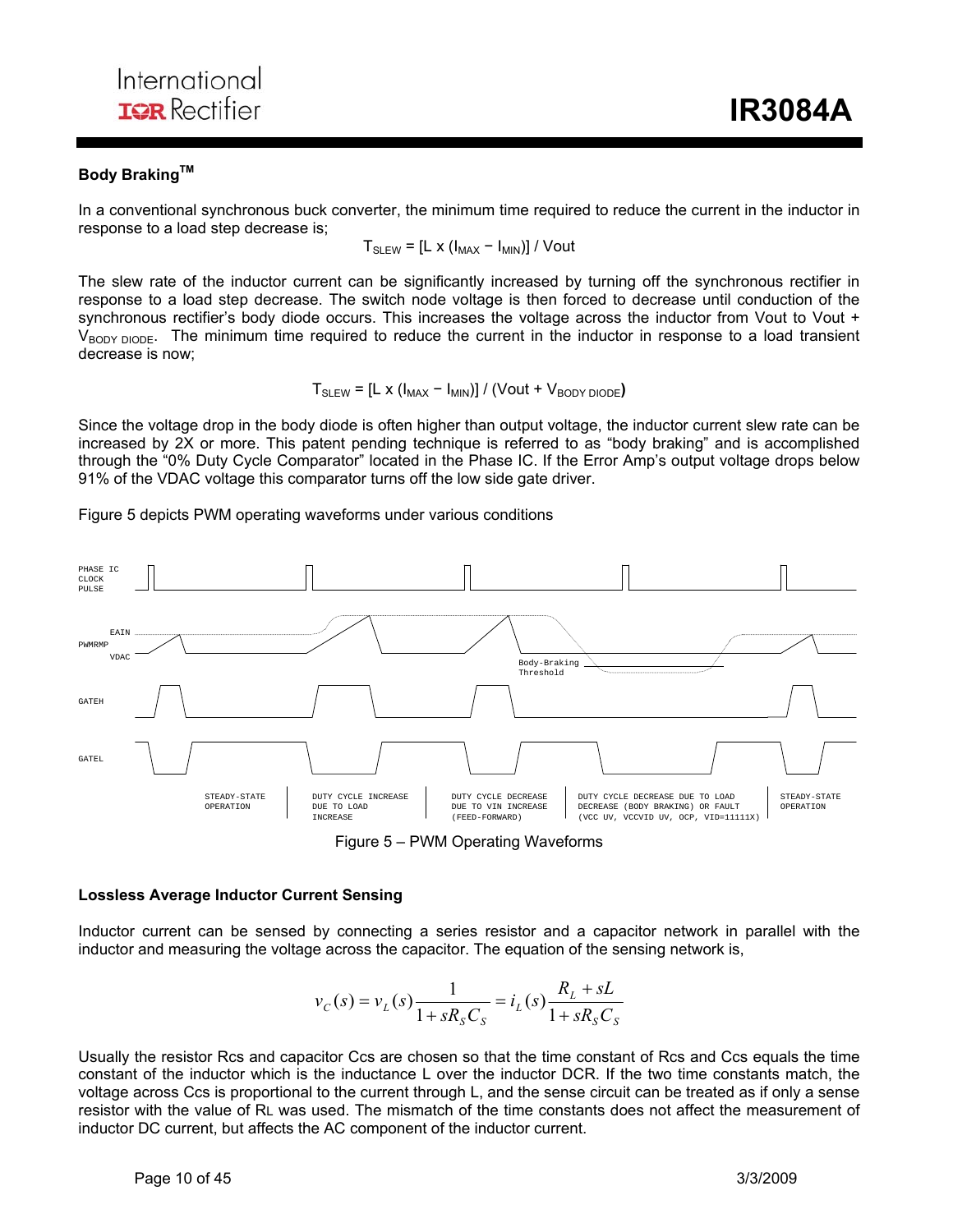The advantage of sensing the inductor current versus high side or low side sensing is that actual output current being delivered to the load is obtained rather than peak or sampled information about the switch currents. The output voltage can be positioned to meet a load line based on real time information. Except for a sense resistor in series with the inductor, this is the only sense method that can support a single cycle transient response. Other methods provide no information during either load increase (low side sensing) or load decrease (high side sensing).

ı

An additional problem associated with peak or valley current mode control for voltage positioning is that they suffer from peak−to−average errors. These errors will show in many ways but one example is the effect of frequency variation. If the frequency of a particular unit is 10% low, the peak to peak inductor current will be 10% larger and the output impedance of the converter will drop by about 10%. Variations in inductance, current sense amplifier bandwidth, PWM prop delay, any added slope compensation, input voltage, and output voltage are all additional sources of peak−to−average errors.

#### **Current Sense Amplifier**

A high speed differential current sense amplifier is located in the Phase IC, as shown in Figure 6. Its gain decreases with increasing temperature and is nominally 34 at 25ºC and 29 at 125ºC (−1470 ppm/ºC). This reduction of gain tends to compensate the 3850 ppm/ºC increase in inductor DCR. Since in most designs the Phase IC junction is hotter than the inductor these two effects tend to cancel such that no additional temperature compensation of the load line is required.

The current sense amplifier can accept positive differential input up to 100mV and negative up to −20mV before clipping. The output of the current sense amplifier is summed with the DAC voltage and sent to the Control IC and other Phases through an on-chip 10KΩ resistor connected to the ISHARE pin. The ISHARE pins of all the phases are tied together and the voltage on the share bus represents the average inductor current through all the inductors and is used by the Control IC for voltage positioning and current limit protection.



Figure 6 – Inductor Current Sensing and Current Sense Amplifier

#### **Average Current Share Loop**

Current sharing between phases of the converter is achieved by the average current share loop in each Phase IC. The output of the current sense amplifier is compared with the share bus less a nominal 20mV offset. If current in a phase is smaller than the average current, the share adjust amplifier of the phase will activate a current source that reduces the slope of its PWM ramp thereby increasing its duty cycle and output current. The crossover frequency of the current share loop can be programmed with a capacitor at the SCOMP pin so that the share loop does not interact with the output voltage loop.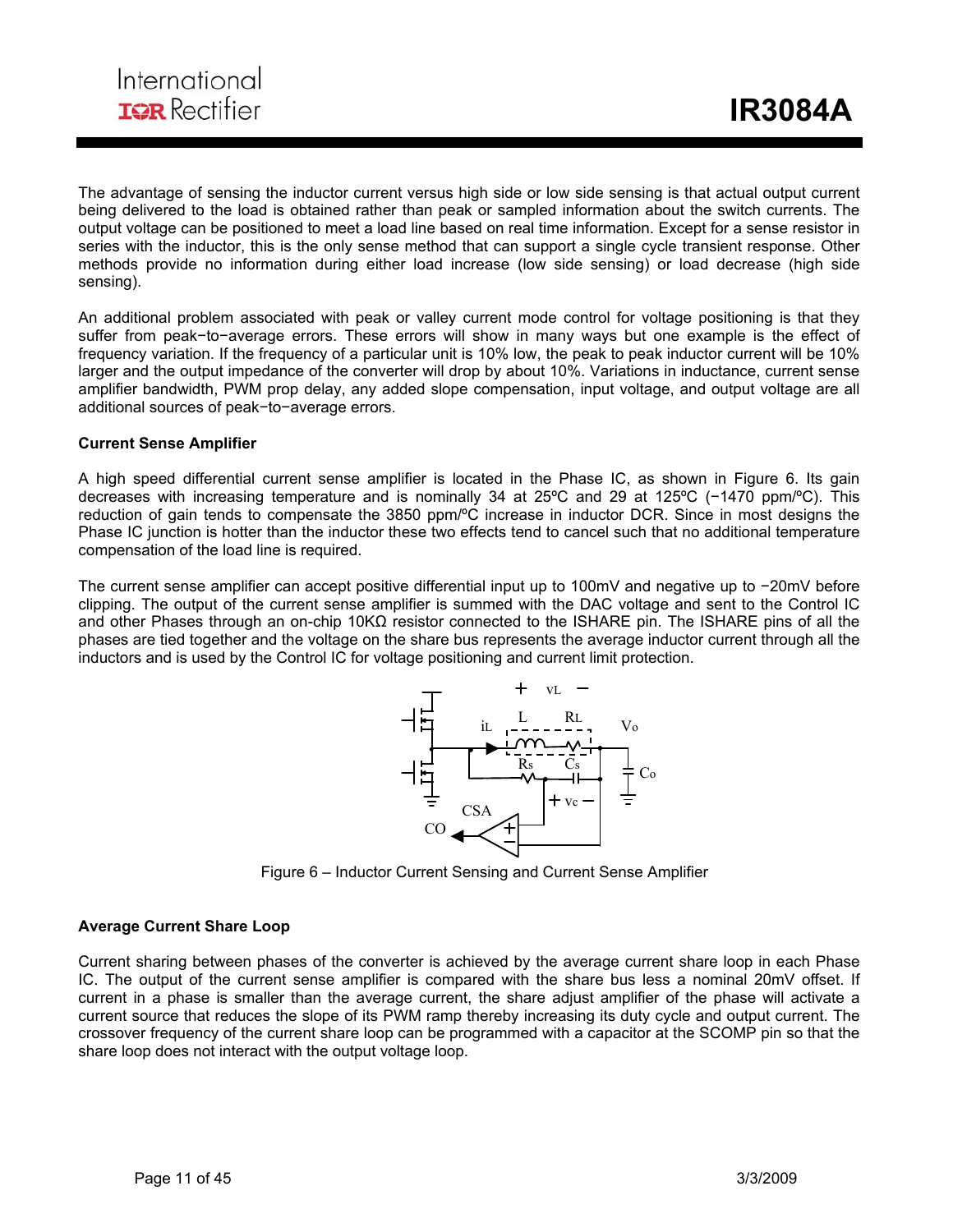**IR3084A** 

## **IR3084A THEORY OF OPERATION**

#### **Block Diagram**



ı

Figure 7 – IR3084A Block Diagram

#### **VID Control**

An 8−bit VID voltage compatible with VR 10 (see Table 1) and VR11 (see Table 2) is available at the VDAC pin. The VIDSEL pin configures the DAC for VR10 if grounded or connected to VCC (12V) and for VR11 if floated or connected to VBIAS (6.9V). The VIDSEL pin is internally pulled−up to 1.25V through a 12.5Kohm resistor. The VID pins require an external bias voltage and should not be floated. The VID input comparators, with 0.6V threshold, monitor the VID pins and control the 8 bit Digital−to−Analog Converter (DAC) whose output is sent to the VDAC buffer amplifier. The output of the buffer amp is the VDAC pin. The VDAC voltage is post-package trimmed to compensate for the input offsets of the Error Amp to provide a 0.5% system accuracy. The actual VDAC voltage does not represent the system set point and has a wider tolerance.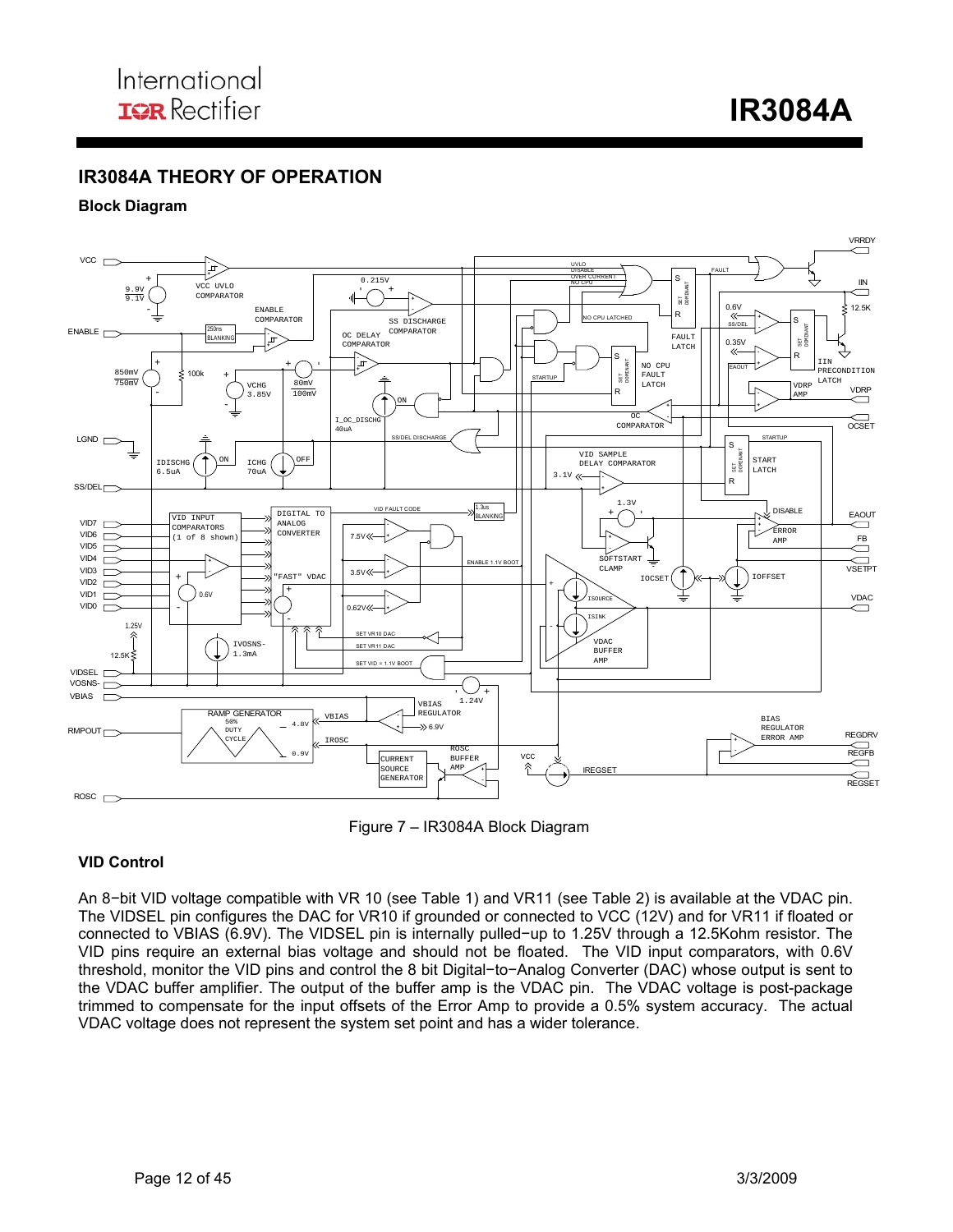# **IR3084A**

| VID4         | VID <sub>3</sub>             | VID <sub>2</sub>             | VID1              | VID <sub>0</sub>  | VID <sub>5</sub>             | VID <sub>6</sub>  | Voltage            | VID4              | VID <sub>3</sub> | VID <sub>2</sub>  | VID1                        | VID <sub>0</sub>            | VID <sub>5</sub>  | VID6              | Voltage            |
|--------------|------------------------------|------------------------------|-------------------|-------------------|------------------------------|-------------------|--------------------|-------------------|------------------|-------------------|-----------------------------|-----------------------------|-------------------|-------------------|--------------------|
| 0            | 1                            | $\mathbf 0$                  | $\mathbf{1}$      | 0                 | 1                            | $\mathbf{1}$      | 1.60000            | 1                 | 1                | 0                 | 1                           | $\mathbf 0$                 | $\mathbf{1}$      | $\mathbf{1}$      | 1.20000            |
| 0            | $\mathbf{1}$                 | $\mathbf 0$                  | $\mathbf{1}$      | 0                 | $\mathbf{1}$                 | $\mathbf 0$       | 1.59375            | $\mathbf{1}$      | $\mathbf{1}$     | 0                 | $\mathbf{1}$                | $\mathbf 0$                 | $\mathbf{1}$      | $\mathbf 0$       | 1.19375            |
| 0            | 1                            | $\mathbf 0$                  | 1                 | 1                 | 0                            | $\mathbf{1}$      | 1.58750            | 1                 | 1                | 0                 | $\mathbf{1}$                | 1                           | $\mathbf 0$       | $\mathbf{1}$      | 1.18750            |
| 0            | 1                            | $\mathbf 0$                  | $\mathbf{1}$      | $\mathbf{1}$      | 0                            | 0                 | 1.58125            | 1                 | 1                | 0                 | $\mathbf{1}$                | $\mathbf{1}$                | $\mathbf 0$       | 0                 | 1.18125            |
| 0            | 1                            | $\mathbf 0$                  | $\mathbf{1}$      | 1                 | $\mathbf{1}$                 | $\mathbf{1}$      | 1.57500            | 1                 | 1                | 0                 | $\mathbf{1}$                | $\mathbf{1}$                | 1                 | $\mathbf{1}$      | 1.17500            |
| 0            | $\mathbf{1}$                 | $\mathbf 0$                  | $\mathbf{1}$      | $\mathbf{1}$      | $\mathbf{1}$                 | 0                 | 1.56875            | 1                 | 1                | 0                 | $\mathbf{1}$                | $\mathbf{1}$                | $\mathbf{1}$      | 0                 | 1.16875            |
| 0            | $\mathbf{1}$                 | $\mathbf{1}$                 | $\mathbf 0$       | $\mathbf 0$       | 0                            | $\mathbf{1}$      | 1.56250            | $\mathbf{1}$      | $\mathbf{1}$     | $\mathbf{1}$      | $\mathbf 0$                 | $\mathbf 0$                 | 0                 | $\mathbf{1}$      | 1.16250            |
| 0            | 1                            | $\mathbf{1}$                 | $\mathbf 0$       | $\pmb{0}$         | 0                            | 0                 | 1.55625            | 1                 | 1                | 1                 | $\mathbf 0$                 | $\mathbf 0$                 | 0                 | 0                 | 1.15625            |
| 0            | $\mathbf{1}$                 | $\mathbf{1}$                 | $\mathbf 0$       | $\mathbf 0$       | $\mathbf{1}$                 | $\mathbf{1}$      | 1.55000            | 1                 | $\mathbf{1}$     | $\mathbf{1}$      | $\mathbf 0$                 | $\mathbf 0$                 | $\mathbf{1}$      | 1                 | 1.15000            |
| 0            | $\mathbf{1}$<br>$\mathbf{1}$ | $\mathbf{1}$<br>$\mathbf{1}$ | $\mathbf 0$<br>0  | $\mathbf 0$<br>1  | $\mathbf{1}$<br>0            | 0<br>$\mathbf{1}$ | 1.54375            | $\mathbf{1}$<br>1 | 1<br>1           | $\mathbf{1}$<br>1 | $\mathbf 0$                 | $\mathbf 0$<br>$\mathbf{1}$ | $\mathbf{1}$      | 0<br>$\mathbf{1}$ | 1.14375            |
| 0<br>0       | 1                            | $\mathbf{1}$                 | $\mathbf 0$       | 1                 | 0                            | 0                 | 1.53750<br>1.53125 | 1                 | 1                | $\mathbf{1}$      | 0<br>$\mathbf 0$            | $\mathbf{1}$                | 0<br>$\mathbf 0$  | 0                 | 1.13750<br>1.13125 |
| 0            | $\mathbf{1}$                 | $\mathbf{1}$                 | $\mathbf 0$       | $\mathbf{1}$      | $\mathbf{1}$                 | $\mathbf{1}$      | 1.52500            | $\mathbf{1}$      | 1                | 1                 | $\mathbf 0$                 | $\mathbf{1}$                | $\mathbf{1}$      | $\mathbf{1}$      | 1.12500            |
| 0            | $\mathbf{1}$                 | $\mathbf{1}$                 | $\mathbf 0$       | $\mathbf{1}$      | $\mathbf{1}$                 | 0                 | 1.51875            | $\mathbf{1}$      | $\mathbf{1}$     | 1                 | $\mathbf 0$                 | $\mathbf{1}$                | $\mathbf{1}$      | $\pmb{0}$         | 1.11875            |
| 0            | 1                            | $\mathbf{1}$                 | 1                 | $\mathbf 0$       | 0                            | 1                 | 1.51250            | 1                 | 1                | 1                 | $\mathbf{1}$                | $\mathbf 0$                 | 0                 | $\mathbf{1}$      | 1.11250            |
| 0            | $\mathbf{1}$                 | $\mathbf{1}$                 | $\mathbf{1}$      | $\mathbf 0$       | 0                            | 0                 | 1.50625            | $\mathbf{1}$      | 1                | $\mathbf{1}$      | $\mathbf{1}$                | $\mathbf 0$                 | $\mathbf 0$       | 0                 | 1.10625            |
| 0            | 1                            | 1                            | $\mathbf{1}$      | $\mathbf 0$       | $\mathbf{1}$                 | $\mathbf{1}$      | 1.50000            | 1                 | 1                | 1                 | $\mathbf{1}$                | $\mathbf 0$                 | 1                 | $\mathbf{1}$      | 1.10000            |
| 0            | $\mathbf{1}$                 | $\mathbf{1}$                 | $\mathbf{1}$      | 0                 | 1                            | 0                 | 1.49375            | 1                 | 1                | 1                 | 1                           | 0                           | $\mathbf{1}$      | 0                 | 1.09375            |
| 0            | $\mathbf{1}$                 | $\mathbf{1}$                 | $\mathbf{1}$      | $\mathbf{1}$      | 0                            | $\mathbf{1}$      | 1.48750            | $\mathbf{1}$      | 1                | $\mathbf{1}$      | $\mathbf{1}$                | $\mathbf{1}$                | 0                 | $\mathbf{1}$      | <b>FAULT</b>       |
| 0            | 1                            | $\mathbf{1}$                 | $\mathbf{1}$      | 1                 | 0                            | 0                 | 1.48125            | 1                 | 1                | 1                 | $\mathbf{1}$                | $\mathbf{1}$                | 0                 | $\pmb{0}$         | <b>FAULT</b>       |
| 0            | 1                            | $\mathbf{1}$                 | $\mathbf{1}$      | $\mathbf{1}$      | $\mathbf{1}$                 | $\mathbf{1}$      | 1.47500            | 1                 | 1                | $\mathbf{1}$      | $\mathbf{1}$                | $\mathbf{1}$                | $\mathbf{1}$      | $\mathbf{1}$      | <b>FAULT</b>       |
| 0            | 1                            | $\mathbf{1}$                 | $\mathbf{1}$      | $\mathbf{1}$      | $\mathbf{1}$                 | 0                 | 1.46875            | 1                 | 1                | 1                 | $\mathbf{1}$                | $\mathbf{1}$                | $\mathbf{1}$      | 0                 | <b>FAULT</b>       |
| 1            | 0                            | $\mathbf 0$                  | 0                 | $\mathbf 0$       | 0                            | $\mathbf{1}$      | 1.46250            | 0                 | 0                | 0                 | $\mathbf 0$                 | 0                           | $\mathbf 0$       | $\mathbf{1}$      | 1.08750            |
| 1            | 0                            | $\mathbf 0$                  | 0                 | 0                 | 0                            | 0                 | 1.45625            | 0                 | 0                | 0                 | $\mathbf 0$                 | 0                           | 0                 | 0                 | 1.08125            |
| 1            | 0                            | $\mathbf 0$                  | $\mathbf 0$       | 0                 | $\mathbf{1}$                 | 1                 | 1.45000            | 0                 | 0                | 0                 | $\mathbf 0$                 | $\mathbf 0$                 | $\mathbf{1}$      | $\mathbf{1}$      | 1.07500            |
| 1            | 0                            | $\bf 0$                      | $\mathbf 0$       | $\mathbf 0$       | $\mathbf{1}$                 | 0                 | 1.44375            | 0                 | 0                | 0                 | $\mathbf 0$                 | $\mathbf 0$                 | $\mathbf{1}$      | $\pmb{0}$         | 1.06875            |
| 1            | 0                            | 0                            | $\mathbf 0$       | 1                 | 0                            | 1                 | 1.43750            | 0                 | 0                | 0                 | 0                           | 1                           | 0                 | 1                 | 1.06250            |
| 1            | 0                            | $\mathbf 0$                  | $\mathbf 0$       | $\mathbf{1}$      | 0                            | 0                 | 1.43125            | 0                 | 0                | 0                 | $\mathbf 0$                 | $\mathbf{1}$                | $\mathbf 0$       | 0                 | 1.05625            |
| 1            | 0<br>0                       | $\mathbf 0$                  | $\mathbf 0$       | 1                 | $\mathbf{1}$<br>$\mathbf{1}$ | $\mathbf{1}$      | 1.42500            | 0                 | 0                | 0<br>0            | $\mathbf 0$                 | $\mathbf{1}$                | 1                 | $\mathbf{1}$<br>0 | 1.05000            |
| 1<br>1       | 0                            | $\mathbf 0$<br>$\mathbf 0$   | 0<br>$\mathbf{1}$ | $\mathbf{1}$<br>0 | 0                            | 0<br>$\mathbf{1}$ | 1.41875<br>1.41250 | 0<br>0            | 0<br>0           | 0                 | $\mathbf 0$<br>$\mathbf{1}$ | $\mathbf{1}$<br>$\mathbf 0$ | $\mathbf{1}$<br>0 | $\mathbf{1}$      | 1.04375<br>1.03750 |
| 1            | 0                            | $\mathbf 0$                  | $\mathbf{1}$      | $\pmb{0}$         | 0                            | 0                 | 1.40625            | 0                 | 0                | 0                 | 1                           | $\mathbf 0$                 | $\pmb{0}$         | 0                 | 1.03125            |
| 1            | 0                            | $\mathbf 0$                  | $\mathbf{1}$      | $\mathbf 0$       | $\mathbf{1}$                 | $\mathbf{1}$      | 1.40000            | 0                 | 0                | 0                 | $\mathbf{1}$                | $\mathbf 0$                 | $\mathbf{1}$      | $\mathbf{1}$      | 1.02500            |
| 1            | 0                            | 0                            | 1                 | 0                 | $\mathbf{1}$                 | 0                 | 1.39375            | 0                 | 0                | 0                 | $\mathbf{1}$                | $\mathbf 0$                 | 1                 | 0                 | 1.01875            |
| 1            | 0                            | $\mathbf 0$                  | $\mathbf{1}$      | 1                 | 0                            | $\mathbf{1}$      | 1.38750            | 0                 | 0                | 0                 | $\mathbf{1}$                | $\mathbf{1}$                | $\mathbf 0$       | $\mathbf{1}$      | 1.01250            |
| 1            | 0                            | $\mathbf 0$                  | $\mathbf{1}$      | $\mathbf{1}$      | 0                            | 0                 | 1.38125            | 0                 | 0                | 0                 | $\mathbf{1}$                | $\mathbf{1}$                | 0                 | 0                 | 1.00625            |
| 1            | 0                            | $\mathbf 0$                  | $\mathbf{1}$      | 1                 | $\mathbf{1}$                 | 1                 | 1.37500            | 0                 | 0                | 0                 | $\mathbf{1}$                | $\mathbf{1}$                | $\mathbf{1}$      | $\mathbf{1}$      | 1.00000            |
| 1            | 0                            | $\mathbf 0$                  | $\mathbf{1}$      | $\mathbf{1}$      | $\mathbf{1}$                 | 0                 | 1.36875            | 0                 | 0                | 0                 | $\mathbf{1}$                | $\mathbf{1}$                | $\mathbf{1}$      | $\mathbf 0$       | 0.99375            |
| 1            | 0                            | $\mathbf{1}$                 | $\mathbf 0$       | $\mathbf 0$       | 0                            | 1                 | 1.36250            | 0                 | 0                | 1                 | $\mathbf 0$                 | $\mathbf 0$                 | $\mathbf 0$       | $\mathbf{1}$      | 0.98750            |
| 1            | 0                            | $\mathbf{1}$                 | $\mathbf 0$       | $\pmb{0}$         | 0                            | 0                 | 1.35625            | 0                 | 0                | $\mathbf{1}$      | $\mathbf 0$                 | $\mathbf 0$                 | $\mathbf 0$       | 0                 | 0.98125            |
| 1            | 0                            | $\mathbf{1}$                 | $\mathbf 0$       | $\mathbf 0$       | $\mathbf{1}$                 | $\mathbf{1}$      | 1.35000            | 0                 | 0                | 1                 | $\mathbf 0$                 | $\mathbf 0$                 | 1                 | $\mathbf{1}$      | 0.97500            |
| 1            | 0                            | $\mathbf{1}$                 | $\mathbf 0$       | $\mathbf 0$       | $\mathbf{1}$                 | 0                 | 1.34375            | 0                 | 0                | $\mathbf{1}$      | $\mathbf 0$                 | $\mathbf 0$                 | $\mathbf{1}$      | 0                 | 0.96875            |
| 1            | 0                            | $\mathbf{1}$                 | 0                 | $\mathbf{1}$      | 0                            | $\mathbf{1}$      | 1.33750            | 0                 | 0                | $\mathbf{1}$      | $\mathbf 0$                 | $\mathbf{1}$                | 0                 | $\mathbf{1}$      | 0.96250            |
| 1            | 0                            | $\mathbf{1}$                 | $\mathbf 0$       | 1                 | 0                            | 0                 | 1.33125            | 0                 | 0                | 1                 | $\mathbf 0$                 | $\mathbf{1}$                | 0                 | 0                 | 0.95625            |
| 1            | 0                            | $\mathbf{1}$                 | 0                 | 1                 | $\mathbf{1}$                 | 1                 | 1.32500            | 0                 | 0                | 1                 | $\mathbf 0$                 | 1                           | 1                 | $\mathbf{1}$      | 0.95000            |
| $\mathbf{1}$ | 0                            | $\mathbf{1}$                 | $\mathbf 0$       | 1                 | $\mathbf{1}$                 | 0                 | 1.31875            | 0                 | $\Omega$         | 1                 | $\Omega$                    | $\mathbf{1}$                | 1                 | $\mathbf 0$       | 0.94375            |
| 1            | 0<br>0                       | 1<br>$\mathbf{1}$            | 1<br>$\mathbf{1}$ | 0<br>0            | 0<br>0                       | 1<br>0            | 1.31250            | 0<br>0            | 0<br>0           | 1<br>1            | 1<br>1                      | 0<br>0                      | 0<br>0            | 1<br>0            | 0.93750            |
| 1<br>1       | 0                            | 1                            | 1                 | 0                 | 1                            | $\mathbf{1}$      | 1.30625<br>1.30000 | 0                 | 0                | 1                 | 1                           | 0                           | $\mathbf{1}$      | 1                 | 0.93125<br>0.92500 |
| 1            | 0                            | $\mathbf{1}$                 | $\mathbf{1}$      | 0                 | $\mathbf{1}$                 | 0                 | 1.29375            | 0                 | 0                | $\mathbf{1}$      | $\mathbf{1}$                | $\pmb{0}$                   | $\mathbf{1}$      | 0                 | 0.91875            |
| 1            | 0                            | $\mathbf{1}$                 | 1                 | 1                 | 0                            | 1                 | 1.28750            | 0                 | 0                | $\mathbf{1}$      | $\mathbf{1}$                | 1                           | $\mathbf 0$       | 1                 | 0.91250            |
| 1            | 0                            | $\mathbf{1}$                 | $\mathbf{1}$      | $\mathbf{1}$      | 0                            | 0                 | 1.28125            | 0                 | 0                | $\mathbf{1}$      | $\mathbf{1}$                | $\mathbf{1}$                | 0                 | $\pmb{0}$         | 0.90625            |
| 1            | 0                            | $\mathbf{1}$                 | $\mathbf{1}$      | 1                 | $\mathbf{1}$                 | $\mathbf{1}$      | 1.27500            | 0                 | 0                | $\mathbf{1}$      | $\mathbf{1}$                | $\mathbf{1}$                | 1                 | 1                 | 0.90000            |
| 1            | 0                            | 1                            | $\mathbf{1}$      | $\mathbf{1}$      | $\mathbf{1}$                 | 0                 | 1.26875            | 0                 | 0                | 1                 | 1                           | $\mathbf{1}$                | $\mathbf{1}$      | 0                 | 0.89375            |
| $\mathbf{1}$ | $\mathbf{1}$                 | 0                            | $\pmb{0}$         | 0                 | 0                            | $\mathbf{1}$      | 1.26250            | 0                 | $\mathbf{1}$     | 0                 | 0                           | $\mathbf 0$                 | 0                 | 1                 | 0.88750            |
| 1            | 1                            | 0                            | $\mathbf 0$       | $\pmb{0}$         | 0                            | 0                 | 1.25625            | 0                 | 1                | 0                 | 0                           | $\mathbf 0$                 | 0                 | 0                 | 0.88125            |
| 1            | $\mathbf{1}$                 | 0                            | 0                 | $\mathbf 0$       | 1                            | 1                 | 1.25000            | 0                 | 1                | 0                 | 0                           | $\mathbf 0$                 | $\mathbf{1}$      | $\mathbf{1}$      | 0.87500            |
| 1            | 1                            | 0                            | $\mathbf 0$       | $\pmb{0}$         | $\mathbf{1}$                 | 0                 | 1.24375            | 0                 | 1                | 0                 | 0                           | $\mathbf 0$                 | $\mathbf{1}$      | 0                 | 0.86875            |
| 1            | 1                            | 0                            | $\mathbf 0$       | 1                 | 0                            | $\mathbf{1}$      | 1.23750            | 0                 | 1                | 0                 | 0                           | $\mathbf{1}$                | 0                 | $\mathbf{1}$      | 0.86250            |
| 1            | 1                            | 0                            | $\mathbf 0$       | 1                 | 0                            | 0                 | 1.23125            | 0                 | 1                | 0                 | 0                           | 1                           | 0                 | 0                 | 0.85625            |
| 1            | 1                            | 0                            | $\mathbf 0$       | $\mathbf{1}$      | $\mathbf{1}$                 | 1                 | 1.22500            | 0                 | 1                | 0                 | 0                           | $\mathbf{1}$                | $\mathbf{1}$      | 1                 | 0.85000            |
| $\mathbf{1}$ | $\mathbf{1}$                 | $\pmb{0}$                    | $\pmb{0}$         | $\mathbf{1}$      | $\mathbf{1}$                 | 0                 | 1.21875            | 0                 | 1                | 0                 | $\pmb{0}$                   | $\mathbf{1}$                | $\mathbf{1}$      | $\pmb{0}$         | 0.84375            |
| 1            | 1                            | 0                            | $\mathbf{1}$      | 0                 | 0                            | $\mathbf{1}$      | 1.21250            | 0                 | 1                | 0                 | $\mathbf{1}$                | $\pmb{0}$                   | $\mathbf 0$       | 1                 | 0.83750            |
| $\mathbf{1}$ | $\mathbf{1}$                 | $\mathbf 0$                  | $\mathbf{1}$      | 0                 | 0                            | 0                 | 1.20625            | 0                 | $\mathbf{1}$     | 0                 | $\mathbf{1}$                | $\mathbf 0$                 | 0                 | 0                 | 0.83125            |

ı

Table 1 – VR10 VID Table with 6.25mV extension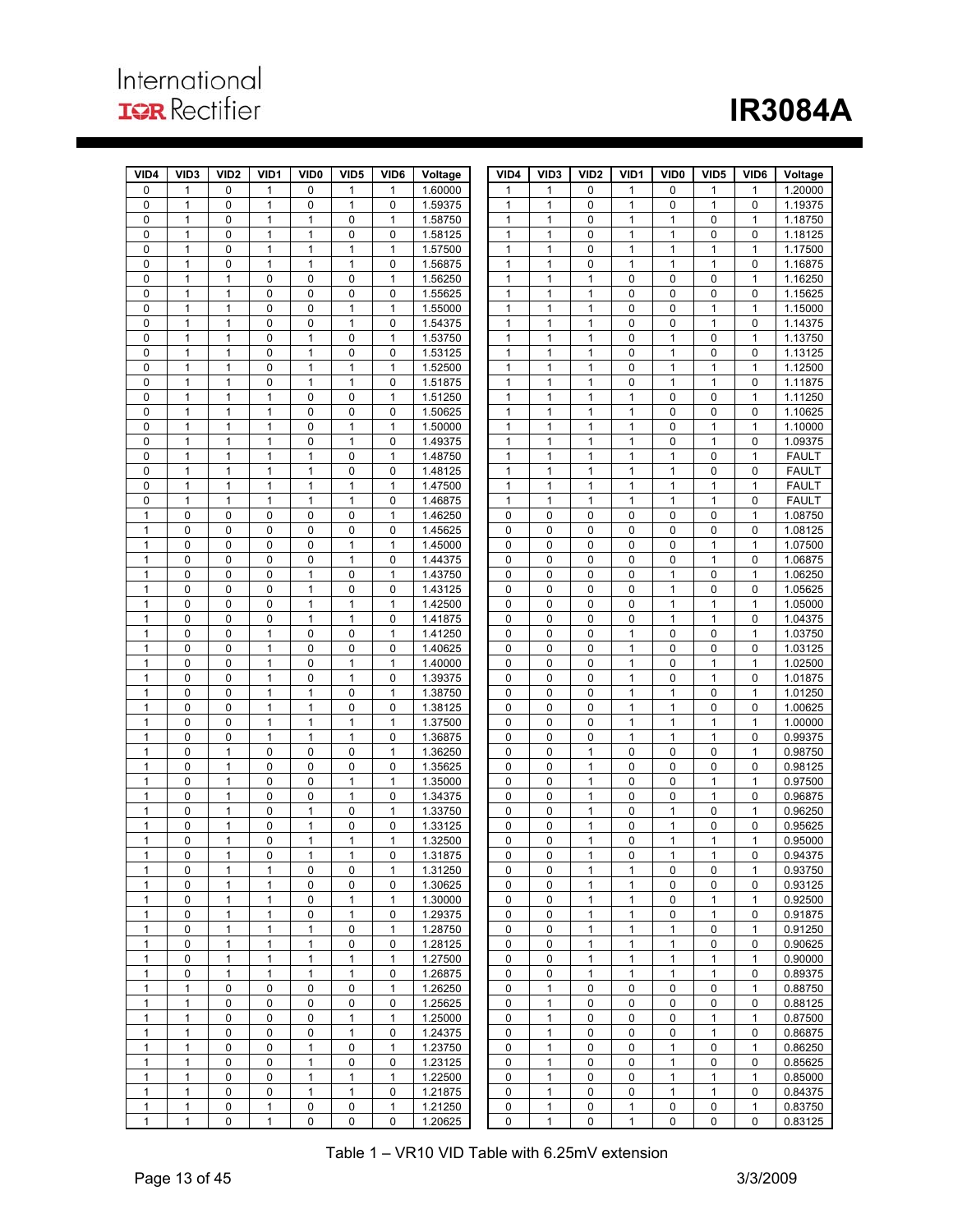## International **IQR** Rectifier

# **IR3084A**

| Hex (VID7:VID0) | Dec (VID7:VID0) | Voltage | Hex (VID7:VID0) | Dec (VID7:VID0) | <b>Voltage</b> |
|-----------------|-----------------|---------|-----------------|-----------------|----------------|
| 00              | 00000000        | Fault   | 40              | 01000000        | 1.21250        |
| 01              | 00000001        | Fault   | 41              | 01000001        | 1.20625        |
|                 |                 | 1.60000 | 42              | 01000010        | 1.20000        |
| 02              | 00000010        |         |                 |                 |                |
| 03              | 00000011        | 1.59375 | 43              | 01000011        | 1.19375        |
| 04              | 00000100        | 1.58750 | 44              | 01000100        | 1.18750        |
| 05              | 00000101        | 1.58125 | 45              | 01000101        | 1.18125        |
| 06              | 00000110        | 1.57500 | 46              | 01000110        | 1.17500        |
| 07              | 00000111        | 1.56875 | 47              | 01000111        | 1.16875        |
| 08              | 00001000        | 1.56250 | 48              | 01001000        | 1.16250        |
| 09              | 00001001        | 1.55625 | 49              | 01001001        | 1.15625        |
| 0A              | 00001010        | 1.55000 | 4A              | 01001010        | 1.15000        |
| 0B              | 00001011        | 1.54375 | 4B              | 01001011        | 1.14375        |
| 0 <sup>C</sup>  | 00001100        | 1.53750 | 4C              | 01001100        | 1.13750        |
| 0D              | 00001101        |         | 4D              | 01001101        |                |
|                 |                 | 1.53125 |                 |                 | 1.13125        |
| 0E              | 00001110        | 1.52500 | 4E              | 01001110        | 1.12500        |
| 0F              | 00001111        | 1.51875 | 4F              | 01001111        | 1.11875        |
| 10              | 00010000        | 1.51250 | 50              | 01010000        | 1.11250        |
| 11              | 00010001        | 1.50625 | 51              | 01010001        | 1.10625        |
| 12              | 00010010        | 1.50000 | 52              | 01010010        | 1.10000        |
| 13              | 00010011        | 1.49375 | 53              | 01010011        | 1.09375        |
| 14              | 00010100        | 1.48750 | 54              | 01010100        | 1.08750        |
| 15              | 00010101        | 1.48125 | 55              | 01010101        | 1.08125        |
| 16              | 00010110        | 1.47500 | 56              | 01010110        | 1.07500        |
| 17              | 00010111        | 1.46875 | 57              | 01010111        | 1.06875        |
| 18              | 00011000        | 1.46250 | 58              | 01011000        | 1.06250        |
| 19              | 00011001        | 1.45625 | 59              |                 |                |
|                 |                 |         |                 | 01011001        | 1.05625        |
| 1A              | 00011010        | 1.45000 | 5A              | 01011010        | 1.05000        |
| 1B              | 00011011        | 1.44375 | 5 <b>B</b>      | 01011011        | 1.04375        |
| 1 <sup>C</sup>  | 00011100        | 1.43750 | 5C              | 01011100        | 1.03750        |
| 1D              | 00011101        | 1.43125 | 5D              | 01011101        | 1.03125        |
| 1E              | 00011110        | 1.42500 | 5E              | 01011110        | 1.02500        |
| 1F              | 00011111        | 1.41875 | 5F              | 01011111        | 1.01875        |
| 20              | 00100000        | 1.41250 | 60              | 01100000        | 1.01250        |
| $\overline{21}$ | 00100001        | 1.40625 | 61              | 01100001        | 1.00625        |
| $\overline{22}$ | 00100010        | 1.40000 | 62              | 01100010        | 1.00000        |
| 23              | 00100011        | 1.39375 | 63              | 01100011        | 0.99375        |
| 24              | 00100100        | 1.38750 | 64              | 01100100        | 0.98750        |
| 25              | 00100101        | 1.38125 | 65              | 01100101        | 0.98125        |
| 26              | 00100110        | 1.37500 | 66              | 01100110        | 0.97500        |
| 27              | 00100111        | 1.36875 | 67              | 01100111        | 0.96875        |
|                 |                 |         |                 |                 |                |
| 28              | 00101000        | 1.36250 | 68              | 01101000        | 0.96250        |
| 29              | 00101001        | 1.35625 | 69              | 01101001        | 0.95625        |
| 2A              | 00101010        | 1.35000 | 6A              | 01101010        | 0.95000        |
| 2B              | 00101011        | 1.34375 | 6B              | 01101011        | 0.94375        |
| 2C              | 00101100        | 1.33750 | 6C              | 01101100        | 0.93750        |
| 2D              | 00101101        | 1.33125 | 6D              | 01101101        | 0.93125        |
| 2E              | 00101110        | 1.32500 | 6E              | 01101110        | 0.92500        |
| 2F              | 00101111        | 1.31875 | 6F              | 01101111        | 0.91875        |
| 30              | 00110000        | 1.31250 | 70              | 01110000        | 0.91250        |
| 31              | 00110001        | 1.30625 | 71              | 01110001        | 0.90625        |
| 32              | 00110010        | 1.30000 | $\overline{72}$ | 01110010        | 0.90000        |
| 33              | 00110011        | 1.29375 | 73              | 01110011        | 0.89375        |
| 34              | 00110100        | 1.28750 | 74              | 01110100        | 0.88750        |
|                 |                 |         |                 |                 |                |
| 35              | 00110101        | 1.28125 | 75              | 01110101        | 0.88125        |
| 36              | 00110110        | 1.27500 | 76              | 01110110        | 0.87500        |
| 37              | 00110111        | 1.26875 | 77              | 01110111        | 0.86875        |
| 38              | 00111000        | 1.26250 | 78              | 01111000        | 0.86250        |
| 39              | 00111001        | 1.25625 | 79              | 01111001        | 0.85625        |
| 3A              | 00111010        | 1.25000 | 7A              | 01111010        | 0.85000        |
| 3B              | 00111011        | 1.24375 | 7B              | 01111011        | 0.84375        |
| 3C              | 00111100        | 1.23750 | 7C              | 01111100        | 0.83750        |
| 3D              | 00111101        | 1.23125 | 7D              | 01111101        | 0.83125        |
| 3E              | 00111110        | 1.22500 | 7E              | 01111110        | 0.82500        |
| 3F              | 00111111        | 1.21875 | 7F              | 01111111        | 0.81875        |
|                 |                 |         |                 |                 |                |

| ID7:VID0)       | Dec (VID7:VID0)      | Voltage            | Hex (VID7:VID0) | Dec (VID7:VID0)      | Voltage            |
|-----------------|----------------------|--------------------|-----------------|----------------------|--------------------|
| 00              | 00000000             | Fault              | 40              | 01000000             | 1.21250            |
| 01              | 00000001             | Fault              | 41              | 01000001             | 1.20625            |
| 02              | 00000010             | 1.60000            | 42              | 01000010             | 1.20000            |
| 03              | 00000011             | 1.59375            | 43              | 01000011             | 1.19375            |
| 04              | 00000100             | 1.58750            | 44              | 01000100             | 1.18750            |
| 05              | 00000101             | 1.58125            | 45              | 01000101             | 1.18125            |
| 06              | 00000110             | 1.57500            | 46              | 01000110             | 1.17500            |
| 07              | 00000111             | 1.56875            | 47              | 01000111             | 1.16875            |
| 08              | 00001000             | 1.56250            | 48              | 01001000             | 1.16250            |
| 09              | 00001001             | 1.55625            | 49              | 01001001             | 1.15625            |
| 0A              | 00001010             | 1.55000            | 4A              | 01001010             | 1.15000            |
| 0В              | 00001011             | 1.54375            | 4B              | 01001011             | 1.14375            |
| 0C<br>0D        | 00001100<br>00001101 | 1.53750<br>1.53125 | 4C<br>4D        | 01001100<br>01001101 | 1.13750<br>1.13125 |
| 0E              | 00001110             | 1.52500            | 4E              | 01001110             | 1.12500            |
| 0F              | 00001111             | 1.51875            | 4F              | 01001111             | 1.11875            |
| 10              | 00010000             | 1.51250            | 50              | 01010000             | 1.11250            |
| 11              | 00010001             | 1.50625            | 51              | 01010001             | 1.10625            |
| 12              | 00010010             | 1.50000            | 52              | 01010010             | 1.10000            |
| 13              | 00010011             | 1.49375            | 53              | 01010011             | 1.09375            |
| 14              | 00010100             | 1.48750            | 54              | 01010100             | 1.08750            |
| 15              | 00010101             | 1.48125            | 55              | 01010101             | 1.08125            |
| 16              | 00010110             | 1.47500            | 56              | 01010110             | 1.07500            |
| 17              | 00010111             | 1.46875            | 57              | 01010111             | 1.06875            |
| 18              | 00011000             | 1.46250            | 58              | 01011000             | 1.06250            |
| 19              | 00011001             | 1.45625            | 59              | 01011001             | 1.05625            |
| 1A              | 00011010             | 1.45000            | 5A              | 01011010             | 1.05000            |
| 1B              | 00011011             | 1.44375            | 5B              | 01011011             | 1.04375            |
| 1C              | 00011100             | 1.43750            | 5C              | 01011100             | 1.03750            |
| 1D<br>1E        | 00011101<br>00011110 | 1.43125<br>1.42500 | 5D<br>5E        | 01011101<br>01011110 | 1.03125<br>1.02500 |
| 1F              | 00011111             | 1.41875            | 5F              | 01011111             | 1.01875            |
| 20              | 00100000             | 1.41250            | 60              | 01100000             | 1.01250            |
| 21              | 00100001             | 1.40625            | 61              | 01100001             | 1.00625            |
| $\overline{22}$ | 00100010             | 1.40000            | 62              | 01100010             | 1.00000            |
| 23              | 00100011             | 1.39375            | 63              | 01100011             | 0.99375            |
| 24              | 00100100             | 1.38750            | 64              | 01100100             | 0.98750            |
| 25              | 00100101             | 1.38125            | 65              | 01100101             | 0.98125            |
| 26              | 00100110             | 1.37500            | 66              | 01100110             | 0.97500            |
| 27              | 00100111             | 1.36875            | 67              | 01100111             | 0.96875            |
| 28              | 00101000             | 1.36250            | 68              | 01101000             | 0.96250            |
| 29              | 00101001             | 1.35625            | 69              | 01101001             | 0.95625            |
| 2A              | 00101010             | 1.35000            | 6A              | 01101010             | 0.95000            |
| 2Β              | 00101011             | 1.34375            | 6B              | 01101011             | 0.94375            |
| 2С<br>2D        | 00101100<br>00101101 | 1.33750<br>1.33125 | 6C<br>6D        | 01101100<br>01101101 | 0.93750<br>0.93125 |
| 2Е              | 00101110             | 1.32500            | 6E              | 01101110             | 0.92500            |
| 2F              | 00101111             | 1.31875            | 6F              | 01101111             | 0.91875            |
| 30              | 00110000             | 1.31250            | 70              | 01110000             | 0.91250            |
| 31              | 00110001             | 1.30625            | 71              | 01110001             | 0.90625            |
| 32              | 00110010             | 1.30000            | $\overline{72}$ | 01110010             | 0.90000            |
| 33              | 00110011             | 1.29375            | 73              | 01110011             | 0.89375            |
| 34              | 00110100             | 1.28750            | 74              | 01110100             | 0.88750            |
| 35              | 00110101             | 1.28125            | 75              | 01110101             | 0.88125            |
| 36              | 00110110             | 1.27500            | 76              | 01110110             | 0.87500            |
| 37              | 00110111             | 1.26875            | 77              | 01110111             | 0.86875            |
| 38              | 00111000             | 1.26250            | 78              | 01111000             | 0.86250            |
| 39              | 00111001             | 1.25625            | 79              | 01111001             | 0.85625            |
| ЗA              | 00111010             | 1.25000            | 7A              | 01111010             | 0.85000            |
| 3B              | 00111011             | 1.24375<br>1.23750 | 7B<br>7C        | 01111011<br>01111100 | 0.84375            |
| 3C<br>3D        | 00111100<br>00111101 | 1.23125            | 7D              | 01111101             | 0.83750<br>0.83125 |
| 3E              | 00111110             | 1.22500            | 7E              | 01111110             | 0.82500            |
| 3F              | 00111111             | 1.21875            | 7F              | 01111111             | 0.81875            |
|                 |                      |                    |                 |                      |                    |

Table 2 – VR11 VID Table (Part 1)

ı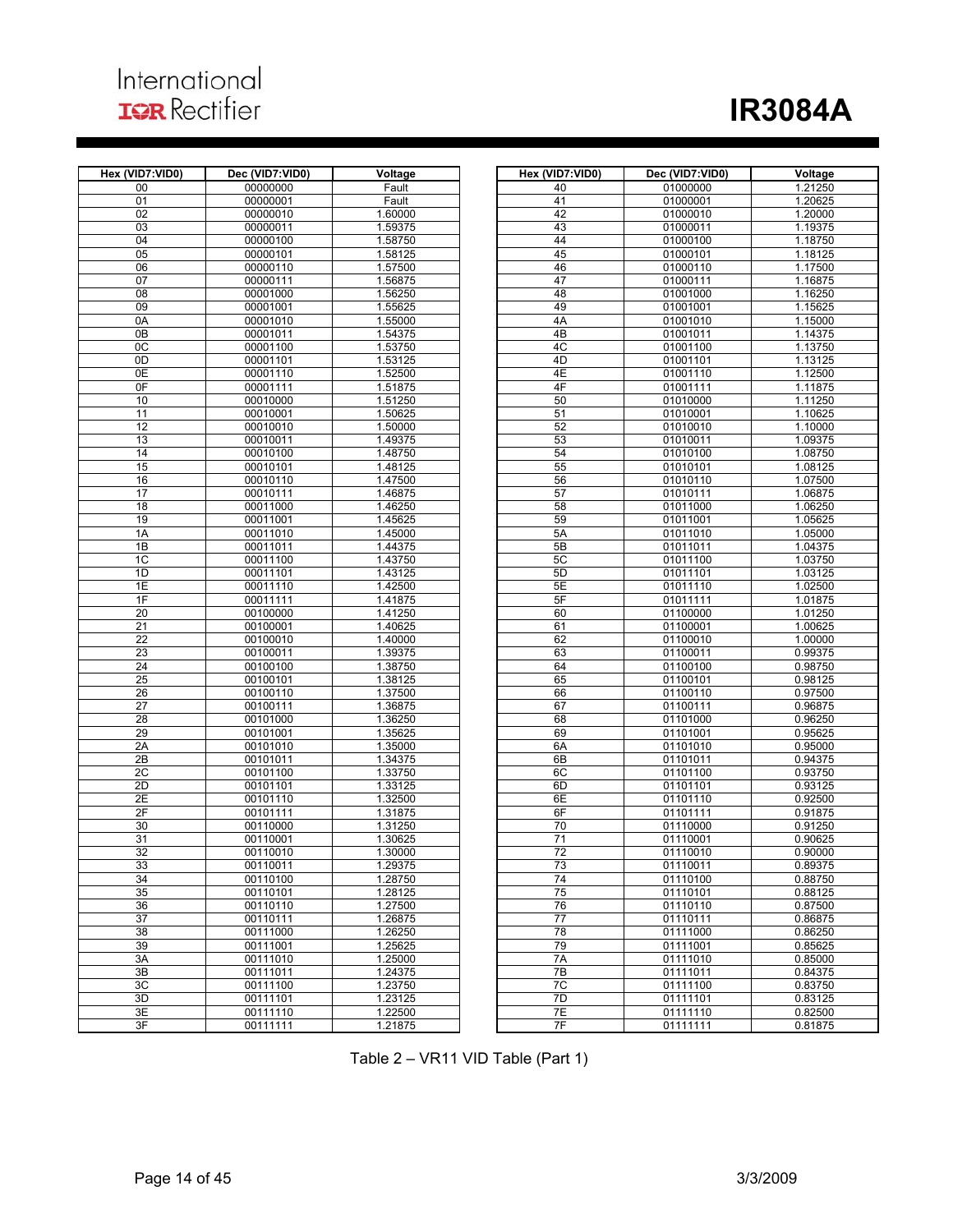## International **IQR** Rectifier

# **IR3084A**

| Hex (VID7:VID0) | Dec (VID7:VID0)      | Voltage            | Hex (VID7:VID0)      | Dec (VID7:VID0)      | Voltage            |
|-----------------|----------------------|--------------------|----------------------|----------------------|--------------------|
| 80              | 10000000             | 0.81250            | C <sub>0</sub>       | 11000000             | 0.41250            |
| 81              | 10000001             | 0.80625            | C <sub>1</sub>       | 11000001             | 0.40625            |
| 82              | 10000010             | 0.80000            | C <sub>2</sub>       | 11000010             | 0.40000            |
| 83              | 10000011             | 0.79375            | C3                   | 11000011             | 0.39375            |
| 84              | 10000100             | 0.78750            | C <sub>4</sub>       | 11000100             | 0.38750            |
| 85              | 10000101             | 0.78125            | C <sub>5</sub>       | 11000101             | 0.38125            |
| 86              | 10000110             | 0.77500            | C6                   | 11000110             | 0.37500            |
|                 |                      |                    |                      |                      |                    |
| 87              | 10000111             | 0.76875            | C <sub>7</sub>       | 11000111             | 0.36875            |
| 88              | 10001000             | 0.76250            | C8                   | 11001000             | 0.36250            |
| 89              | 10001001             | 0.75625            | C9                   | 11001001             | 0.35625            |
| 8A              | 10001010             | 0.75000            | CA                   | 11001010             | 0.35000            |
| 8B              | 10001011             | 0.74375            | $\overline{CB}$      | 11001011             | 0.34375            |
| 8C              | 10001100             | 0.73750            | cc                   | 11001100             | 0.33750            |
| 8D              | 10001101             | 0.73125            | CD                   | 11001101             | 0.33125            |
| 8E              | 10001110             | 0.72500            | CE                   | 11001110             | 0.32500            |
| 8F              | 10001111             | 0.71875            | CF                   | 11001111             | 0.31875            |
| 90              | 10010000             | 0.71250            | D <sub>0</sub>       | 11010000             | 0.31250            |
| 91              | 10010001             | 0.70625            | D <sub>1</sub>       | 11010001             | 0.30625            |
| 92              | 10010010             | 0.70000            | D <sub>2</sub>       | 11010010             | 0.30000            |
| 93              | 10010011             | 0.69375            | D <sub>3</sub>       | 11010011             | 0.29375            |
| 94              | 10010100             | 0.68750            | D <sub>4</sub>       | 11010100             | 0.28750            |
| 95              | 10010101             | 0.68125            | D <sub>5</sub>       | 11010101             | 0.28125            |
| 96              | 10010110             | 0.67500            | D <sub>6</sub>       | 11010110             | 0.27500            |
| 97              | 10010111             | 0.66875            | D7                   | 11010111             | 0.26875            |
| 98              | 10011000             | 0.66250            | D <sub>8</sub>       | 11011000             | 0.26250            |
| 99              | 10011001             | 0.65625            | D <sub>9</sub>       | 11011001             | 0.25625            |
| <b>9A</b>       | 10011010             | 0.65000            | DA                   | 11011010             | 0.25000            |
| 9B              | 10011011             | 0.64375            | DB                   | 11011011             | 0.24375            |
| 9C              | 10011100             | 0.63750            | DC                   | 11011100             | 0.23750            |
| 9D              | 10011101             | 0.63125            | $\overline{DD}$      | 11011101             | 0.23125            |
| 9E              | 10011110             | 0.62500            | DE                   |                      | 0.22500            |
|                 |                      |                    | DF                   | 11011110             | 0.21875            |
| 9F              | 10011111             | 0.61875            |                      | 11011111<br>11100000 |                    |
| A <sub>0</sub>  | 10100000             | 0.61250            | E <sub>0</sub>       |                      | 0.21250            |
| A <sub>1</sub>  | 10100001             | 0.60625            | E1                   | 11100001             | 0.20625            |
| A2              | 10100010             | 0.60000            | E2                   | 11100010             | 0.20000            |
| A3              | 10100011             | 0.59375            | E <sub>3</sub>       | 11100011             | 0.19375            |
| A <sub>4</sub>  | 10100100             | 0.58750            | E <sub>4</sub>       | 11100100             | 0.18750            |
| A <sub>5</sub>  | 10100101             | 0.58125            | E <sub>5</sub>       | 11100101             | 0.18125            |
| A <sub>6</sub>  | 10100110             | 0.57500            | E <sub>6</sub>       | 11100110             | 0.17500            |
| A7              | 10100111             | 0.56875            | E7                   | 11100111             | 0.16875            |
| A <sub>8</sub>  | 10101000             | 0.56250            | E <sub>8</sub>       | 11101000             | 0.16250            |
| A <sub>9</sub>  | 10101001             | 0.55625            | E <sub>9</sub>       | 11101001             | 0.15625            |
| AA              | 10101010             | 0.55000            | EA                   | 11101010             | 0.15000            |
| AB              | 10101011             | 0.54375            | EB                   | 11101011             | 0.14375            |
| AC              | 10101100             | 0.53750            | EC                   | 11101100             | 0.13750            |
| <b>AD</b>       | 10101101             | 0.53125            | ED                   | 11101101             | 0.13125            |
| <b>AE</b>       | 10101110             | 0.52500            | EE                   | 11101110             | 0.12500            |
| AF              | 10101111             | 0.51875            | EF                   | 11101111             | 0.11875            |
| B <sub>0</sub>  | 10110000             | 0.51250            | F <sub>0</sub>       | 11110000             | 0.11250            |
| B <sub>1</sub>  | 10110001             | 0.50625            | F1                   | 11110001             | 0.10625            |
| B <sub>2</sub>  | 10110010             | 0.50000            | F <sub>2</sub>       | 11110010             | 0.10000            |
|                 |                      |                    |                      |                      |                    |
| B3<br>B4        | 10110011             | 0.49375<br>0.48750 | FЗ<br>F <sub>4</sub> | 11110011<br>11110100 | 0.10000<br>0.10000 |
|                 | 10110100<br>10110101 | 0.48125            | F5                   | 11110101             | 0.10000            |
| B <sub>5</sub>  |                      |                    |                      |                      |                    |
| B <sub>6</sub>  | 10110110             | 0.47500            | F <sub>6</sub>       | 11110110             | 0.10000            |
| B7              | 10110111             | 0.46875            | F7                   | 11110111             | 0.10000            |
| B <sub>8</sub>  | 10111000             | 0.46250            | F <sub>8</sub>       | 11111000             | 0.10000            |
| B9              | 10111001             | 0.45625            | F <sub>9</sub>       | 11111001             | 0.10000            |
| BA              | 10111010             | 0.45000            | FA                   | 11111010             | 0.10000            |
| BB              | 10111011             | 0.44375            | FB                   | 11111011             | 0.10000            |
| BC              | 10111100             | 0.43750            | FC                   | 11111100             | 0.10000            |
| <b>BD</b>       | 10111101             | 0.43125            | <b>FD</b>            | 11111101             | 0.10000            |
| BE              | 10111110             | 0.42500            | FE                   | 11111110             | <b>FAULT</b>       |
| BF              | 10111111             | 0.41875            | FF                   | 11111111             | <b>FAULT</b>       |

| ID7:VID0)                        | Dec (VID7:VID0)      | Voltage            | Hex (VID7:VID0)      | Dec (VID7:VID0)      | Voltage            |
|----------------------------------|----------------------|--------------------|----------------------|----------------------|--------------------|
| 80                               | 10000000             | 0.81250            | C <sub>0</sub>       | 11000000             | 0.41250            |
| 81                               | 10000001             | 0.80625            | C <sub>1</sub>       | 11000001             | 0.40625            |
| 82                               | 10000010             | 0.80000            | C <sub>2</sub>       | 11000010             | 0.40000            |
| 83                               | 10000011             | 0.79375            | C3                   | 11000011             | 0.39375            |
| 84                               | 10000100             | 0.78750            | C4                   | 11000100             | 0.38750            |
| 85                               | 10000101             | 0.78125            | C <sub>5</sub>       | 11000101             | 0.38125            |
| 86                               | 10000110             | 0.77500            | C <sub>6</sub>       | 11000110             | 0.37500            |
| 87                               | 10000111             | 0.76875            | C7                   | 11000111             | 0.36875            |
| 88                               | 10001000             | 0.76250            | C <sub>8</sub>       | 11001000             | 0.36250            |
| 89                               | 10001001             | 0.75625            | C <sub>9</sub>       | 11001001             | 0.35625            |
| 8A                               | 10001010             | 0.75000            | CA                   | 11001010             | 0.35000            |
| 8B                               | 10001011             | 0.74375            | CB                   | 11001011             | 0.34375            |
| 8C                               | 10001100             | 0.73750            | CC                   | 11001100             | 0.33750            |
| 8D                               | 10001101             | 0.73125            | CD                   | 11001101             | 0.33125            |
| 8E                               | 10001110             | 0.72500            | СE                   | 11001110             | 0.32500            |
| 8F                               | 10001111             | 0.71875            | <b>CF</b>            | 11001111             | 0.31875            |
| 90                               | 10010000             | 0.71250            | D <sub>0</sub>       | 11010000             | 0.31250            |
| 91                               | 10010001             | 0.70625            | D <sub>1</sub>       | 11010001             | 0.30625            |
| 92                               | 10010010             | 0.70000            | D <sub>2</sub>       | 11010010             | 0.30000            |
| 93                               | 10010011             | 0.69375            | D <sub>3</sub>       | 11010011             | 0.29375            |
| 94                               | 10010100             | 0.68750            | D <sub>4</sub>       | 11010100             | 0.28750            |
| 95                               | 10010101             | 0.68125            | D <sub>5</sub>       | 11010101             | 0.28125            |
| 96                               | 10010110<br>10010111 | 0.67500            | D <sub>6</sub><br>D7 | 11010110             | 0.27500            |
| 97<br>98                         | 10011000             | 0.66875<br>0.66250 | D <sub>8</sub>       | 11010111<br>11011000 | 0.26875<br>0.26250 |
| 99                               | 10011001             | 0.65625            | D <sub>9</sub>       | 11011001             | 0.25625            |
| 9A                               | 10011010             | 0.65000            | DA                   | 11011010             | 0.25000            |
| 9B                               | 10011011             | 0.64375            | DB                   | 11011011             | 0.24375            |
| 9C                               | 10011100             | 0.63750            | DC                   | 11011100             | 0.23750            |
| 9D                               | 10011101             | 0.63125            | DD                   | 11011101             | 0.23125            |
| 9E                               | 10011110             | 0.62500            | DE                   | 11011110             | 0.22500            |
| 9F                               | 10011111             | 0.61875            | DF                   | 11011111             | 0.21875            |
| A <sub>0</sub>                   | 10100000             | 0.61250            | E <sub>0</sub>       | 11100000             | 0.21250            |
| A1                               | 10100001             | 0.60625            | E1                   | 11100001             | 0.20625            |
| A2                               | 10100010             | 0.60000            | E <sub>2</sub>       | 11100010             | 0.20000            |
| A3                               | 10100011             | 0.59375            | E <sub>3</sub>       | 11100011             | 0.19375            |
| A4                               | 10100100             | 0.58750            | E <sub>4</sub>       | 11100100             | 0.18750            |
| A <sub>5</sub>                   | 10100101             | 0.58125            | E <sub>5</sub>       | 11100101             | 0.18125            |
| A6                               | 10100110             | 0.57500            | E <sub>6</sub>       | 11100110             | 0.17500            |
| A7                               | 10100111             | 0.56875            | E7                   | 11100111             | 0.16875            |
| A8                               | 10101000             | 0.56250            | E <sub>8</sub>       | 11101000             | 0.16250            |
| A9                               | 10101001             | 0.55625            | E <sub>9</sub>       | 11101001             | 0.15625            |
| AA                               | 10101010             | 0.55000            | EA                   | 11101010             | 0.15000            |
| AB                               | 10101011             | 0.54375            | EB                   | 11101011             | 0.14375            |
| АC                               | 10101100             | 0.53750            | EC                   | 11101100             | 0.13750            |
| AD                               | 10101101             | 0.53125            | ED                   | 11101101             | 0.13125            |
| AE                               | 10101110             | 0.52500            | EE                   | 11101110             | 0.12500            |
| AF                               | 10101111             | 0.51875            | EF<br>F <sub>0</sub> | 11101111             | 0.11875            |
| B <sub>0</sub>                   | 10110000             | 0.51250            |                      | 11110000<br>11110001 | 0.11250            |
| B <sub>1</sub><br>B <sub>2</sub> | 10110001<br>10110010 | 0.50625<br>0.50000 | F <sub>1</sub><br>F2 | 11110010             | 0.10625<br>0.10000 |
| B <sub>3</sub>                   | 10110011             | 0.49375            | F <sub>3</sub>       | 11110011             | 0.10000            |
| <b>B4</b>                        | 10110100             | 0.48750            | F <sub>4</sub>       | 11110100             | 0.10000            |
| B <sub>5</sub>                   | 10110101             | 0.48125            | F5                   | 11110101             | 0.10000            |
| B <sub>6</sub>                   | 10110110             | 0.47500            | F <sub>6</sub>       | 11110110             | 0.10000            |
| B7                               | 10110111             | 0.46875            | F7                   | 11110111             | 0.10000            |
| B8                               | 10111000             | 0.46250            | F <sub>8</sub>       | 11111000             | 0.10000            |
| B <sub>9</sub>                   | 10111001             | 0.45625            | F <sub>9</sub>       | 11111001             | 0.10000            |
| BA                               | 10111010             | 0.45000            | FA                   | 11111010             | 0.10000            |
| ВB                               | 10111011             | 0.44375            | FB                   | 11111011             | 0.10000            |
| ВC                               | 10111100             | 0.43750            | FC                   | 11111100             | 0.10000            |
| ВD                               | 10111101             | 0.43125            | <b>FD</b>            | 11111101             | 0.10000            |
| ВE                               | 10111110             | 0.42500            | FE                   | 11111110             | <b>FAULT</b>       |
| ВF                               | 10111111             | 0.41875            | FF                   | 11111111             | <b>FAULT</b>       |
|                                  |                      |                    |                      |                      |                    |

Table 2 – VR11 VID Table (Part 2)

ı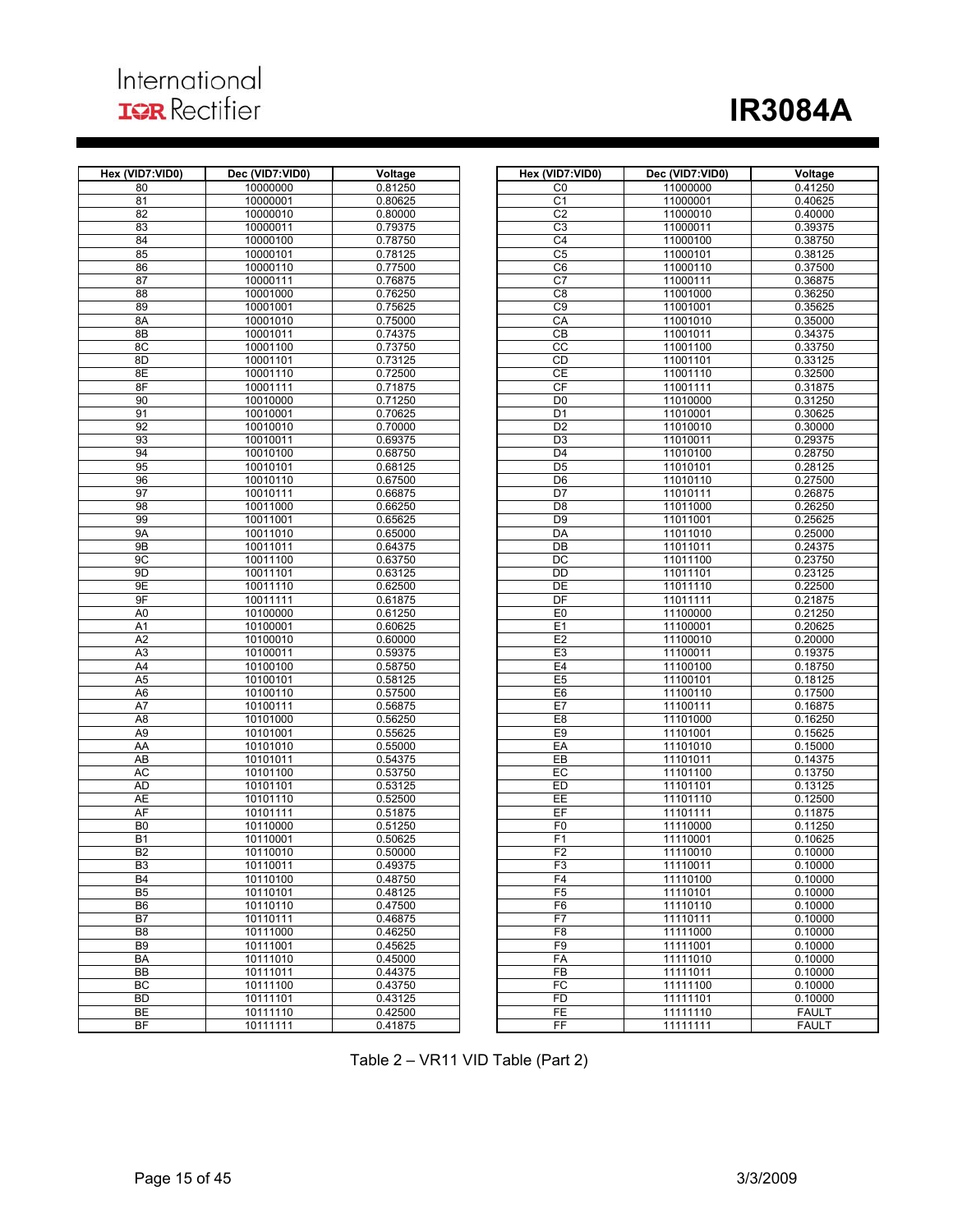The IR3084A can accept changes in the VID code while operating and vary the DAC voltage accordingly. The sink/source capability of the VDAC buffer amp is programmed by the same external resistor that sets the oscillator frequency. The slew rate of the voltage at the VDAC pin can be adjusted by an external capacitor between VDAC pin and the VOSNS− pin. A resistor connected in series with this capacitor is required to compensate the VDAC buffer amplifier. Digital VID transitions result in a smooth analog transition of the VDAC voltage and converter output voltage minimizing inrush currents in the input and output capacitors and overshoot of the output voltage.

ı

#### **Adaptive Voltage Positioning**

Adaptive Voltage Positioning (AVP) is needed to reduce the output voltage deviations during load transients and the power dissipation of the load when it is drawing high current. The circuitry related to the voltage positioning is shown in Figure 8.

Resistor RSETPT is connected between the VDAC pin and VSETPT pin to set the desired amount of fixed offset voltage below the DAC voltage. The VSETPT is internally connected to the non−inverting input of the voltage error amplifier and an internal current source  $I_{OFFSET}$ , whose value is programmed by the same external resistor that programs the oscillator frequency. The voltage drop across RSETPT caused by  $I_{OFFSET}$  sets the no-load I offset voltage below the nominal DAC setting.

The voltage at the VDRP pin is a buffered version of the share bus and represents the sum of the DAC voltage and the average inductor current of all the phases. The VDRP pin is connected to the FB pin through the resistor RDRP. Since the Error Amp will force the loop to maintain FB to be equal to the VSETPT reference voltage, a current will flow into the FB pin equal to (VDRP−VSETPT) / RDRP. When the load current increases, the VDRP voltage increases accordingly. More current flows through the feedback resistor RFB, and makes the output voltage lower proportional to the load current. The positioning voltage can be programmed by the resistor RDRP so that the droop impedance produces the desired converter output impedance. The offset and slope of the converter output impedance are referenced to and therefore independent of the VDAC voltage.

Due to the difference between VDAC and VSETPT, the VDRP will cause extra offset voltage through RDRP and RFB. The total offset voltage is the sum of voltage across RVSETPT and the voltage drop on the RFB at no load.



Figure 8 − Adaptive voltage positioning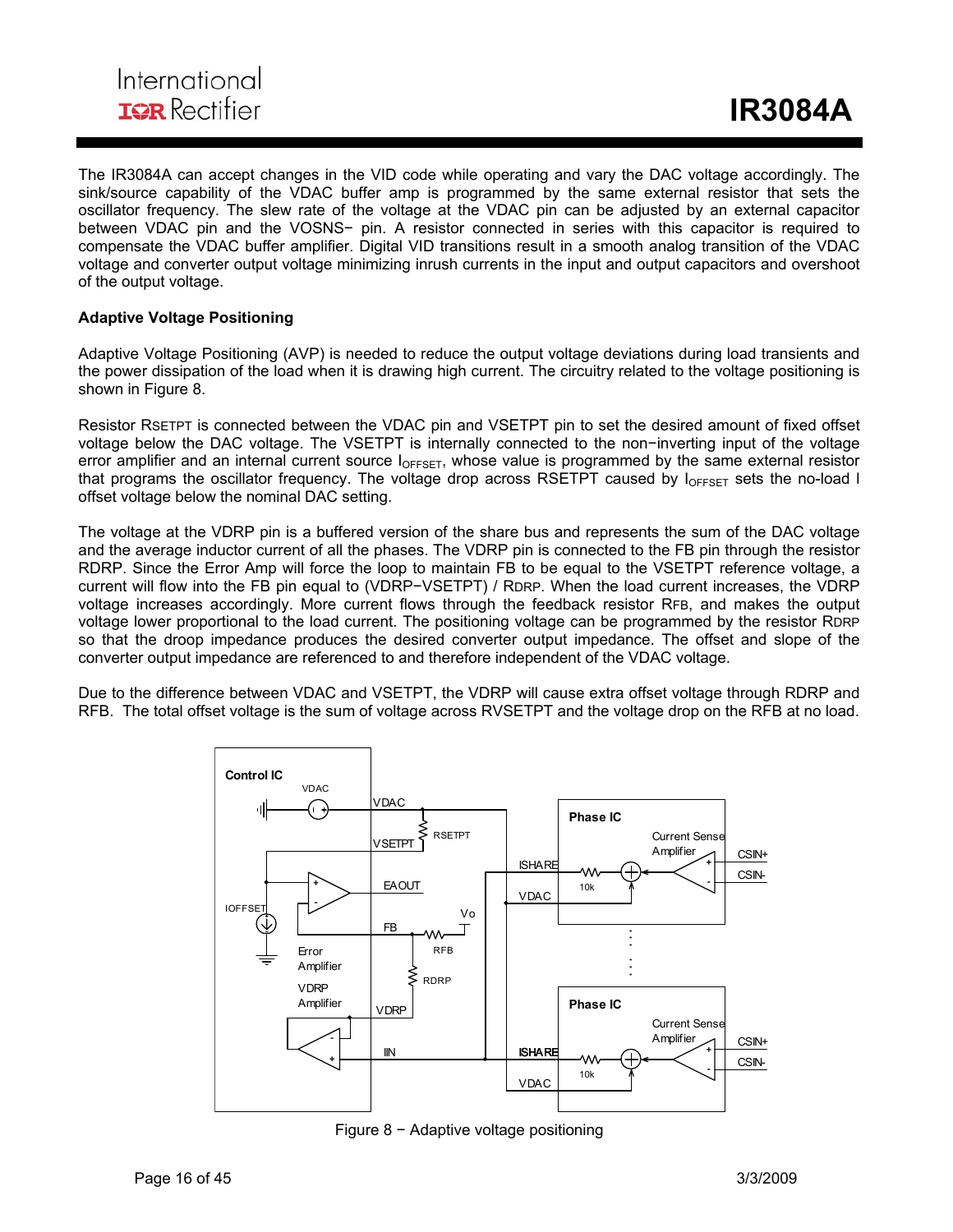#### **Inductor DCR Temperature Correction**

If the thermal compensation of the inductor DCR provided by the temperature dependent gain of the current sense amplifier is not adequate, a negative temperature coefficient (NTC) thermistor can be used for additional correction. The thermistor should be placed close to the inductor and connected in parallel with the feedback resistor, as shown in Figure 9. The resistor in series with the thermistor is used to reduce the nonlinearity of the thermistor.

ı



Figure 9 − Temperature compensation of inductor DCR

#### **Remote Voltage Sensing**

To compensate for impedance in the ground plane, the VOSNS− pin is used for remote sensing and connects directly to the load. The VDAC voltage is referenced to VOSNS− to avoid additional error terms or delay related to a separate differential amplifier. The capacitor connecting the VDAC and VOSNS− pins ensure that high speed transients are fed directly into the error amp without delay.

#### **Start-up Modes**

The IR3084A has a programmable soft-start function to limit the surge current during the converter start-up. A capacitor connected between the SS/DEL and LGND pins controls soft start as well as over-current protection delay and hiccup mode timing. A charge current of 70uA controls the positive slope of the voltage at the SS/DEL pin.

There are two types of start-up possible: Boot Mode (VR11) and Non-Boot Mode (legacy VR10). In Boot Mode, the soft start circuitry will initially set the voltage at the VDAC pin to 1.1V and the converter's output will slowly rise, using the slew rate set by the capacitor at the SS/DEL pin, until it's equal to 1.1V. After Vcore achieves the 1.1V Boot voltage, there will be a short delay, the VID pins will be sampled, and the voltage at the VDAC pin and the converter's output will increase or decrease to the desired VID setting using the dynamic VID slew rate. In Non-Boot Mode, the soft start sequence will ramp the voltage at the VDAC pin directly to the external VID setting using the slew rate set by the capacitor at the SS/DEL pin without pausing at the 1.1V Boot voltage.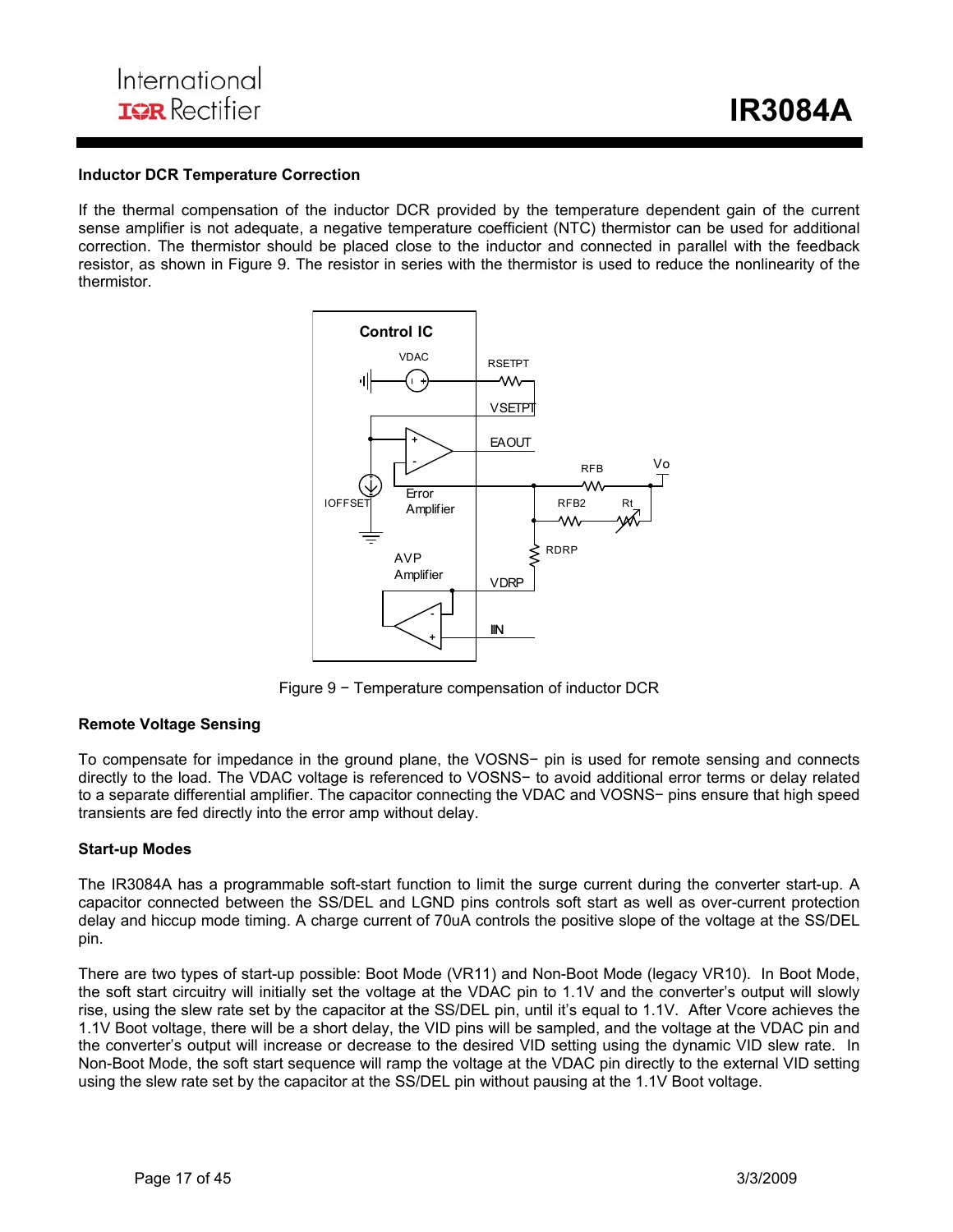Figure 10a depicts the start-up sequence without AVP in Boot Mode (VRM11) − VIDSEL is either floating or grounded. First, the VDAC pin is charged to the 1.1V Boot voltage. Then, if there are no fault conditions, the SS/DEL capacitor will begin to be charged. Initially, the error amplifier's output will be clamped low until the voltage at the SS/DEL pin reaches 1.3V. After the voltage at the SS/DEL pin rises to 1.3V, the error amplifier's output will begin to rise and the converter's output voltage will be regulated 1.3V below the voltage at the SS/DEL pin. The converter's output voltage will slowly ramp to the 1.1V Boot voltage. The SS/DEL pin's voltage will continue to increase until it rises above the 3.1V threshold of the VID delay comparator. When the SS/DEL voltage exceeds 3.1V, the VID inputs will be sampled and the VDAC pin will transition to the level determined by the VID inputs at the dynamic VID slew rate. When the voltage on the SS/DEL pin rises above 3.77V the VRRDY Delay Comparator will allow the VRRDY signal to be asserted. SS/DEL will continue to rise until finally settling at 3.85V, indicating the end of the start-up sequence.

ı

Figure 10b depicts the start-up sequence in Non-Boot Mode − VIDSEL is connected to VBIAS (6.9V) or to VCC (12V). First, the external VID setting is sampled and the VDAC pin is set to the desired VID voltage. Then, if there are no fault conditions, the SS/DEL capacitor will begin to charge. Initially, the error amplifier's output will be clamped low until the voltage at the SS/DEL rises to 1.3V. After the voltage at the SS/DEL pin reaches 1.3V, the error amplifier's output will begin to rise and the converter's output voltage will be regulated 1.3V below the voltage at the SS/DEL pin. As the voltage at the SS/DEL pin continues to rise, the converter's output voltage will slowly increase until it is equal to the voltage at the VDAC pin. When the voltage on the SS/DEL pin rises above 3.77V the VRRDY Delay Comparator will allow the VRRDY signal to be asserted. SS/DEL will continue to rise until finally settling at 3.85V, indicating the end of the start−up sequence.

If AVP is used (RDRP  $\neq \infty$ ), the soft start timing will change slightly because of the resistor from the VDRP amplifier to the Error Amplifier's FB pin. During startup with AVP, the VDRP amplifier will produce a voltage at the FB pin equal to VDAC times the resistor divider formed by the droop resistor and the feedback resistor from Vcore to the FB pin. To offset the contribution from the VDRP amplifier, the voltage at the SS/DEL pin will have to rise to beyond 1.3V before the Error Amplifier's output and Vcore begin to rise. For a DAC setting of 1.3V with typical load line slope, the Error Amplifier's output will begin to rise when the voltage at the SS/DEL pin reaches approximately 1.6V. The effect of this offset will be to slightly lengthen the Start Delay (TD1) and shorten the Soft Start Ramp Time (TD2).

The following table summarizes the differences between the 4 modes associated with setting the VIDSEL pin. In addition to changing the soft start sequence, the NO CPU code may or may not be ignored during startup and the NO CPU code may or may not be latched.

| <b>VIDSEL</b><br>Voltage | VID<br><b>Table</b> | 1.1V Boot<br><b>Voltage During</b><br>Startup? | Ignore NO CPU<br><b>Codes During</b><br>Startup? | <b>Latch NO CPU</b><br><b>Fault Code?</b> |
|--------------------------|---------------------|------------------------------------------------|--------------------------------------------------|-------------------------------------------|
| <b>GND</b>               | VR10                | YES                                            | <b>YES</b>                                       | YES                                       |
| <b>FLOAT (1.2V)</b>      | VR11                | YES                                            | <b>YES</b>                                       | YES                                       |
| <b>VBIAS (6.9V)</b>      | VR11                | NΟ                                             | <b>NO</b>                                        | NO                                        |
| <b>VCC (12V)</b>         | VR10                | NΟ                                             | NO                                               | NO                                        |

Table 3: 3084A Controller Functionality versus VIDSEL Voltages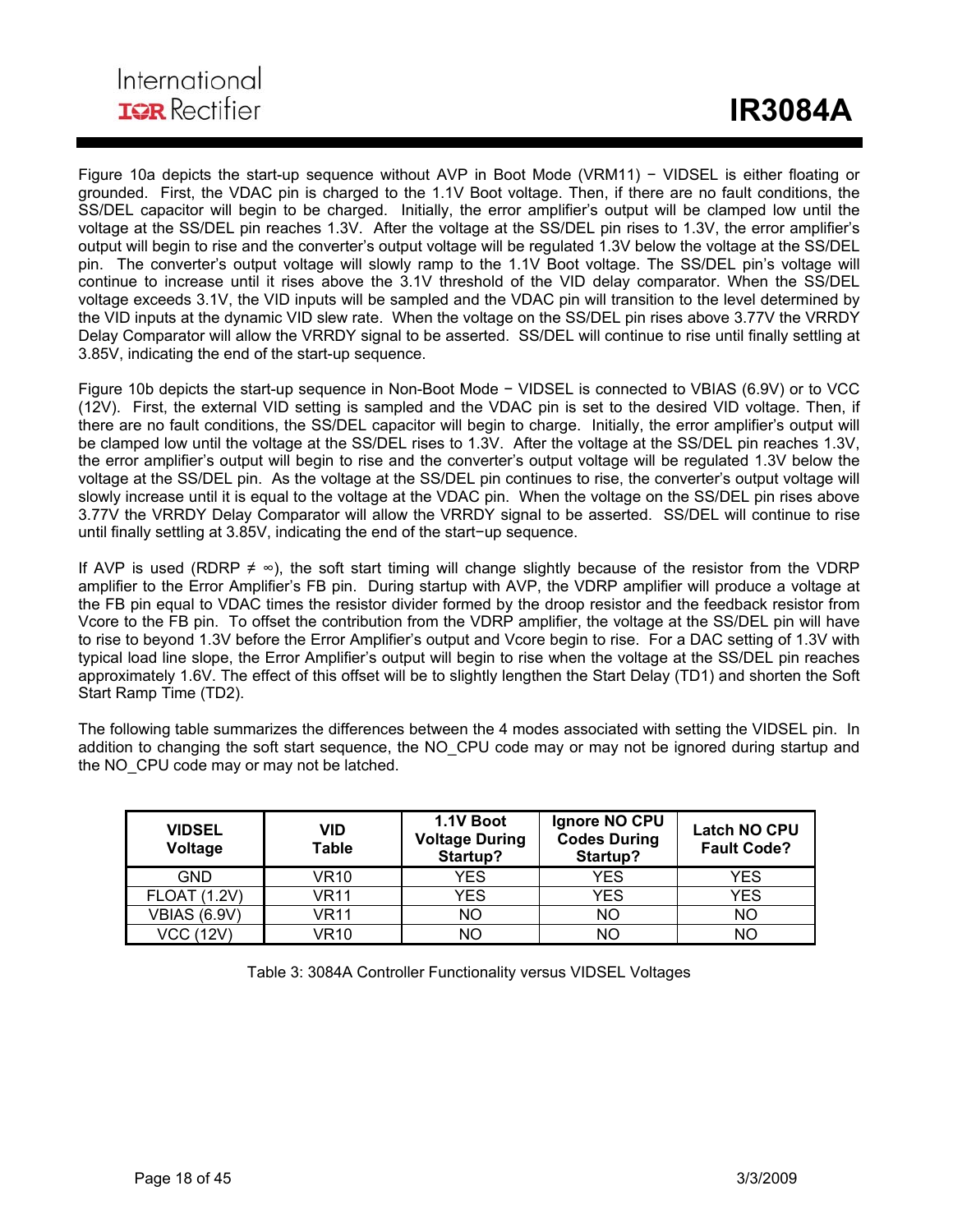







Figure 10b – Start−up Waveforms without 1.1V Boot Mode (VID Setting=1.1V)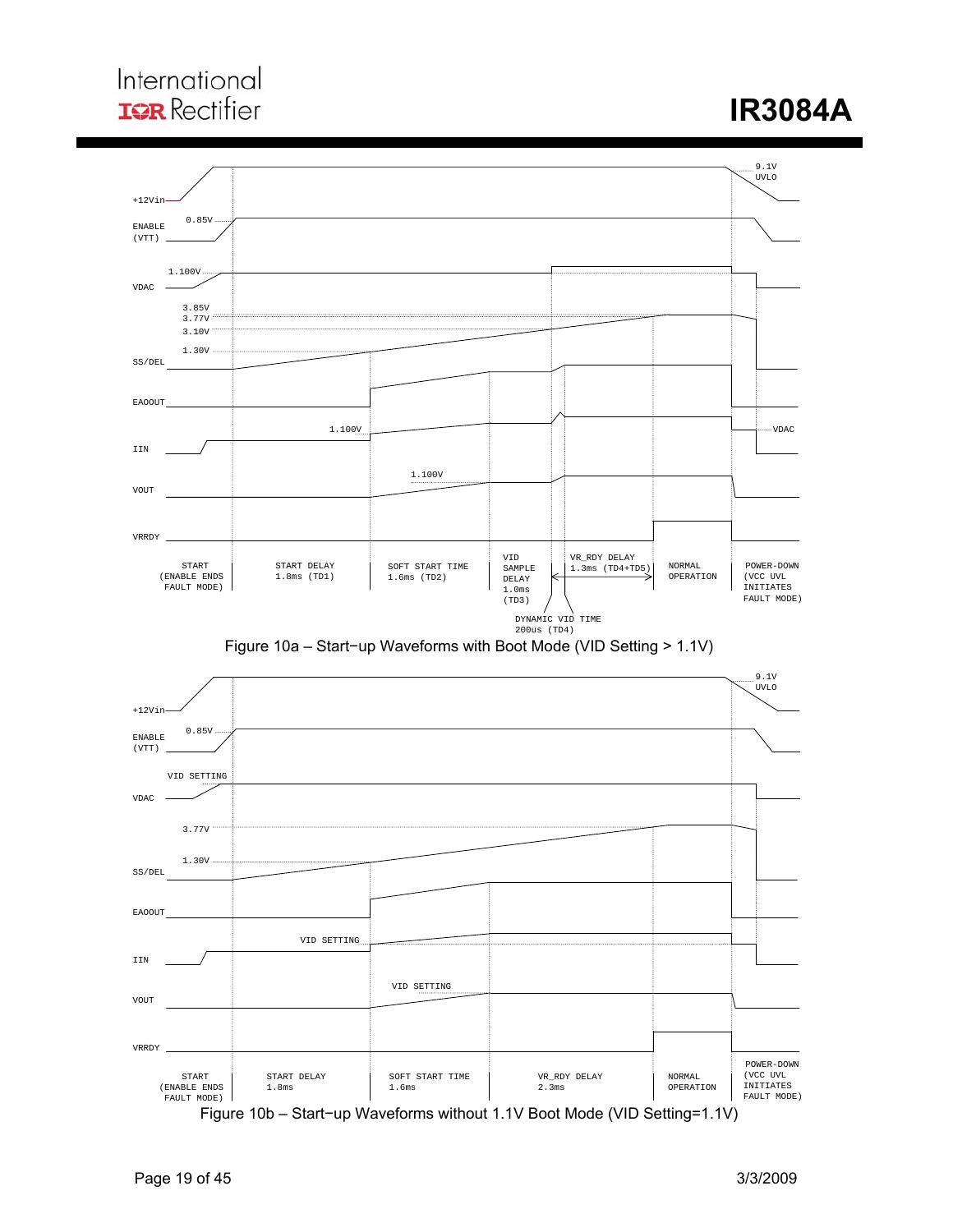#### **Fault Modes**

Under Voltage Lock Out, VID = FAULT, as well as a low signal on the ENABLE input immediately sets the fault latch. This causes the EAOUT pin to drive low turning off the Phase IC drivers. The VRRDY pin also drives low. The SS/DEL capacitor will discharge down to 0.215V through a 6.5uA current source. If the fault has cleared the fault latch will be reset by the discharge comparator allowing a normal start-up sequence to occur. If a VID = FAULT condition is latched it can only be cleared by cycling power to the IR3084A on and off.

#### **Over−Current Protection Delay and Hiccup Mode**

Figure 11 depicts the operating waveforms of the Over-Current protection. A delay is included if an over-current condition occurs after a successful soft start sequence. This is required because over-current conditions can occur as part of normal operation due to load transients or VID transitions. If an over-current fault occurs during normal operation it will activate the SS/DEL discharge current of 40uA but will not set the fault latch immediately. If the over-current condition persists long enough for the SS/DEL capacitor to discharge below the 100mV offset of the delay comparator, the Fault latch will be set pulling the error amp's output low inhibiting switching in the phase ICs and de-asserting the VRRDY signal.

The SS/DEL capacitor will continue to discharge until it reaches 0.215V and the fault latch is reset allowing a normal soft start to occur. If an over-current condition is again encountered during the soft start cycle the fault latch will be set without any delay and hiccup mode will begin. During hiccup mode the 10.8 to 1 charge to discharge current ratio results in a 9% hiccup mode duty cycle regardless of at what point the over-current condition occurs.

If the voltage at the SS/DEL pin is pulled below the SS/DEL to FB Input Offset Voltage (0.85V min), the converter can be disabled.



Figure 11 – Over-Current Protection Waveforms (VID = 1.1V for simplicity)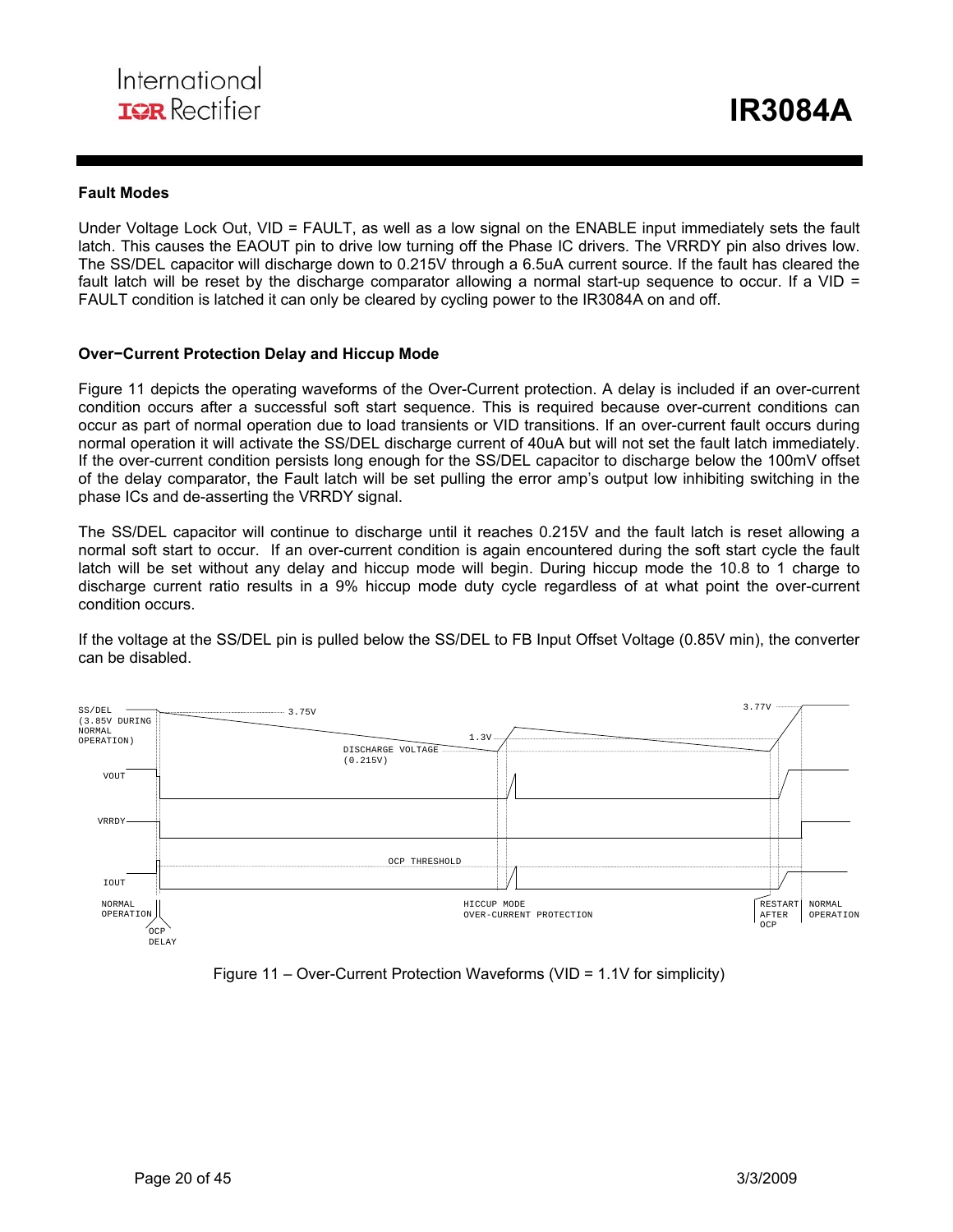#### **Under Voltage Lockout (UVLO)**

The UVLO function monitors the IR3084A's VCC supply pin and ensures that there is adequate voltage to safely power the internal circuitry. The IR3084A's UVLO threshold is set higher than the minimum operating voltage of compatible Phase ICs thus providing UVLO protection for them as well. UVLO at the Phase ICs is a function of the Error Amplifier's output voltage. When the IR3084A is in UVLO, the Error Amplifier is disabled and EAOUT is at a very low voltage (<200mV) thus preventing the Phase ICs from becoming active.

During power-up, the IR3084A's fault latch is reset when VCC exceeds 9.9V if there are no other faults. If the VCC voltage drops below 9.1V the fault latch will be set.

#### **Over Current Protection (OCP)**

The current limit threshold is set by a resistor connected between the OCSET and VDAC pins. If the IIN pin voltage, which is proportional to the average phase current plus DAC voltage, exceeds the OCSET voltage, the over-current protection is triggered.

#### **VID = Fault Code (NO\_CPU)**

When VIDSEL is grounded or left floating, NO CPU VID codes of 11111XX for VR10 and 0000000X, 1111111X for VR11 will set both the VID Fault Latch and the Fault Latch to disable the error amplifier. The controller will be latched OFF and a power-on reset (POR) will be required to produce a new soft start sequence. In these 2 modes, the NO\_CPU codes are ignored during startup. See Table 1 for further details.

When VIDSEL is set to VBIAS (6.9V) or VCC (12V), NO CPU VID codes of 11111XX for VR10 and 0000000X, 1111111X for VR11 will set the Fault Latch to disable the error amplifier but the VID Fault Latch will not be set. The controller will not be latched OFF and a soft start sequence will be produced when the NO\_CPU code is removed and the SS/DEL voltage falls below 0.215V. In these 2 modes, the NO\_CPU codes will be not be ignored during startup. See Table 1 for further details.

A 1.3µs delay is provided to prevent a NO CPU fault condition from occurring during Dynamic VID changes.

#### **VRRDY (Power Good) Output**

The VRRDY pin is an open-collector output and should be pulled up to a voltage source through a resistor. During soft-start, the VRRDY output remains low until the converter's output voltage is in regulation and SS/DEL is above 3.77V. The VRRDY pin transitions low if the fault latch is set. A high level at the VRRDY pin indicates that the converter is in operation and has no fault, but does not ensure the output voltage is within the specification. Output voltage regulation within the design limits can logically be assured however, assuming no component failure in the system.

#### **Load Current Indicator Output**

The VDRP pin voltage represents the average phase current of the converter plus the DAC voltage. The load current can be retrieved by subtracting the VDAC voltage from the VDRP voltage.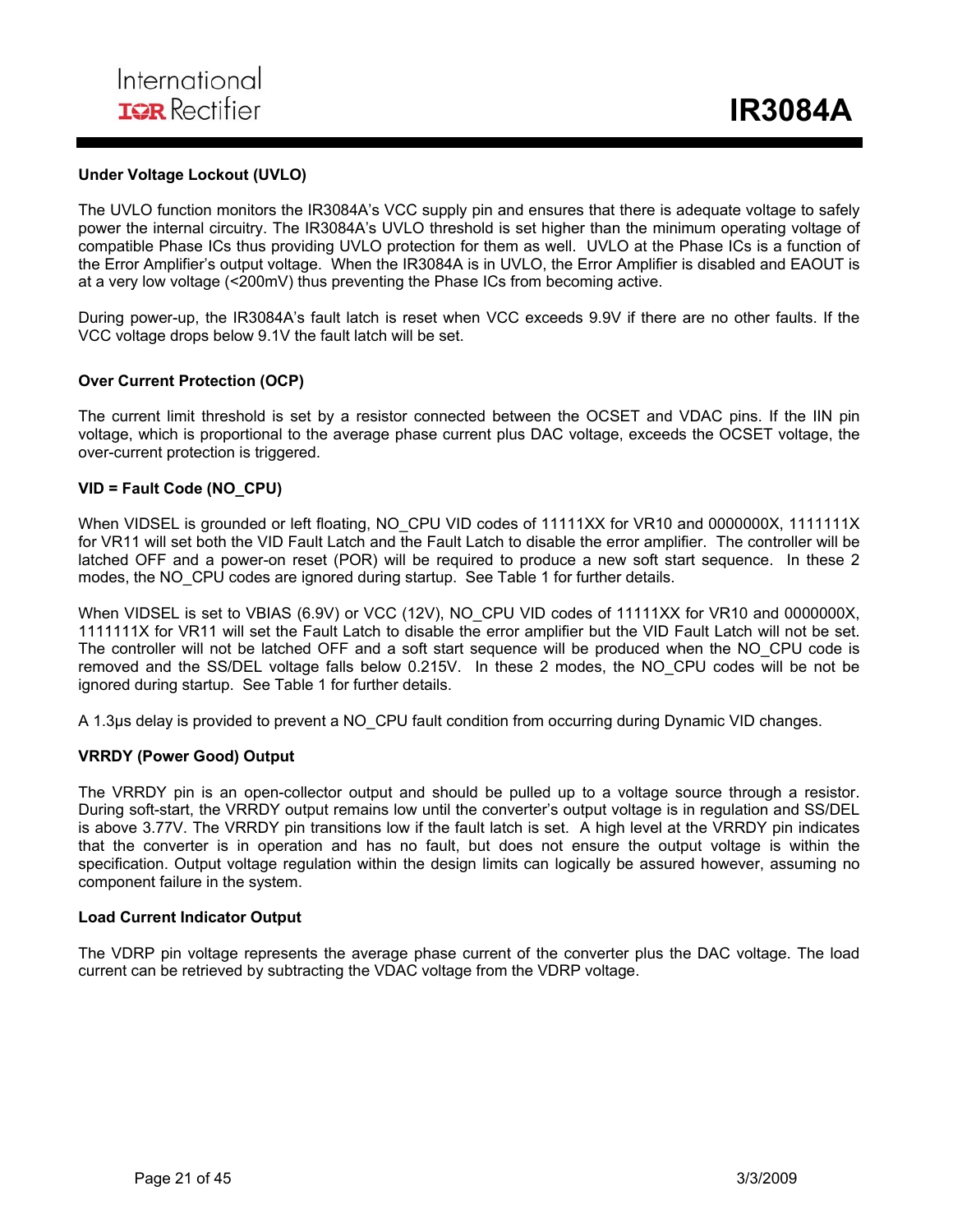#### **System Reference Voltage (VBIAS)**

The IR3084A supplies a 6.9V/6mA precision reference voltage from the VBIAS pin. The oscillator ramp trip points are based on the VBIAS voltage so it should be used to program the Phase ICs phase delay to minimize phase errors.

#### **Phase IC Gate Driver Bias Regulator / VRHOT Comparator**

An internal amplifier can be configured as a gate driver bias regulator to provide programmable gate driver voltage for phase ICs (Figure 12a), or a thermal monitor to provide VRHOT/VRFAN signal as required in VR11 (Figure 12b).

The internal current source IREGSET whose value is programmed by the switching frequency going through the external RSET resistor sets the gate driver voltage or the VRHOT/VRFAN threshold voltage. An NTC thermistor is used to monitor the temperature on the VRM/VRD.



Figure 12a – IR3084A Bias Regulator configured for Gate Driver Bias Regulator



Figure 12b – IR3084A Bias Regulator configured for VRHOT# Function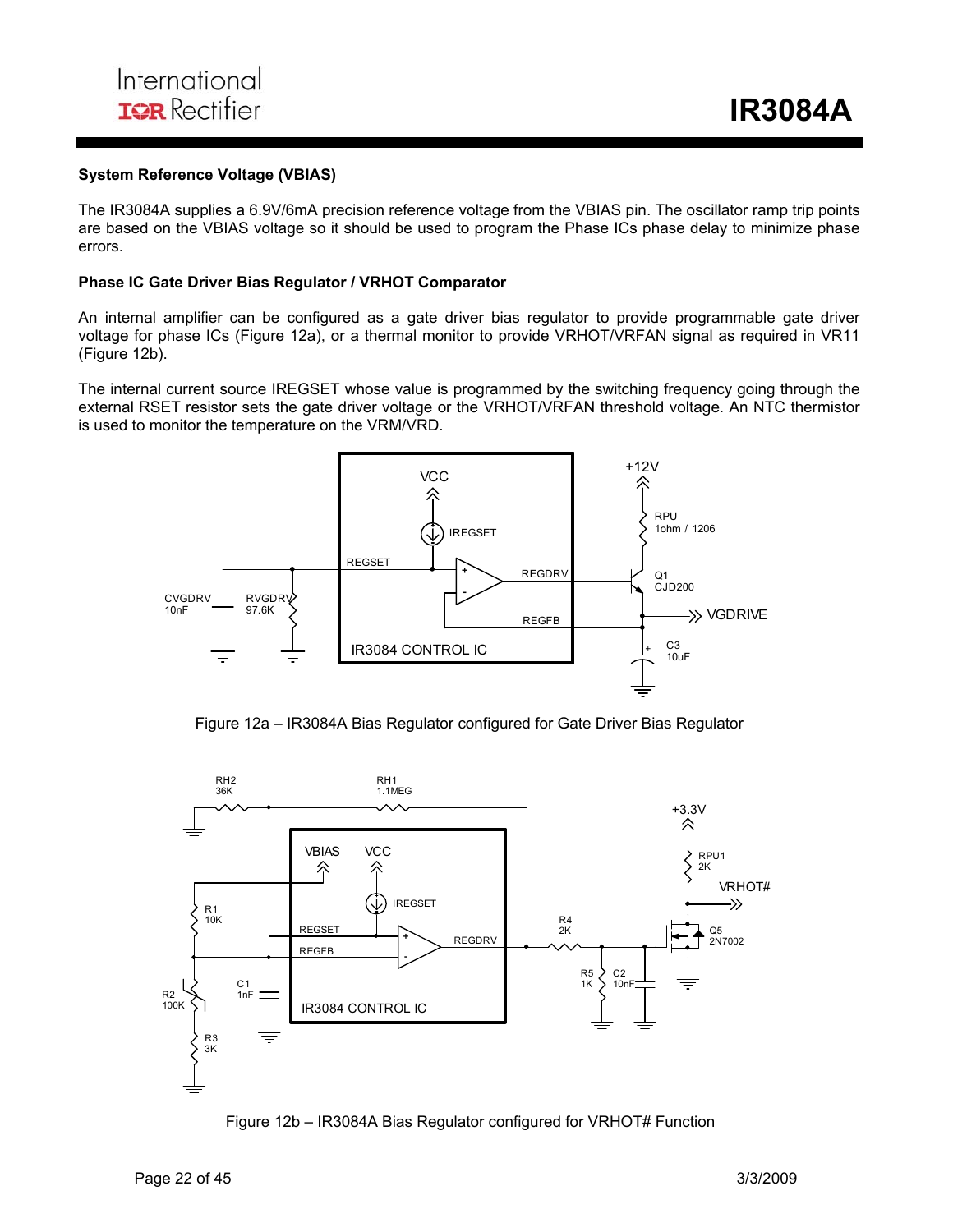**IR3084A** 

## **PERFORMANCE CHARACTERISTICS**





**Figure 15: I(VSETPT) versus ROSC**



**Figure 16: I(REGSET) CURRENT versus ROSC**





**Figure 18: IR3084 Error Amplifier Bode Plot**

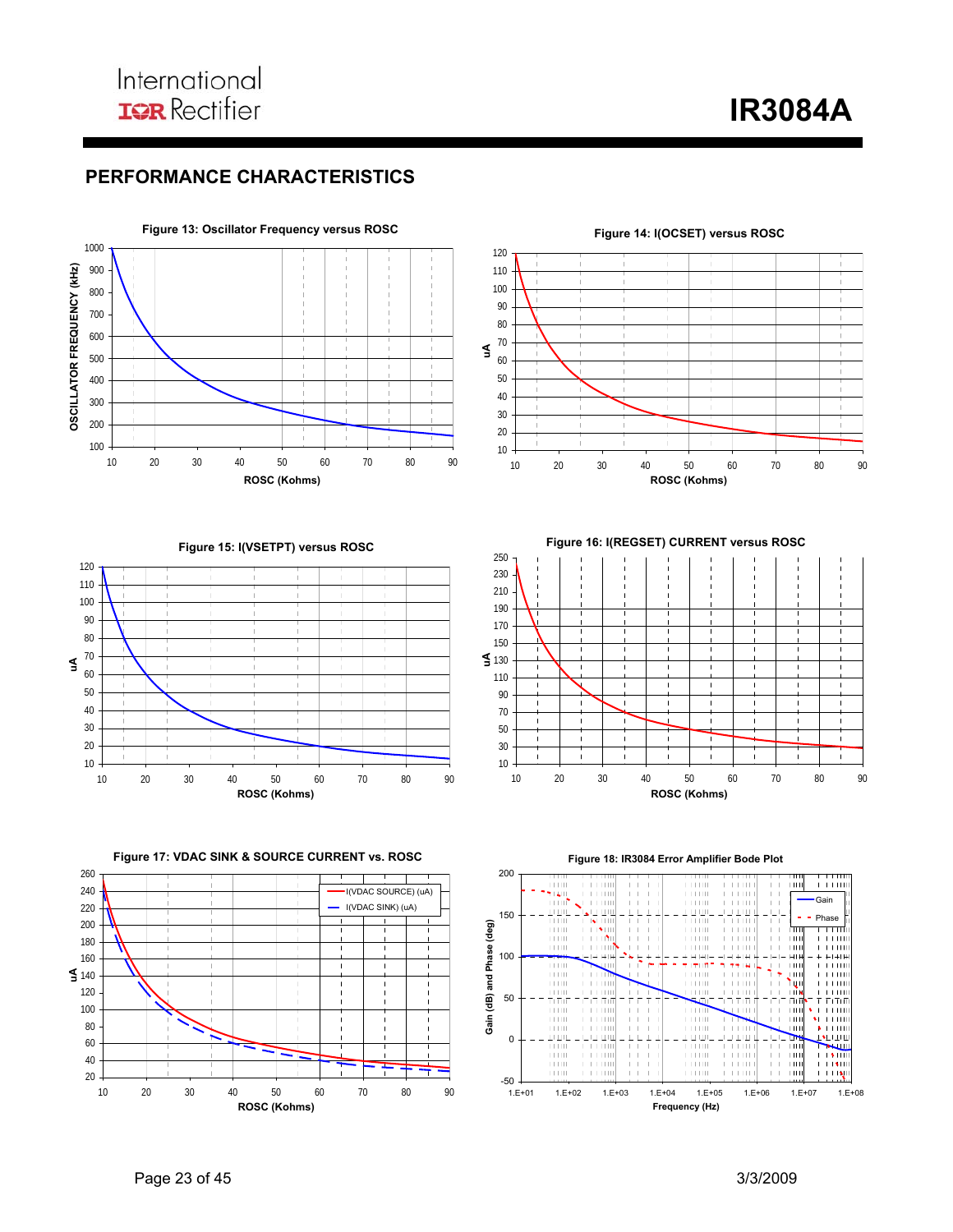## **APPLICATIONS INFORMATION**



Figure 19 – IR3084A/3086A 5 Phase VRM/EVRD 11 Converter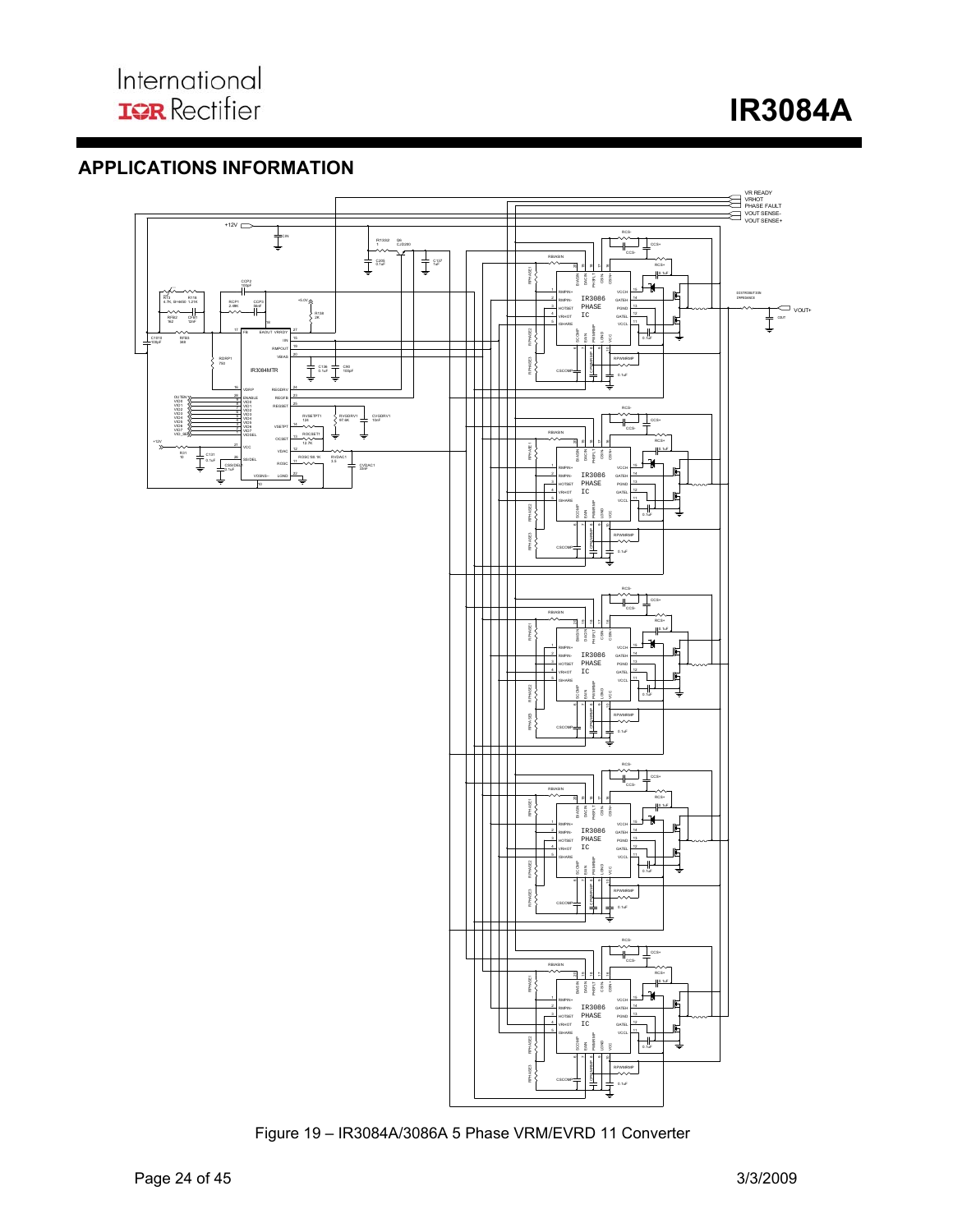## **DESIGN PROCEDURES – IR3084A and IR3086A Chipset**

## **IR3084A EXTERNAL COMPONENTS**

#### **Oscillator Resistor** *Rosc*

The oscillator of IR3084A generates a triangle waveform to synchronize the phase ICs, and the switching frequency of the each phase converter equals the oscillator frequency, which is set by the external resistor ROSC according to the curve in Figure 13 on page 23.

#### **VDAC Slew Rate Programming Capacitor** *CVDAC* **and Resistor** *RVDAC*

The sink and source currents of the VDAC pin are set by the value of  $R_{\text{OSC}}$ . The sink current capability of the VDAC pin is slightly less than the source current. Therefore, the VDAC sink current  $(I_{\text{SINK}})$  should be used to calculate  $C_{VDAC}$  to insure that the dynamic VID slew rate when Vcore decreases is not too slow.

The negative slew rate of VDAC (SR<sub>DOWN</sub>) is programmed by the external capacitor C<sub>VDAC</sub> as shown in Equation (1). The resistor  $R_{VDAC}$  is used to compensate/stabilize the VDAC circuit and is determined by Equation (2). The positive slew rate of the VDAC voltage  $(SR_{UP})$  is proportional to the negative slew rate of VDAC and can be calculated using Equation (3).

$$
C_{\text{VDAC}} = \frac{I_{\text{SINK}}}{SR_{\text{DOWN}}} \tag{1}
$$

Where:  $I<sub>SINK</sub>$  is the sink current of the VDAC pin at the chosen value of  $R<sub>OSC</sub>$  as shown in Figure 17 on page 23.

$$
R_{\text{VDAC}} = 0.5\Omega + \frac{3.2 \times 10^{-15}}{C_{\text{VDAC}}^2} \tag{2}
$$

$$
SR_{UP} = \frac{I_{\text{SOURCE}}}{C_{\text{VDAC}}} \tag{3}
$$

Where:  $I_{\text{SOLRE}}$  is the source current of the VDAC pin at the chosen value of  $R_{\text{OSC}}$  as shown in Figure 17 on page 23.

The VID voltage rise or fall time during startup with Boot Mode (TD4) can be calculated using either Equation (4a) or (4b).

$$
TD4 = \frac{C_{\text{VDAC}}}{I_{\text{SOLRCE}}} * (VDAC - 1.1V) \qquad \text{if VDAC} > 1.1V \tag{4a}
$$

$$
TD4 = \frac{C_{VDAC}}{I_{SNK}} * (1.1V - VDAC) \qquad \text{if VDAC} < 1.1V \tag{4b}
$$

 Where: VDAC is the DAC voltage set by the VID pins.  $I_{\text{SOWRCE}}$  and  $I_{\text{SINK}}$  are the source and sink currents of the VDAC pin. If Boot Mode is not used then TD4 = 0.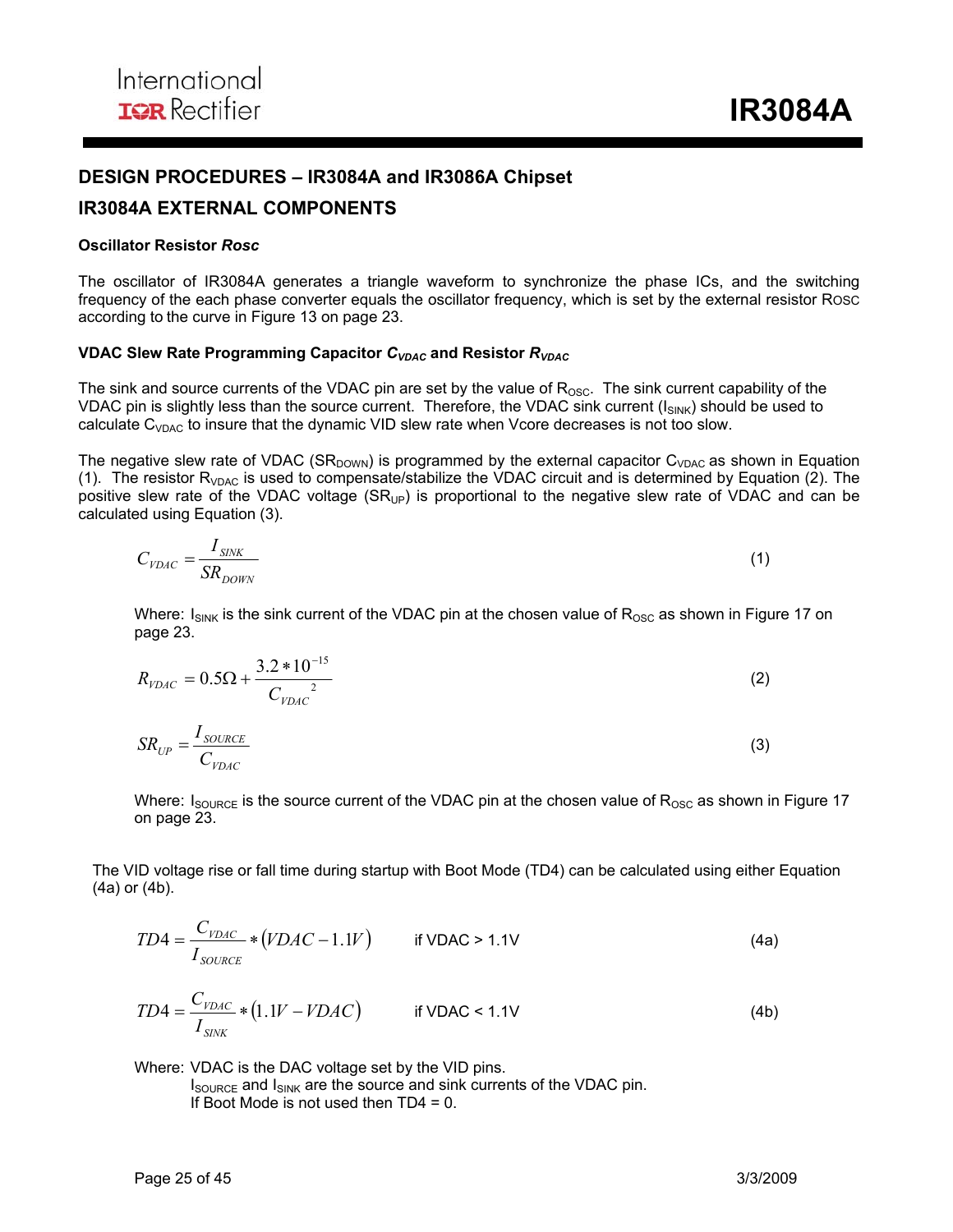#### **No Load Output Voltage Setting Resistor RVSETPT, Feedback Resistor RFB, and AVP Resistor** *R***DRP**

An external resistor,  $R_{VSETPT}$ , connected between the VDAC pin and the VSETPT pin is used to set the no load output voltage offset,  $V_{\text{O-NLOFST}}$ , which is the difference between the VDAC voltage and output voltage at no load. However, the converter's output voltage will be set by the combination of VSETPT plus some contribution from the VDRP pin. At no load, both pins of the Error Amplifier are at VDAC – VSETPT while the VDRP pin is at VDAC +  $V_{OS}$ <sup>+</sup>G<sub>CSA</sub> ( $V_{OS}$  and G<sub>CSA</sub> are the input offset and gain of the current sense amplifiers). Because the VDRP pin is at a higher voltage than the FB pin of the Error Amplifier, VDRP will contribute to the no load offset through the RDRP and RFB resistors. The design approach is to choose a value for the feedback resistor, RFB, from 100 to 2K and then calculate RDRP and  $R_{VSETPT}$  to provide the required no load offset voltage.

$$
VSETPT = \frac{A*D - C*B}{(A+B-C-D)}
$$
\n
$$
A = \frac{Io*KL*C_{CSA}}{n} + V_{CS\_TOFST} * G_{CSA} + V_{OS\_EA}
$$
\n
$$
C = V_{CS\_TOFST} * G_{CSA} + V_{OS\_EA}
$$
\n
$$
D = V_{O NLOFST} - V_{OS\_EA}
$$
\n(5)

*Where*:  $I_0$  is the full load output current of the converter  $R<sub>l</sub>$  is the ESR of the output inductor  $G<sub>CSA</sub>$  is the gain of the current sense amplifiers n is the number of phases  $V_{OS,EA}$  is the offset voltage of the error amplifier (− to + pin)  $V_{\text{O-NLOFST}}$  is the desired no load offset voltage below the DAC setting Ro is the desired load line resistance  $V_{CS,TOFST}$  is the total offset voltage of the current sense amplifiers, see below.

The *total* input offset voltage (VCS\_TOFST) of the current sense amplifier in the phase IC is the sum of input offset (VCS\_OFST) of the amplifier itself plus that created by the amplifier input bias currents flowing through the current sense resistors Rcs+ and Rcs- as shown in Equation (6).

$$
V_{CS\_TOFST} = V_{CS\_OFST} + (I_{CSIN+} * R_{CS+}) - (I_{CSIN-} * R_{CS-})
$$
\n(6)

Finally, calculate the no-load setpoint resistor using Equation (7) and the droop resistor using Equation (8);

$$
RVSETPT = \frac{VSETPT}{I_{VSETPT}}\tag{7}
$$

*Where*: I<sub>VSETPT</sub> is the current into the VSETPT pin at the switching frequency which is a function of  $R_{\rm OSC}$ , see Figure 15 on page 23. VSETPT is calculated by Equation (5).

$$
RDRP = RFB \cdot \frac{VSETPT + C}{D - VSETPT}
$$
\n(8)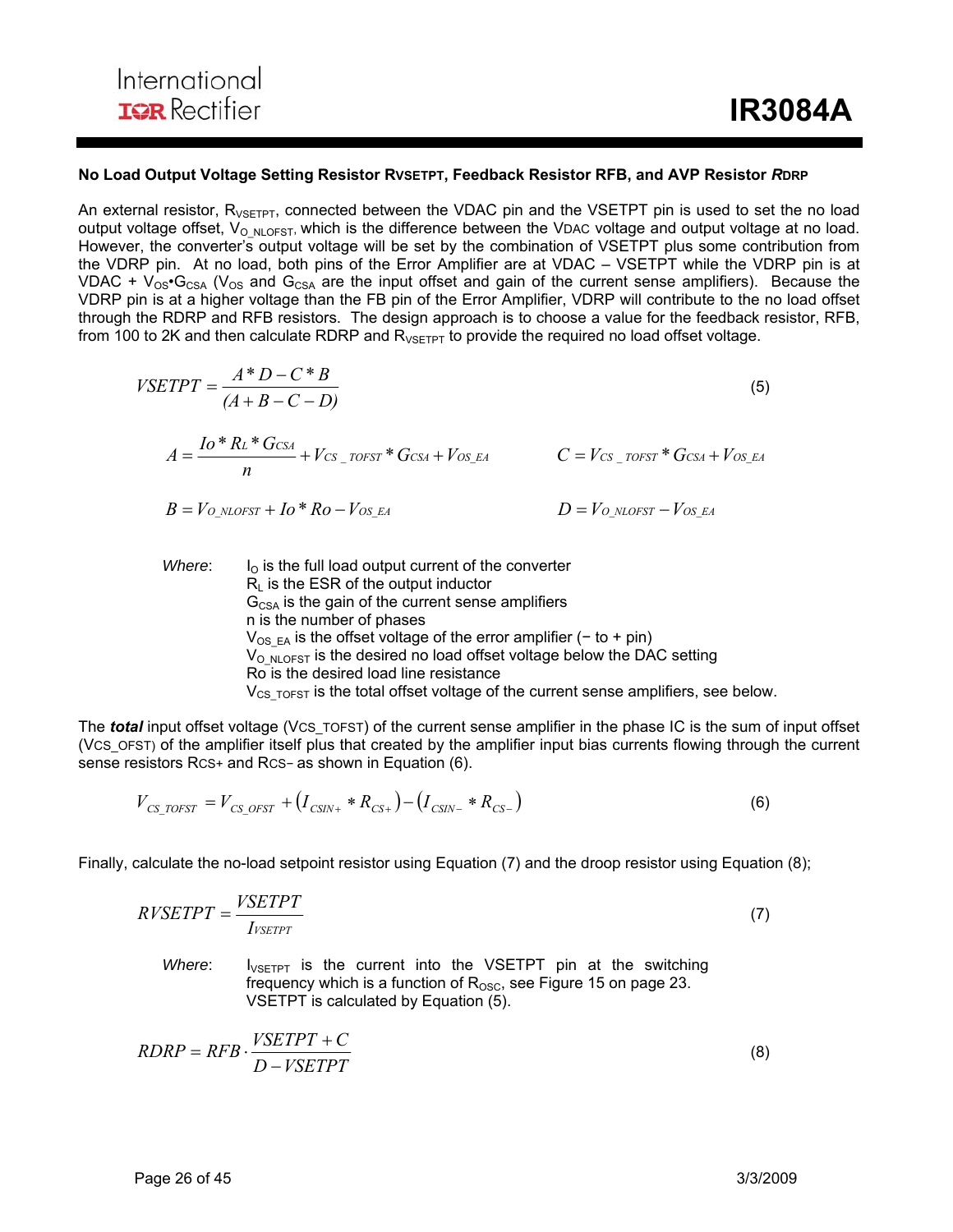#### **Soft Start Capacitor** *CSS/DEL* **and Resistor** *RSS/DEL*

Because the capacitor CSS/DEL programs three different time parameters, i.e. soft start time, over current latch delay time, and the frequency of hiccup mode, they should be considered together while choosing CSS/DEL.

The soft-start ramp time (TD2) is the time required for the converter's output voltage to rise from 0V to the DAC voltage (VDAC). Given a desired soft-start ramp time (TD2) and the soft-start charge current (I*CHG*) from the data sheet, the value of the external capacitor (C<sub>SS/DEL</sub>) can be calculated using Equation (9).

$$
C_{SS/DEL} = \frac{I_{CHG} * TD2}{VDAC * \left(1 - \frac{RFB}{RFB + RDRP}\right)} = \frac{70 * 10^{-6} * TD2}{VDAC * \left(1 - \frac{RFB}{RFB + RDRP}\right)}
$$
(9)

Where: *VDAC* = 1.1V in Boot Mode or the DAC voltage set by the VID pins without Boot Mode. RFB is the resistor from Vcore to the FB pin of the controller. RDRP is the resistor from VDRP to FB. If droop is not used, set the second term within the parenthesis to zero (RDRP =  $\infty$ ).

Once C*SS/DEL* is determined, the soft start delay time TD1, the VID sample time TD3, the VRRDY delay time TD5, and the over-current fault latch delay time  $T_{\text{OCDEL}}$  are determined and can be calculated using Equations (10), (11), (12), and (13) respectively.

$$
TD1 = \frac{C_{SS/DEL}}{I_{CHG}} * \left(1.3V + VDAC * \frac{RFB}{RFB + RDRP}\right)
$$
\n(10)

Where: *VDAC* = 1.1V in Boot Mode or the DAC voltage set by the VID pins without Boot Mode. ICHG is the soft-start charge current, nominally 70µA. RFB is the resistor from Vcore to the FB pin of the controller. RDRP is the resistor from VDRP to FB. If droop is not used, set the second term within the parenthesis to zero (RDRP =  $\infty$ ).

$$
TD3 = \frac{C_{SS/DEL}}{I_{CHG}} * (3.1V - 1.3V - 1.1V) = \frac{C_{SS/DEL}}{70 * 10^{-6}} * 0.7V
$$
\n(11)

If Boot Mode is not used, then TD3 is zero.

$$
TD5 = \frac{C_{SS/DEL} * (3.85V - 3.1V)}{I_{CHG}} - TD4 = \frac{C_{SS/DEL} * 0.75V}{70 * 10^{-6}} - TD4
$$
\n(12)

Where: TD4 is the VID voltage rise time calculated from Equation 4.

$$
T_{OCDEL} = \frac{C_{SS/DEL} * 100mV}{I_{OC\_DISCHG}} = \frac{C_{SS/DEL} * 100mV}{40 * 10^{-6}}
$$
(13)

Where:  $I_{OC-DISCHG}$  is the over-current discharge current of the SS/DEL pin from the data sheet.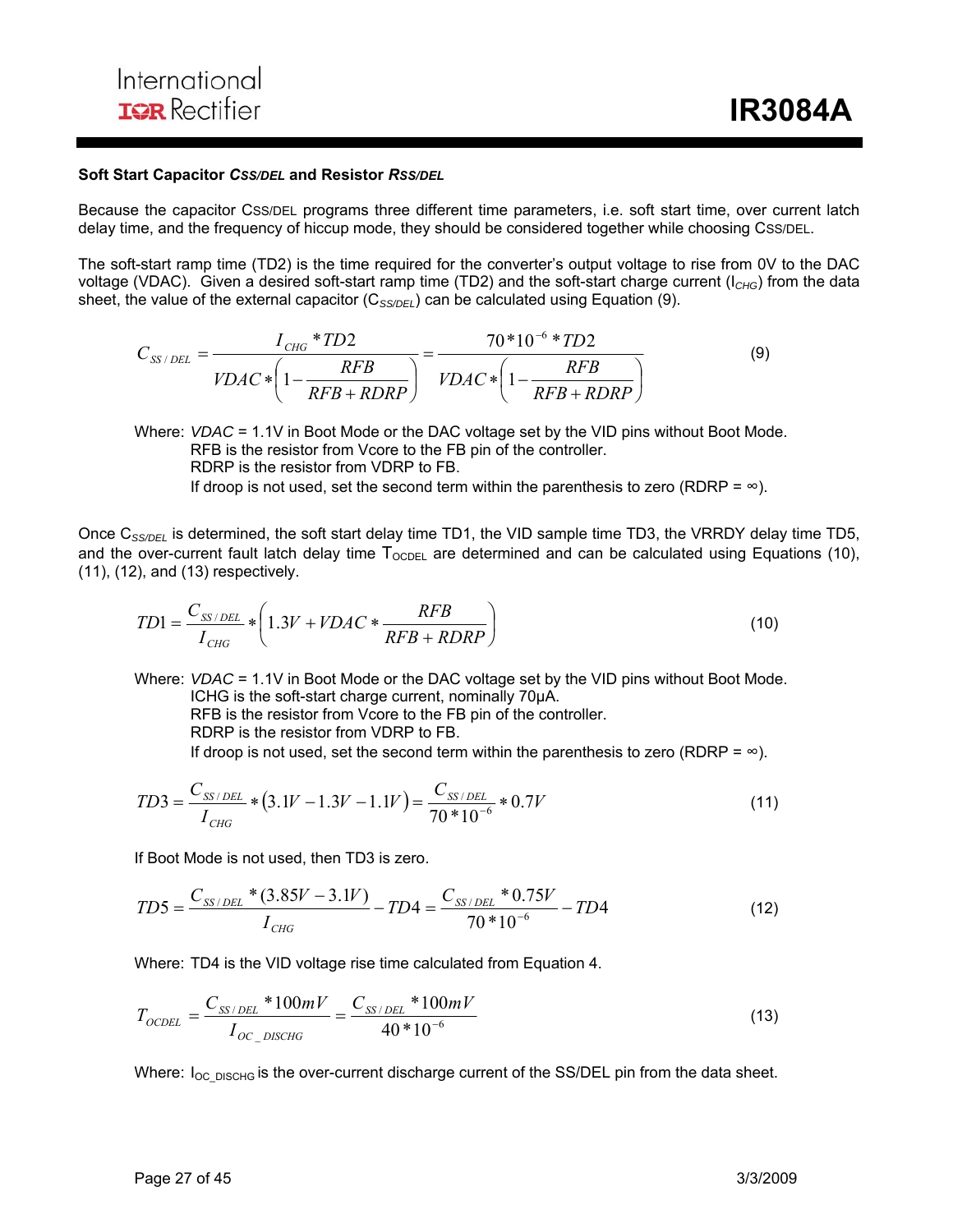#### **Over Current Setting Resistor** *ROCSET*

The inductor DC resistance is utilized to sense the inductor current. The copper wire of the inductor has a constant temperature coefficient of 3850 PPM, and therefore the maximum inductor DCR can be calculated from Equation (14), where RL\_MAX and RL\_ROOM are the inductor DCR at maximum temperature TL\_MAX and room temperature T\_ROOM respectively.

$$
R_{L\ \,MAX} = R_{L\ \, Room} * [1 + 3850 * 10^{-6} * (T_{L\ \,MAX} - T_{ROM})]
$$
\n<sup>(14)</sup>

The current sense amplifier gain of the IR3086A decreases with temperature at the rate of 1470 PPM, which compensates part of the inductor DCR increase. The phase IC die temperature is only a couple of degrees Celsius higher than the PCB temperature due to the low thermal impedance of MLPQ package. The minimum current sense amplifier gain at the maximum phase IC temperature TIC MAX is calculated from Equation (15).

$$
G_{CS\_MIN} = G_{CS\_ROOM} * [1 - 1470 * 10^{-6} * (T_{IC\_MAX} - T_{ROOM})]
$$
(15)

The over-current limit is set by the external resistor  $R_{OCSET}$  as defined in Equation (16), where ILIMIT is the required over current limit. IOCSET, the bias current of the OCSET pin, changes with switching frequency setting resistor ROSC and is determined by the curve in Figure 14 on page 23. KP is the ratio of inductor peak current to average current in each phase and is calculated from Equation (17).

$$
R_{OCSET} = \int \frac{I_{LIMIT}}{n} * R_{L\_MAX} * (1 + K_P) + V_{CS\_TOFST} \int * \frac{G_{CS\_MIN}}{I_{OCSET}}
$$
\n
$$
K_P = \frac{(V_I - V_{O\_FL}) * V_{O\_FL}/(L * V_I * f_{SW} * 2)}{I_{LIMIT}/n}
$$
\n(17)

Where:  $V_1$  is the input voltage to the converter (nominally 12V).

 $V_{\text{O-FL}}$  is the output voltage of the converter with droop at the over-current threshold.

L is the value of the output inductors.

 $f_{SW}$  is the switching frequency.

 $I_{LIMIT}$  is the DC output current of the converter when the over-current fault occurs. n is the number of phases.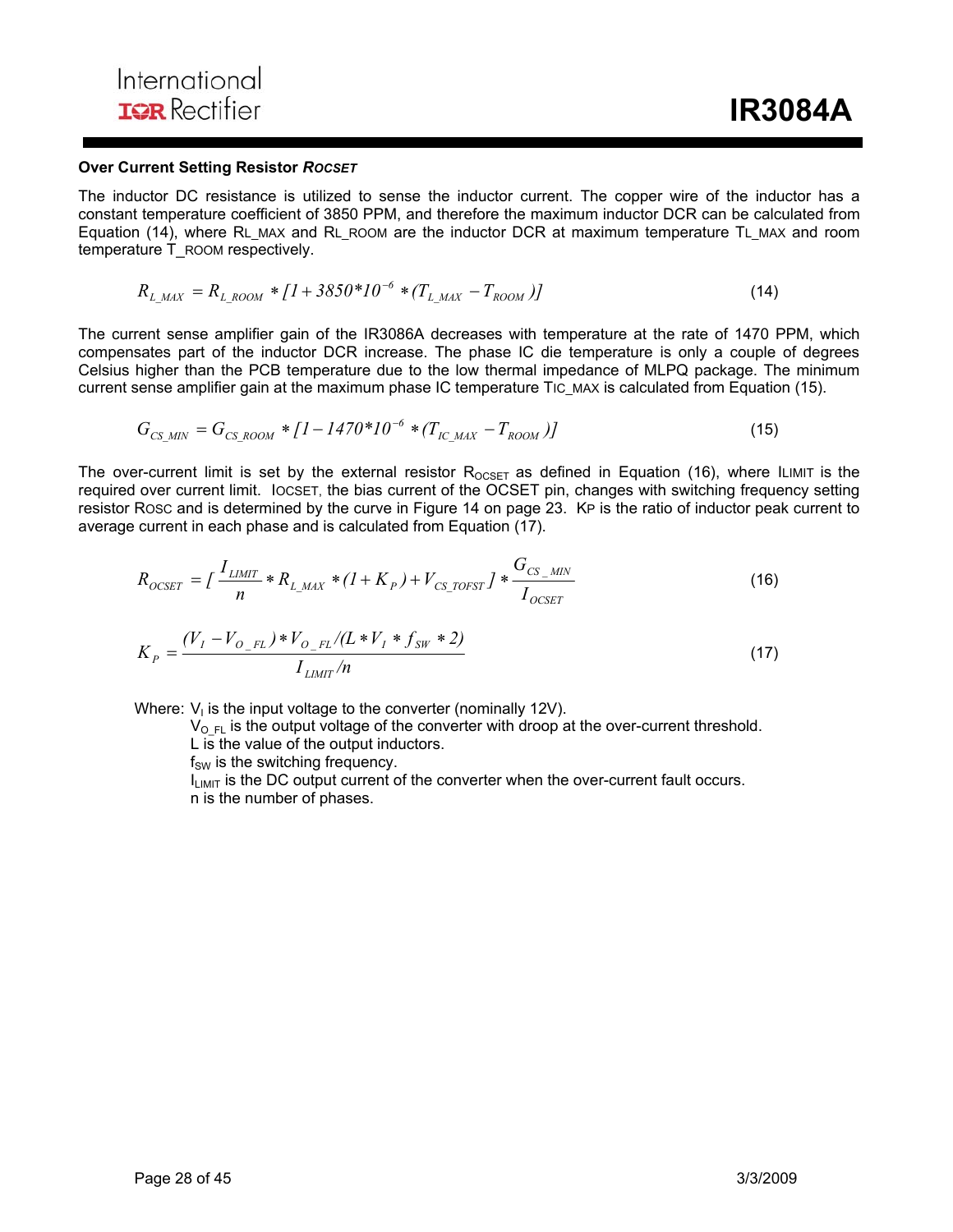### **IR3086 EXTERNAL COMPONENTS**

#### **PWM Ramp Resistor** *RPWMRMP* **and Capacitor C***PWMRMP*

PWM ramp is generated by connecting the resistor RPWMRMP between a voltage source and PWMRMP pin as well as the capacitor CPWMRMP between PWMRMP and LGND. Choose the desired PWM ramp magnitude VRAMP and the capacitor CPWMRMP in the range of 100pF and 470pF, and then calculate the resistor RPWMRMP from Equation (18). To achieve feed−forward voltage mode control, the resistor RRAMP should be connected to the input of the converter.

$$
R_{PWMRMP} = \frac{V_O}{V_{IN} * f_{SW} * C_{PWMRMP} * [ln(V_{IN} - V_{DAC}) - ln(V_{IN} - V_{DAC} - V_{PWMRMP})]}
$$
(18)

#### **Inductor Current Sensing Capacitor** *CCS+* **and Resistors** *RCS+* **and** *RCS−*

The DC resistance of the inductor is utilized to sense the inductor current. Usually the resistor RCS+ and capacitor CCS+ in parallel with the inductor are chosen to match the time constant of the inductor, and therefore the voltage across the capacitor CCS+ represents the inductor current. If the two time constants are not the same, the AC component of the capacitor voltage is different from that of the real inductor current. The time constant mismatch does not affect the average current sharing among the multiple phases, but affect the current signal ISHARE as well as the output voltage during the load current transient if adaptive voltage positioning is adopted.

Measure the inductance L and the inductor DC resistance RL. Pre−select the capacitor CCS+ and calculate RCS+ as follows.

$$
R_{CS+} = \frac{L/R_L}{C_{CS+}}\tag{19}
$$

The bias current flowing out of the non-inverting input of the current sense amplifier creates a voltage drop across RCS+, which is equivalent to an input offset voltage of the current sense amplifier. The offset affects the accuracy of converter current signal ISHARE as well as the accuracy of the converter output voltage if adaptive voltage positioning is adopted. To reduce the offset voltage, a resistor RCS− should be added between the amplifier inverting input and the converter output. The resistor RCS− is determined by the ratio of the bias current from the non-inverting input and the bias current from the inverting input.

$$
R_{CS-} = \frac{I_{CSIN+}}{I_{CSIN-}} * R_{CS+}
$$
 (20)

If RCS− is not used, RCS+ should be chosen so that the offset voltage is small enough. Usually RCS+ should be less than 2 kΩ and therefore a larger CCS+ value is needed.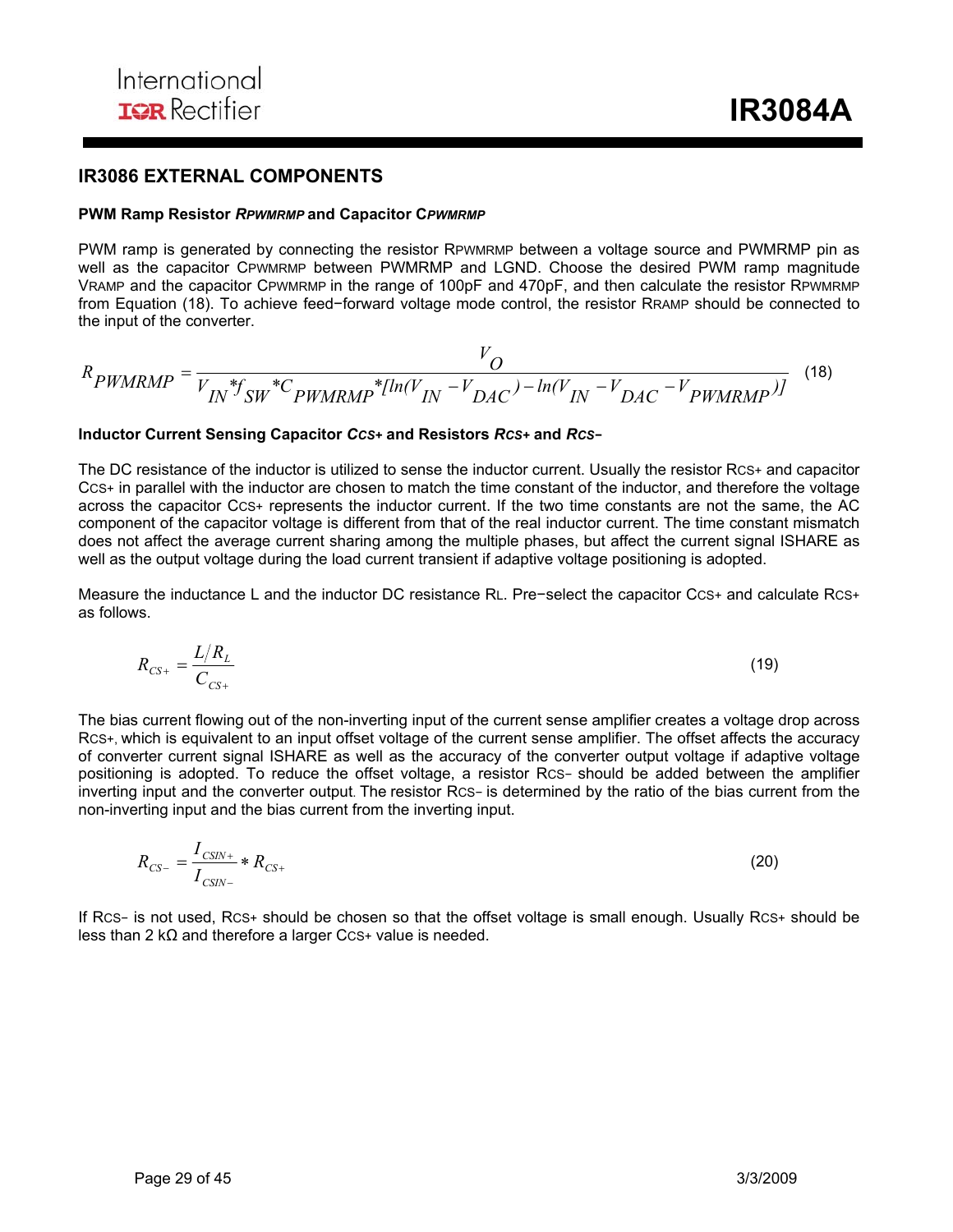#### **Over Temperature Setting Resistors** *RHOTSET1* **and** *RHOTSET2*

The threshold voltage of VRHOT comparator is proportional to the die temperature TJ (°C) of phase IC. Determine the relationship between the die temperature of phase IC and the temperature of the power converter according to the power loss, PCB layout and airflow etc, and then calculate HOTSET threshold voltage corresponding to the allowed maximum temperature from Equation (21).

$$
V_{HOTSET} = 4.73*10^{-3}*T_J + 1.241
$$
\n(21)

There are two ways to set the over temperature threshold, central setting and local setting. In the central setting, only one resistor divider is used, and the setting voltage is connected to HOTSET pins of all the phase ICs. To reduce the influence of noise on the accuracy of over temperature setting, a 0.1uF capacitor should be placed next to HOTSET pin of each phase IC. In the local setting, a resistor divider per phase is needed, and the setting voltage is connected to HOTSET pin of each phase. The 0.1uF decoupling capacitor is not necessary. Use VBIAS as the reference voltage. If RHOTSET1 is pre−selected, RHOTSET2 can be calculated as follows.

$$
R_{HOTSET2} = \frac{R_{HOTSET1} * V_{HOTSET}}{V_{BLAS} - V_{HOTSET}}\tag{22}
$$

#### **Phase Delay Timing Resistors** *RPHASE1* **and** *RPHASE2*

The phase delay of the interleaved multiphase converter is programmed by the resistor divider connected at RMPIN+ or RMPIN− depending on which slope of the oscillator ramp is used for the phase delay programming of phase IC, as shown in Figure 4.

If the positive slope is used, RMPIN+ pin of the phase IC should be connected to RMPOUT pin of the control IC and RMPIN− pin should be connected to the resistor divider. When RMPOUT voltage is above the trip voltage at RMPIN− pin, the PWM latch is set. GATEL becomes low, and GATEH becomes high after the non-overlap time.

If the negative slope is used, RMPIN− pin of the phase IC should be connected to RMPOUT pin of the control IC and RMPIN+ pin should be connected to the resistor divider. When RMPOUT voltage is below the trip voltage at RMPIN− pin, the PWM latch is set. GATEL becomes low, and GATEH becomes high after the non-overlap time.

It is best to use the VBIAS voltage as the reference for the resistor dividers because the oscillator ramp magnitude from the control IC will track the VBIAS voltage. It is best to avoid the peak and valley of the oscillator ramp for better noise immunity. Determine the ratio of the programming resistors corresponding to the desired switching frequencies and phase numbers. If the resistor RPHASEx1 is pre-selected, the resistor RPHASEx2 is determined as:

$$
R_{\text{PHASEx2}} = \frac{RA_{\text{PHASEx}} * R_{\text{PHASEx1}}}{1 - RA_{\text{PHASEx}}}
$$
\n(23)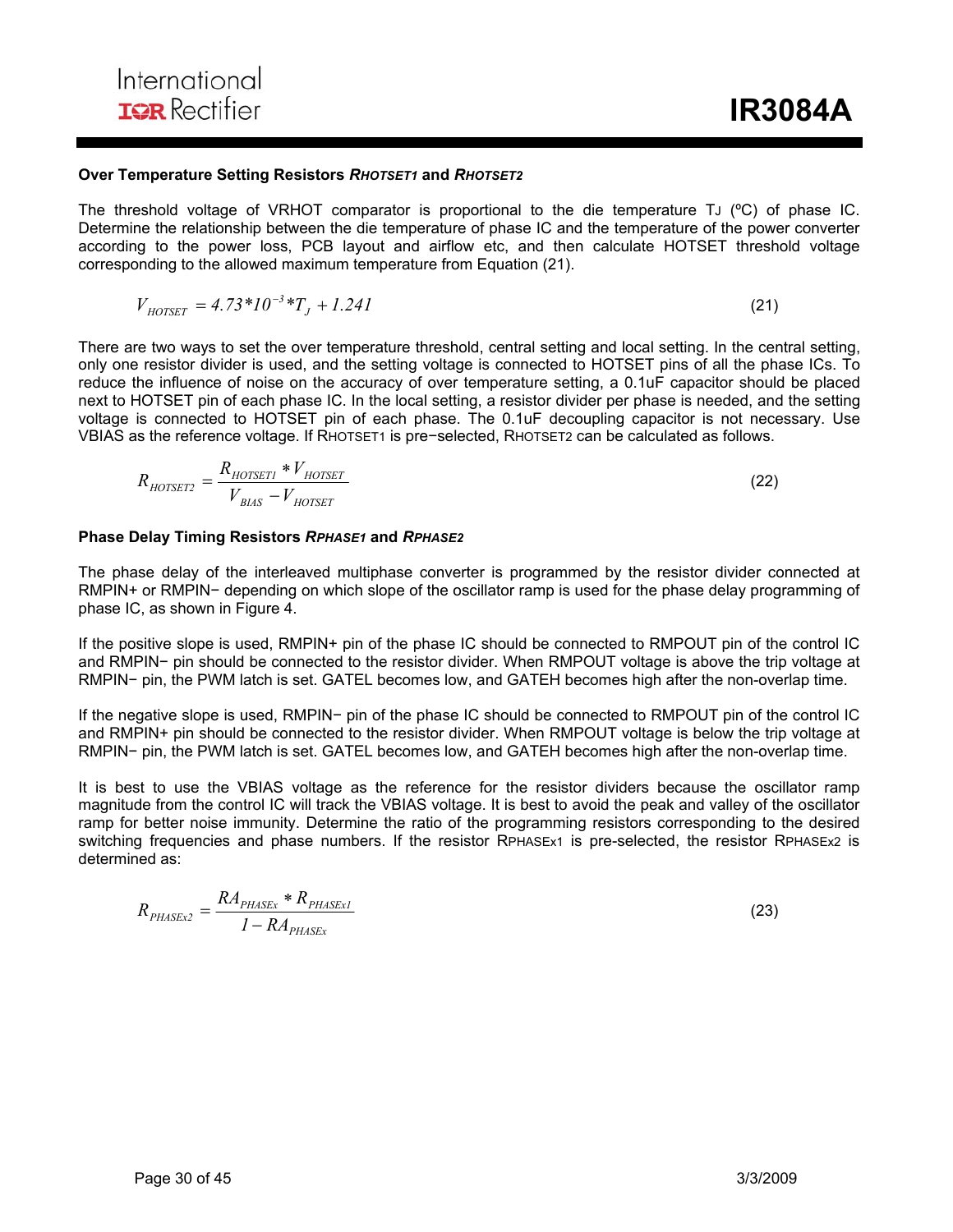#### **Combining the Over Temperature and Phase Delay Setting Resistors** *RPHASE1***,** *RPHASE2* **and** *RPHASE3*

The over temperature setting resistor divider can be combined with the phase delay resistor divider to save one resistor per phase.

Calculate the HOTSET threshold voltage VHOTSET corresponding to the allowed maximum temperature from Equation (20). If the over temperature setting voltage is lower than the phase delay setting voltage, VBIAS\*RAPHASEx, connect RMPIN+ or RMPIN− pin between RPHASEx1 and RPHASEx2 and connect HOTSET pin between RPHASEx2 and RPHASEx3 respectively. Pre-select RPHASEx1, then calculate RPHASEx2 and RPHASEx3**,** 

$$
R_{PHASEx2} = \frac{(RA_{PHASEx} * V_{BIAS} - V_{HOTSET}) * R_{PHASEx1}}{V_{BIAS} * (1 - RA_{PHASEx})}
$$
(24)

$$
R_{PHASEx3} = \frac{V_{HOTSET} * R_{PHASEx1}}{V_{BLS} * (1 - RA_{PHASEx})}
$$
(25)

If the over temperature setting voltage is higher than the phase delay setting voltage, VBIAS\*RAPHASEx, connect HOTSET pin between RPHASEx1 and RPHASEx2 and connect RMPIN+ or RMPIN− between RPHASEx2 and RPHASEx3 respectively. Pre-select RPHASEx1,

$$
R_{PHASEx2} = \frac{(V_{HOTSET} - RA_{PHASEx} * V_{BIAS}) * R_{PHASEx1}}{V_{BIAS} - V_{HOTSET}}
$$
(26)

$$
R_{PHASEx3} = \frac{RA_{PHASEx} * V_{BIAS} * R_{PHASEx1}}{V_{BIAS} - V_{HOTSET}}
$$
\n(27)

#### **Bootstrap Capacitor** *CBST*

Depending on the duty cycle and gate drive current of the phase IC, a 0.1uF to 1uF capacitor is needed for the bootstrap circuit.

#### **Decoupling Capacitors for Phase IC**

0.1uF−1uF decoupling capacitors are required at VCC and VCCL pins of phase ICs.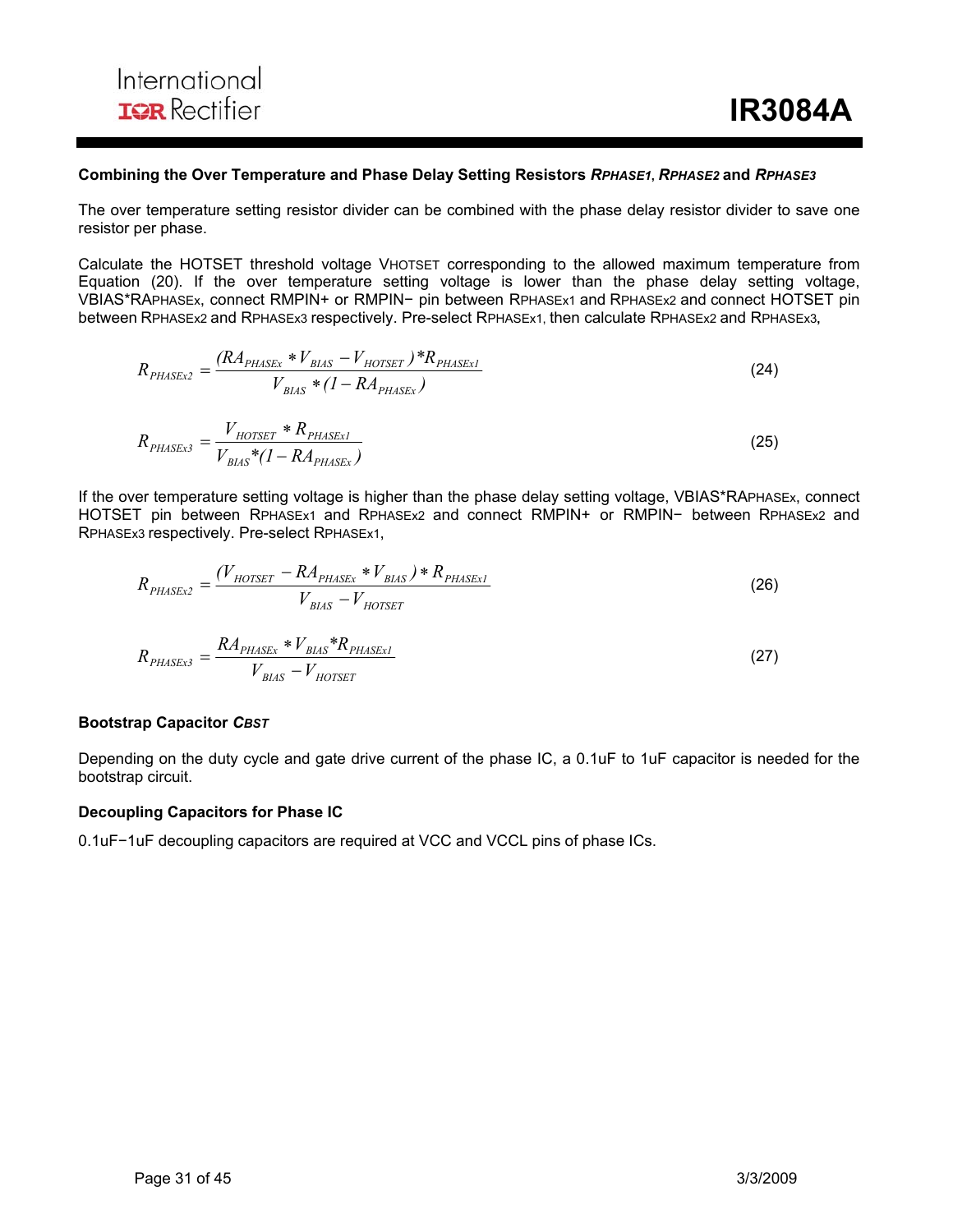## **VOLTAGE LOOP COMPENSATION**

The adaptive voltage positioning is used in the computer applications to meet the load line requirements. Like current mode control, the adaptive voltage positioning loop introduces extra zero to the voltage loop and splits the double poles of the power stage, which make the voltage loop compensation much easier.

Resistors RFB and RDRP are chosen according to Equations (15) and (16), and the selection of compensation type depends on the capacitors used. For the applications using Electrolytic, Polymer or AL−Polymer capacitors, type II compensation shown in Figure 20 (a) is usually enough. While for the applications with only ceramic capacitors, type III compensation shown in Figure 20 (b) is preferred.



Figure 20: Voltage Loop Compensation Networks

#### **Type II Compensation**

Determine the compensation at no load, the worst case condition. Choose the crossover frequency fc between 1/10 and 1/5 of the switching frequency per phase. Assume the time constant of the resistor and capacitor across the output inductors matches that of the inductor, RCP and CCP can be determined by Equations (28) and (29).

$$
R_{CP} = \frac{(2\pi * f_C)^2 * L_E * C_E * R_{FB} * V_{PWMRMP}}{V_O * \sqrt{I + (2\pi * f_C * C_E * R_{CE})^2}}
$$
(28)  

$$
C_{CP} = \frac{I0 * \sqrt{L_E * C_E}}{R_{CP}}
$$
(29)

Where LE and RCE are the equivalent output inductance and ESR of the output capacitors, respectively. CCP1 is optional and may be needed in some applications to reduce the jitter caused by the high frequency noise. A ceramic capacitor between 10pF and 220pF is usually enough.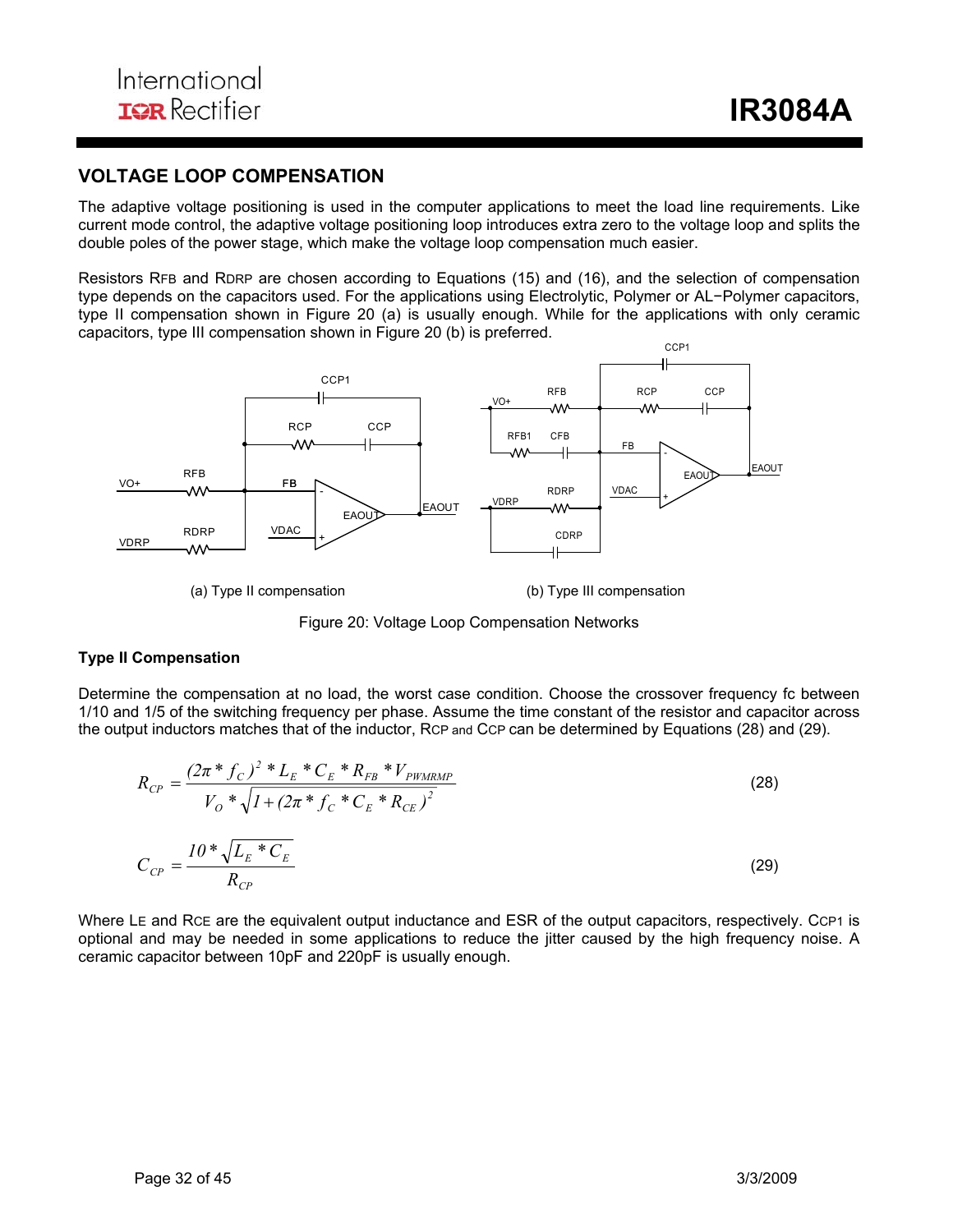#### **Type III Compensation**

Determine the compensation at no load, the worst case condition. Choose the crossover frequency fc between 1/10 and 1/5 of the switching frequency per phase. Assume the time constant of the resistor and capacitor across the output inductors matches that of the inductor, RCP and CCP can be determined by Equations (30) and (31), where CE is equivalent output capacitance.

$$
R_{CP} = \frac{(2\pi * f_C)^2 * L_E * C_E * V_{PWMRMP}}{V_o}
$$
(30)  

$$
C_{CP} = \frac{10 * \sqrt{L_E * C_E}}{R_{CP}}
$$

Choose resistor RFB1 according to Equation (33), and determine CFB and RDRP from Equations (32) and (33).

$$
R_{FBI} = \frac{1}{2} * R_{FB} \qquad \qquad \text{to} \qquad R_{FBI} = \frac{2}{3} * R_{FB} \qquad \qquad (32)
$$

$$
C_{FB} = \frac{1}{4\pi \, ^{*} f_{Cl} \, ^{*} R_{FBI}} \tag{33}
$$

CCP1 is optional and may be needed in some applications to reduce the jitter caused by the high frequency noise. A ceramic capacitor between 10pF and 220pF is usually enough.

#### **CURRENT SHARE LOOP COMPENSATION**

The crossover frequency of the current share loop should be at least one decade lower than that of the voltage loop in order to eliminate the interaction between the two loops. A capacitor from SCOMP to LGND is usually enough for most of the applications. Choose the crossover frequency of current share loop (fCI) based on the crossover frequency of voltage loop (fC), and determine the CSCOMP,

$$
C_{SCOMP} = \frac{0.65 * R_{PWMRMP} * V_I * I_O * G_{CS\_ROOM} * R_{LE} * [1 + 2\pi * f_{CI} * C_E * (V_O/I_O)] * F_{MI}}{V_O * 2\pi * f_{CI} * 1.05 * 10^6}
$$
(34)

Where FMI is the PWM gain in the current share loop,

$$
FMI = \frac{R_{\text{PWMRMP}} \cdot C_{\text{PWMRMP}} \cdot f_{\text{SW}} \cdot V_{\text{PWMRMP}}}{(V_O - V_{\text{PWMRMP}} - V_{\text{DAC}}) \cdot V(I - V_{\text{DAC}})} \tag{35}
$$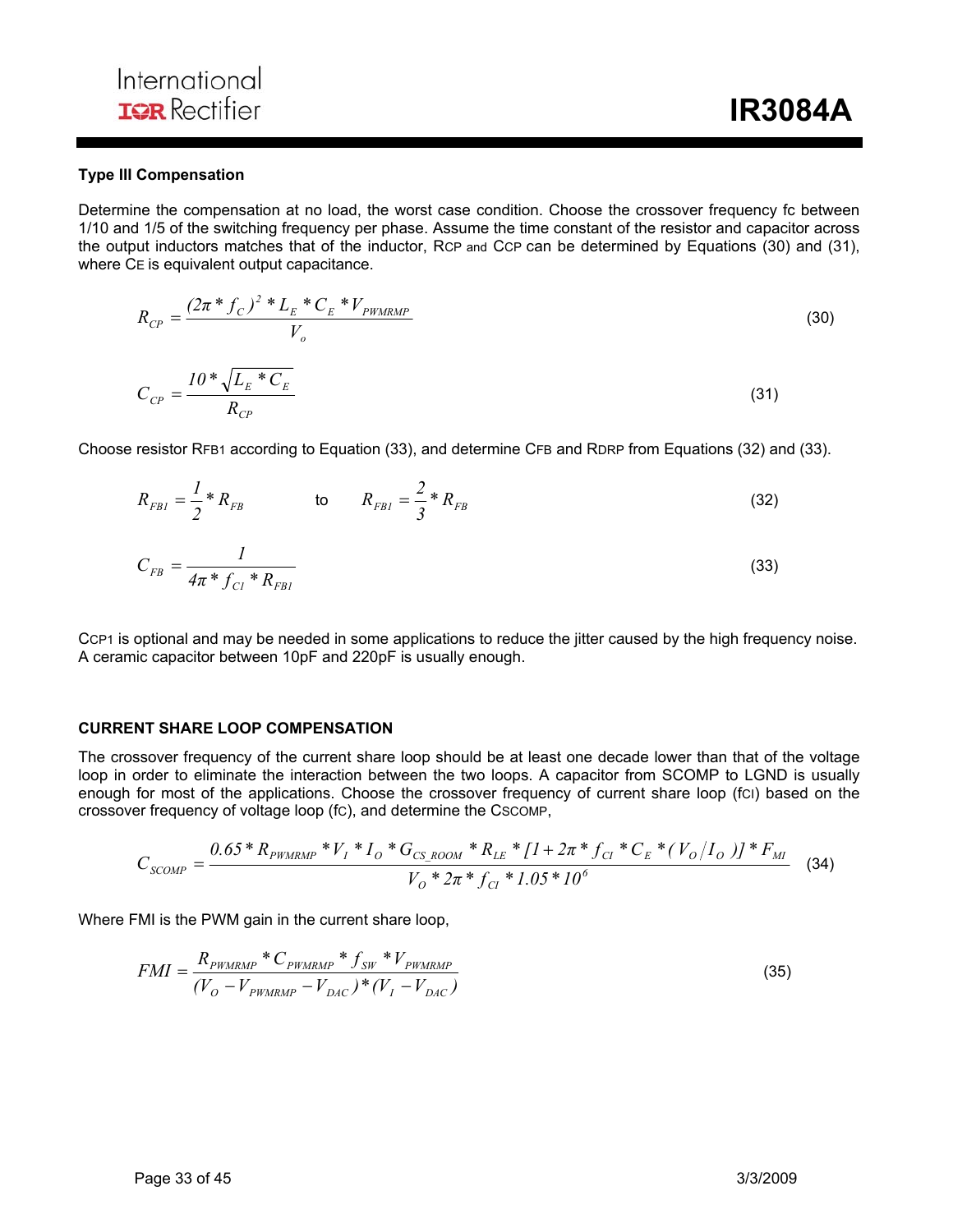## **DESIGN EXAMPLE: VRM 11 7−PHASE CONVERTER**

#### **SPECIFICATIONS**

Input Voltage: VI = 12V DAC Voltage: VDAC = 1.3V No Load Output Voltage Offset: Vo\_NLOFST = 15mV Output Current: IO = 130 ADC Maximum Output Current: IOMAX = 150 ADC Load Line Slope:  $Ro = 1.20 \text{ m}\Omega$ VRM11 Startup Boot Voltage = 1.100V Soft Start Time: TD2 = 1.1ms VCC Ready to VCC Power Good Delay: TD5 = 1.0ms Over Current Delay: TOCDEL = 250µs Dynamic VID Negative Slew Rate: SRDOWN = 2.5mV/us Over Temperature Threshold: TPCB = 115 ºC

#### **POWER STAGE**

Phase Number: n = 7 Switching Frequency: f<sub>sw</sub>=400 kHz Output Inductors: L = 220 nH, RL =  $0.60$  m $\Omega$ Output Capacitors:  $C = 560$ uF, Rc = 7m $\Omega$ , Number Cn = 10

## **IR3084A EXTERNAL COMPONENTS**

#### **Oscillator Resistor** *Rosc*

The switching frequency sets the value of ROSC as shown by the curve in Figure 13 on page 23. In this design, the switching frequency of 400kHz per phase requires ROSC to be 30.1kΩ.

#### **VDAC Slew Rate Programming Capacitor** *CVDAC* **and Resistor** *RVDAC*

From Figure 17 on page 23, the sink current of the VDAC pin at 400kHz ( $R_{\text{OSC}}$ =30.1kΩ) is 80uA. Calculate the VDAC slew-rate programming capacitor from the specified negative slew rate using Equation (1).

$$
C_{\text{VDAC}} = \frac{I_{\text{SINK}}}{SR_{\text{DOWN}}} = \frac{80 * 10^{-6}}{2.5 * 10^{-3} / 10^{-6}} = 32.0 nF , \quad \text{Choose C}_{\text{VDAC}} = 33 nF
$$

Calculate the VDAC compensation resistor from Equation (2);

$$
R_{\text{VDAC}} = 0.5 + \frac{3.2 \times 10^{-15}}{C_{\text{VDAC}}} = 0.5 + \frac{3.2 \times 10^{-15}}{(33 \times 10^{-9})^2} = 3.5 \Omega
$$

From Figure 17 on page 23, the source current of the VDAC pin is 90uA at  $R_{\text{OSC}}$  = 30.1KΩ. The VDAC positive slew rate is can be calculated using Equation (3);

$$
SR_{UP} = \frac{I_{\text{SOLRCE}}}{C_{\text{VDAC}}} = \frac{90*10^{-6}}{33*10^{-9}} = 2.7 \text{mV/uS}
$$

Page 34 of 45 3/3/2009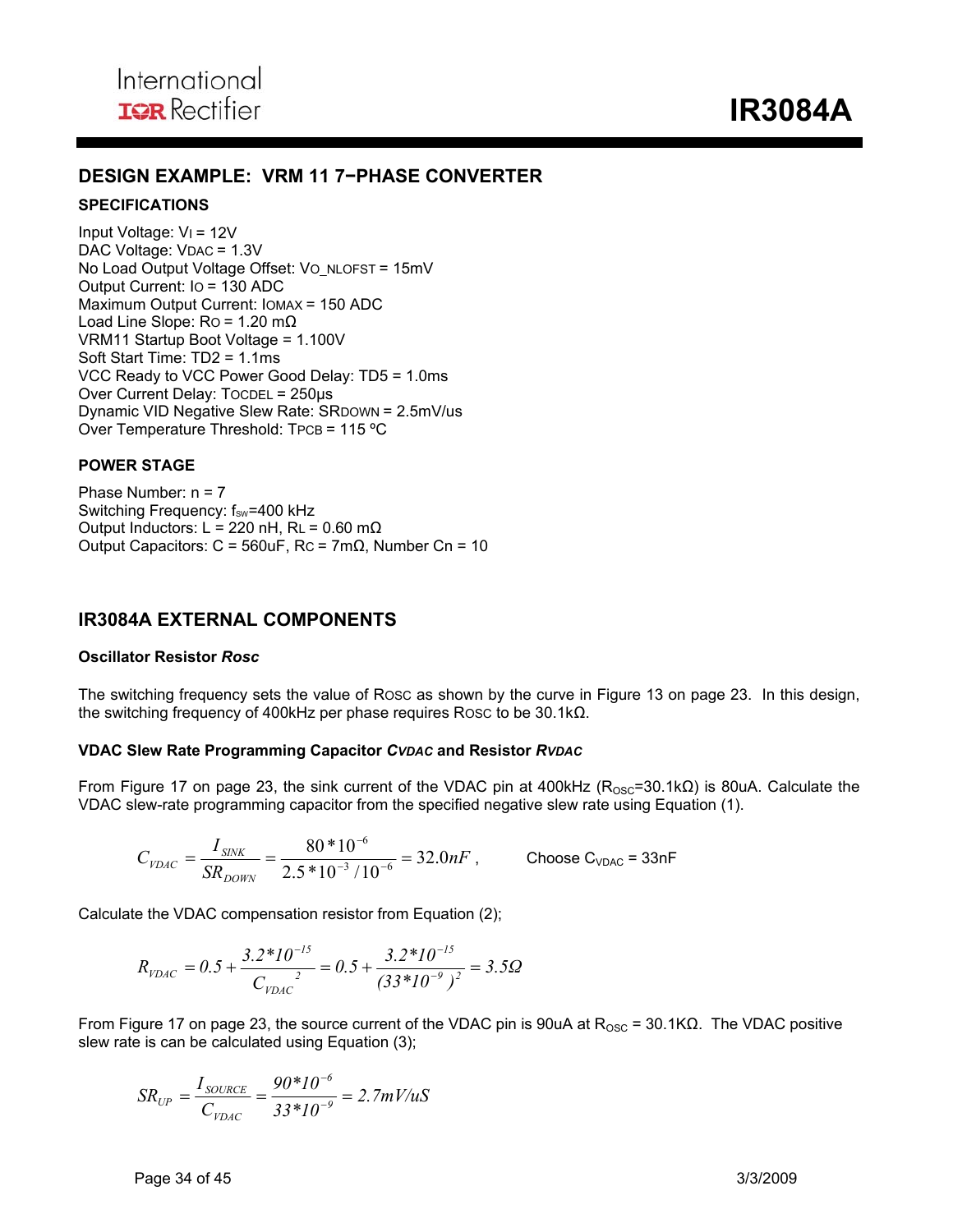Using the calculated value of  $C_{VDAG}$ , find the positive VID voltage rise time (TD4) to the specified nominal DAC voltage of 1.300V during startup with Boot Mode using Equation 4a;

$$
TD4 = \frac{C_{\text{VDAC}}}{I_{\text{SOLICE}}} * (VDAC - 1.1V) = \frac{33nF}{90uA} * (1.300V - 1.1V) = 73.3us
$$

#### **No Load Output Voltage Setting Resistor RVSETPT,** *RFB* **and Adaptive Voltage Positioning Resistor** *RDRP*

First, use Equations (19) and (20) to calculate the current sense resistors R<sub>CS+</sub> and R<sub>CS−</sub>, respectively. For this design, in the next section, R<sub>CS+</sub> is determined to be 10KΩ and R<sub>CS</sub>- is found to be 6.19KΩ.

Second, calculate the total input offset voltage ( $V_{CS\_TOFST}$ ) of the current sense amplifiers using Equation (6). From the IR3086A data sheet, typical values for the I<sub>CSIN+</sub> and I<sub>CSIN</sub>- bias currents are determined to be 0.25µA and 0.40µA, respectively.

$$
V_{CS\_TOFST} = V_{CS\_OFST} + (I_{CSIN+} * R_{CS+}) - (I_{CSIN-} * R_{CS-})
$$
  
= 0.55mV + (0.25 \* 10<sup>-6</sup> \* 10KΩ) – (0.40 \* 10<sup>-6</sup> \* 6.19KΩ) = 0.574mV

Next, derive the intermediate calculations (A,B,C,D) as shown below before finally calculating  $R_{VSETPT}$  and RDRP using Equations (7) and (8). From Figure 15 on page 23, the  $I_{VSETPT}$  bias current is determined to be 40 $\mu$ A at ROSC=30.1kΩ and a typical value for the offset voltage of the error amplifier is 0.0mV.

$$
A = \frac{Io*RL * GCSA}{n} + VCS_{TOST} * GCSA + VOS_{EA} = \frac{130 * 0.60 * 10^{-3} * 34}{7} + 0.574 * 10^{-3} * 34 + 0.0 mV
$$

 $= 0.3984$ 

$$
B = V_{O_{N}} \text{NLOFST} + I_0 * R_0 - V_{OS_{N}} = A = 15 * 10^{-3} + 130 * 1.20 * 10^{-3} - 0.0 mV = 0.1710
$$

$$
C = V_{CS\_TOFST} * G_{CSA} + V_{OS\_EA} = 0.574 * 10^{-3} * 34 + 0.0 mV = 0.0.0195
$$

$$
D = V_{O_{N}} \text{NLOFST} - V_{OS_{N}} \text{A} = 15*10^{-3} - 0.0mV = 0.015
$$

$$
VSETPT = \frac{A*D - C*B}{(A+B-C-D)} = \frac{0.3984*0.015 - 0.0195*0.1710}{0.3984 + 0.1710 - 0.0195 - 0.015} = 0.00494V
$$

$$
RVSETPT = \frac{VSETPT}{I_{VSETPT}} = \frac{0.00494}{40 \times 10^{-6}} = 123.5 ohms
$$

Choose the closest standard resistor value to this with 1% tolerance or RVESTPT = 124ohms.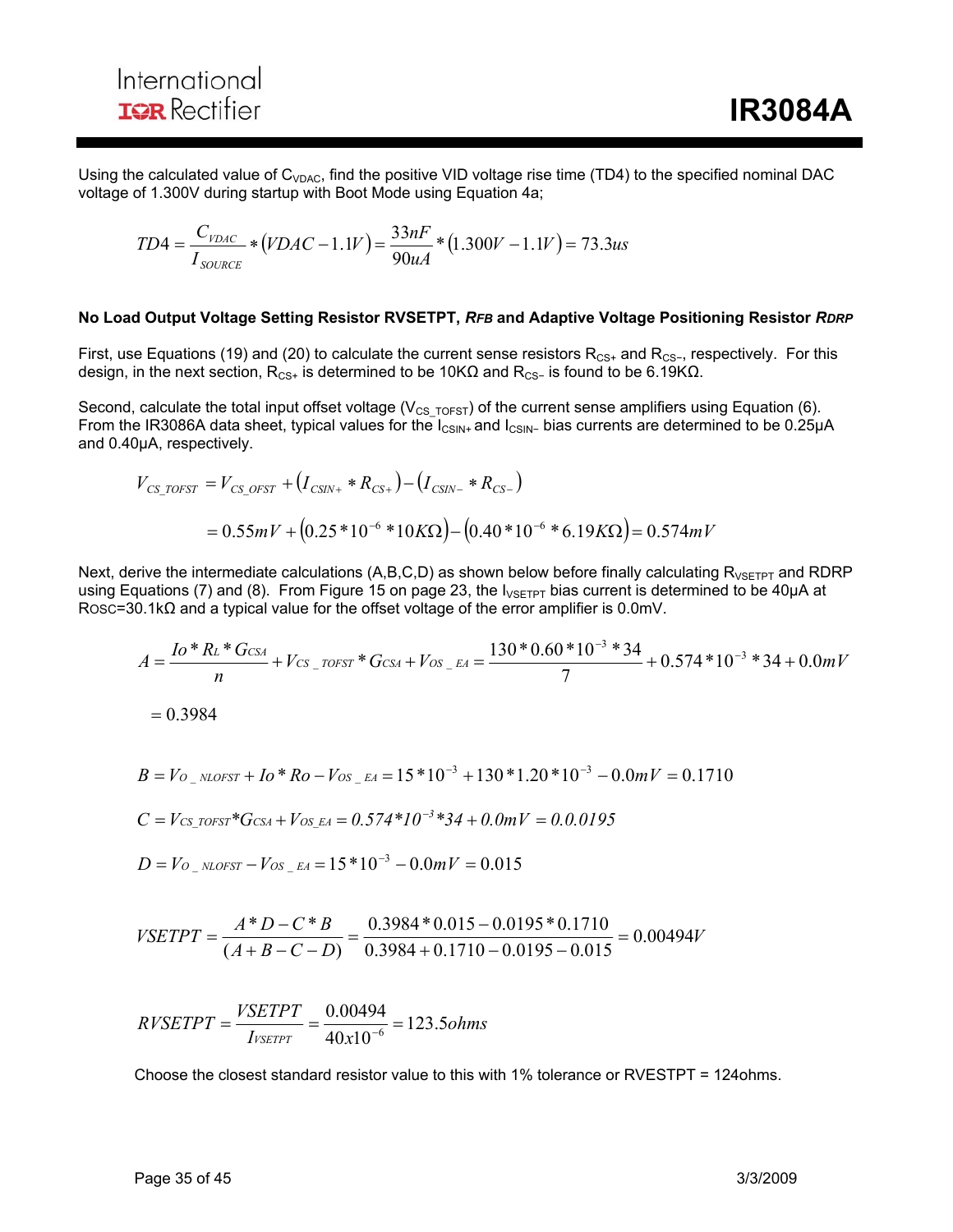Select *RFB = 324* ohms and then calculate the droop resistor,

$$
RDRP = RFB \cdot \frac{VSETPT + C}{D - VSETPT} = 324 \cdot \frac{0.00494 + 0.0195}{0.015 - 0.00494} = 787.1 ohms
$$

Choose the next standard value higher than this with 1% tolerance or RDRP = 787ohms.

#### **Soft Start Capacitor CSS/DEL** and Startup Times

Calculate the soft start capacitor from the required soft start time using Equation (9) with Boot Mode;

$$
C_{SS/DEL} = \frac{70*10^{-6}*TD2}{VDAC*\left(1-\frac{RFB}{RFB+RDRP}\right)} = \frac{70*10^{-6}*1.1*10^{-3}}{1.1V*\left(1-\frac{324}{324+787}\right)} = 0.0988uF \text{ or } 0.1uF
$$

The soft start delay time can be calculated using Equation (10) with Boot Mode;

$$
TDI = \frac{C_{SSDEL}}{I_{CHG}} * \left( 1.3V + VDAC * \frac{RFB}{RFB + RDRP} \right) = \frac{0.1 * 10^{-6}}{70 * 10^{-6}} * \left( 1.3V + 1.1V * \frac{324}{324 + 787} \right)
$$

$$
= 2.31ms
$$

The VID sample time can be found using Equation (11);

$$
TD3 = \frac{C_{SS/DEL} * 0.7V}{I_{CHG}} = \frac{0.1 * 10^{-6} * 0.7}{70 * 10^{-6}} = 1.00 mS
$$

The power good delay time can be found using Equation (12);

$$
TD5 = \frac{C_{SS/DEL} * 0.75V}{I_{CHG}} - TD4 = \frac{0.1 * 10^{-6} * 0.75V}{70 * 10^{-6}} - 73us = 0.998ms
$$

Finally, use Equation (13) to calculate the over-current fault latch delay time;

$$
T_{OCDEL} = \frac{C_{SS/DEL} * 100mV}{40 * 10^{-6}} = \frac{0.1 * 10^{-6} * 100 * 10^{-3}}{40 * 10^{-6}} = 250us
$$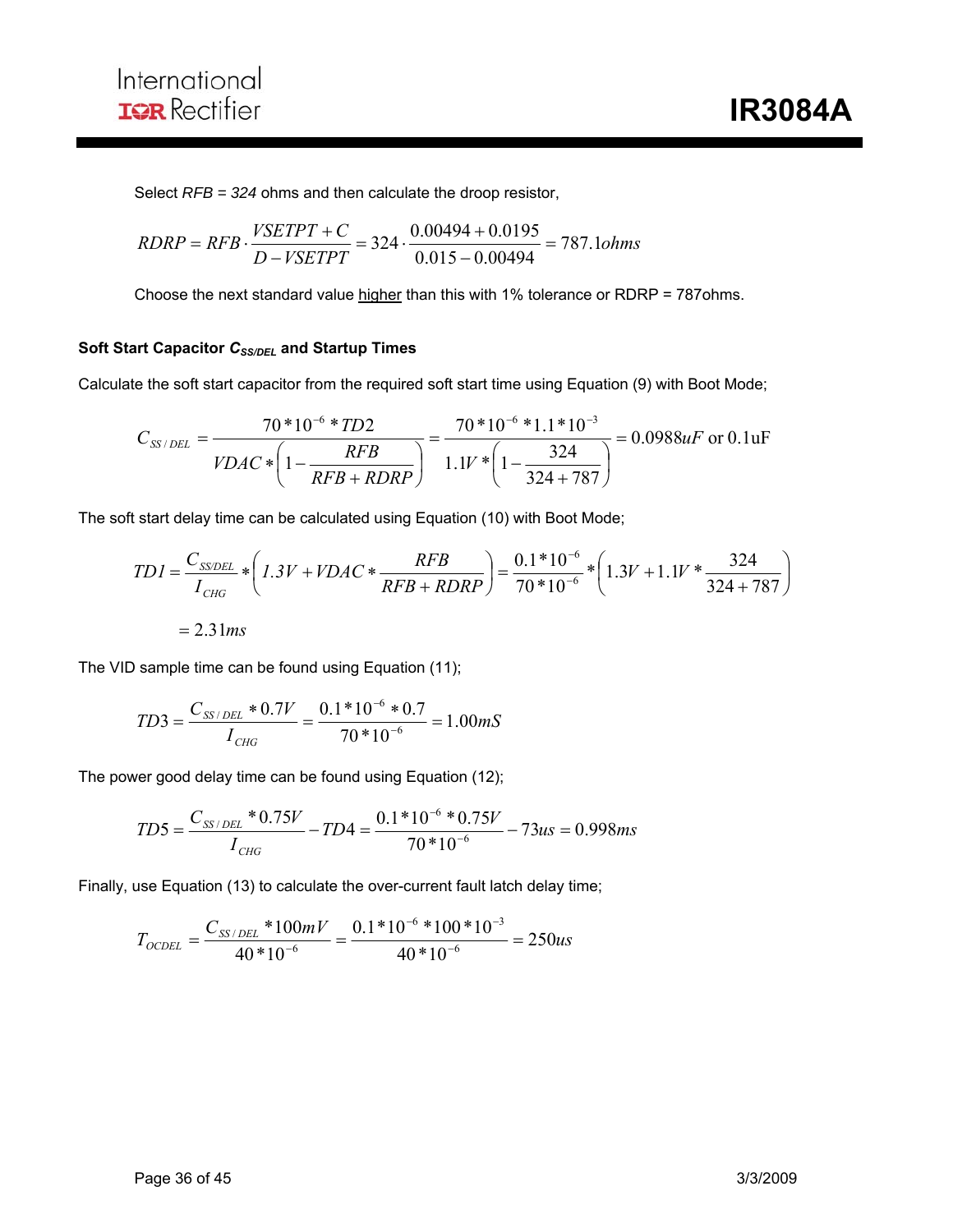#### **Over Current Setting Resistor** *ROCSET*

Assume that room temperature is 25ºC and the target PCB temperature is 100 ºC. The phase IC die temperature is usually about 1 ºC higher than that of phase IC and the inductor temperature is close to PCB temperature.

Calculate the Inductor's DC resistance at 100 ºC using Equation (14);

$$
R_{L\_MAX} = R_{L\_ROM} * [1 + 3850 * 10^6 * (T_{L\_MAX} - T_{ROM})] = 0.60 * 10^{-3} * [1 + 3850 * 10^6 * (100 - 25)] = 0.77 m\Omega
$$

The current sense amplifier gain is 34 at 25ºC, and its gain at 101ºC is calculated using Equation (15),

$$
G_{CS\_MIN} = G_{CS\_ROOM} * [1 - 1470 * 10^{-6} * (T_{IC\_MAX} - T_{ROOM})] = 34 * [1 - 1470 * 10^{-6} * (101 - 25)] = 30.2
$$

Here we will set the over current shutdown threshold to 155A at maximum operating temperature. From Figure 14 on page 23, the bias current of the OCSET pin (IOCSET) is 42.5µA with ROSC=30.1kΩ. The total current sense amplifier input offset voltage calculated previously is 0.574mV, which includes the offset created by the current sense amplifier input resistor mismatch.

Calculate the constant KP, the ratio of inductor peak current over average current in each phase using Equation  $(17)$ ;

$$
K_P = \frac{(V_I - V_O) * V_O / (L * V_I * f_{SW} * 2)}{I_{LIMIT}/n} = \frac{(12 - 1.18) * 1.18 / (220 * 10^{-9} * 12 * 400 * 10^3 * 2)}{155 / 7} = 0.273
$$

Finally, calculate the over-current setting resistor using Equation (16);

$$
R_{OCSET} = \int \frac{R_{LMIT}}{n} * R_{L\_MAX} * (1 + K_P) + V_{CS\_TOFST} \int * \frac{G_{CS\_MIN}}{I_{OCSET}}
$$
  
=  $(\frac{155}{7} * 0.77 * 10^{-3} * (1 + 0.273) + 0.574 * 10^{-3}) * \frac{30.2}{42.5 * 10^{-3}} = 15.8 \text{K} \Omega$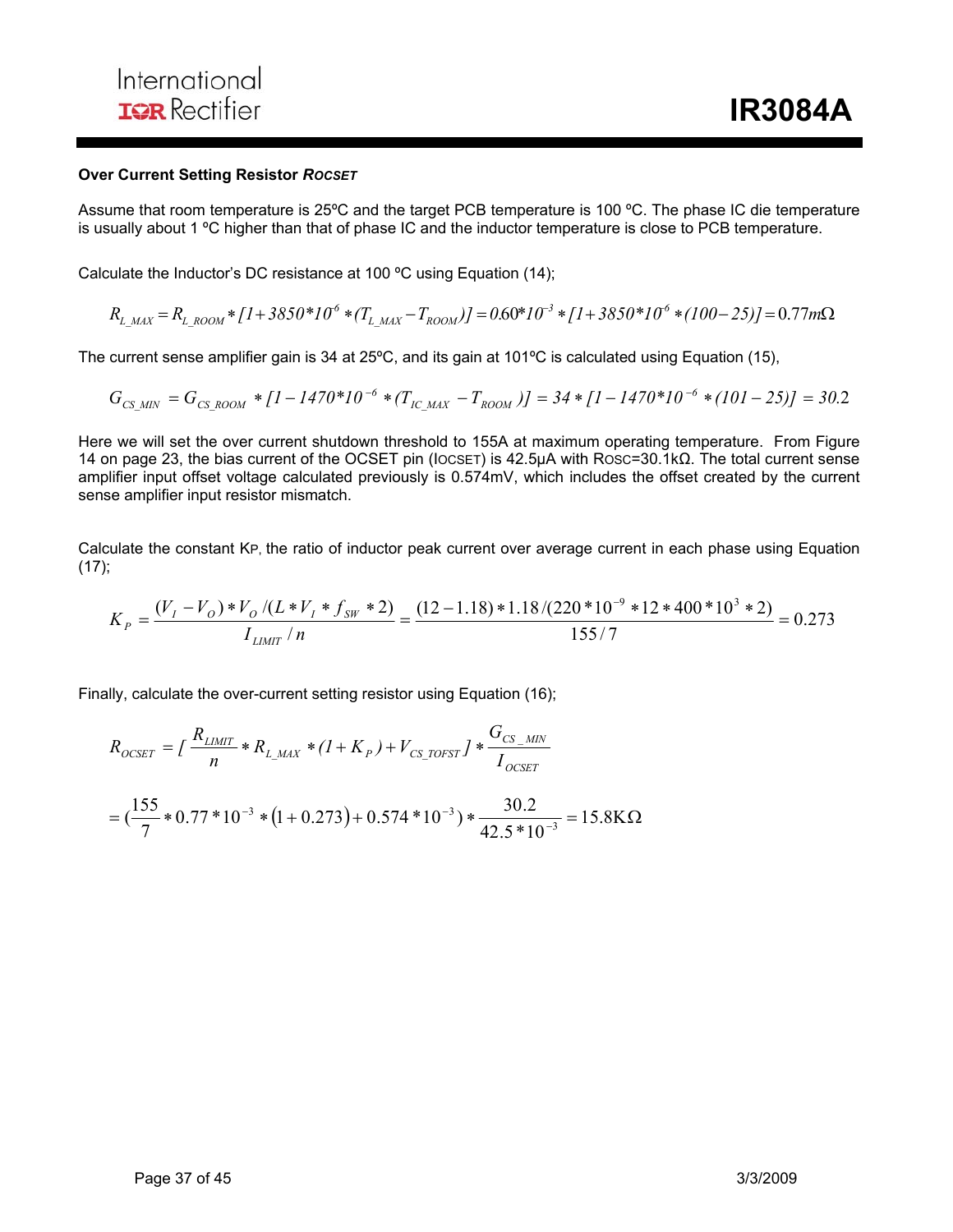### **IR3086 PHASE IC COMPONENTS**

#### **PWM Ramp Resistor** *RRAMP* **and Capacitor C***RAMP*

Set the PWM ramp magnitude VPWMRMP to 0.8V. Choose 220pF for the PWM ramp capacitor CPWMRMP and calculate the resistor RPWMRMP using Equation (18);

$$
R_{\text{PWMRMP}} = \frac{V_O}{V_{IN} * f_{SW} * C_{\text{PWMRMP}} * [ln(V_{IN} - V_{DAC}) - ln(V_{IN} - V_{DAC} - V_{\text{PWMRMP}})]}
$$
  
= 
$$
\frac{1.30}{12 * 400 * 10^3 * 220 * 10^{-12} * [ln(12 - 1.30) - ln(12 - 1.30 - 0.8)]} = 15.8 k\Omega,
$$

Choose a standard resistor value, RPWMRMP=15.8kΩ.

#### **Inductor Current Sensing Capacitor** *CCS+* **and Resistors** *RCS+* **and** *RCS−*

Choose CCS+=47nF and calculate RCS+ using Equation (19);

$$
R_{\text{CS+}} = \frac{L/R_{\text{L}}}{C_{\text{CS+}}} = \frac{220 * 10^{-9} / (0.47 * 10^{-3})}{47 * 10^{-9}} = 10.0 \text{k}\Omega
$$

The bias currents of CSIN+ and CSIN− are 0.25uA and 0.4uA respectively. Calculate resistor RCS− using Equation (20);

$$
R_{CS-} = \frac{0.25}{0.4} * R_{CS+} = \frac{0.25}{0.4} * 10.0 * 10^3 = 6.2 k\Omega, \qquad \text{choose RCS-} = 6.19 k\Omega
$$

#### **Over Temperature Setting Resistors** *RHOTSET1* **and** *RHOTSET2*

Use central over temperature setting and set the temperature threshold at 115 °C, which corresponds the IC die temperature of 116 ºC. Calculate the HOTSET threshold voltage corresponding to the temperature thresholds using Equations (21) and (22);

$$
V_{HOTSET} = 4.73*10^{-3}*T_J + 1.241 = 4.73*10^{-3}*116+1.241 = 1.79V
$$
, choose RHOTSET1=20.0 k $\Omega$ ,

$$
R_{HOTSET2} = \frac{R_{HOTSET1} * V_{HOTSET}}{V_{BIAS} - V_{HOTSET}} = \frac{20 * 10^3 * 1.79}{6.8 - 1.79} = 7.14 k\Omega
$$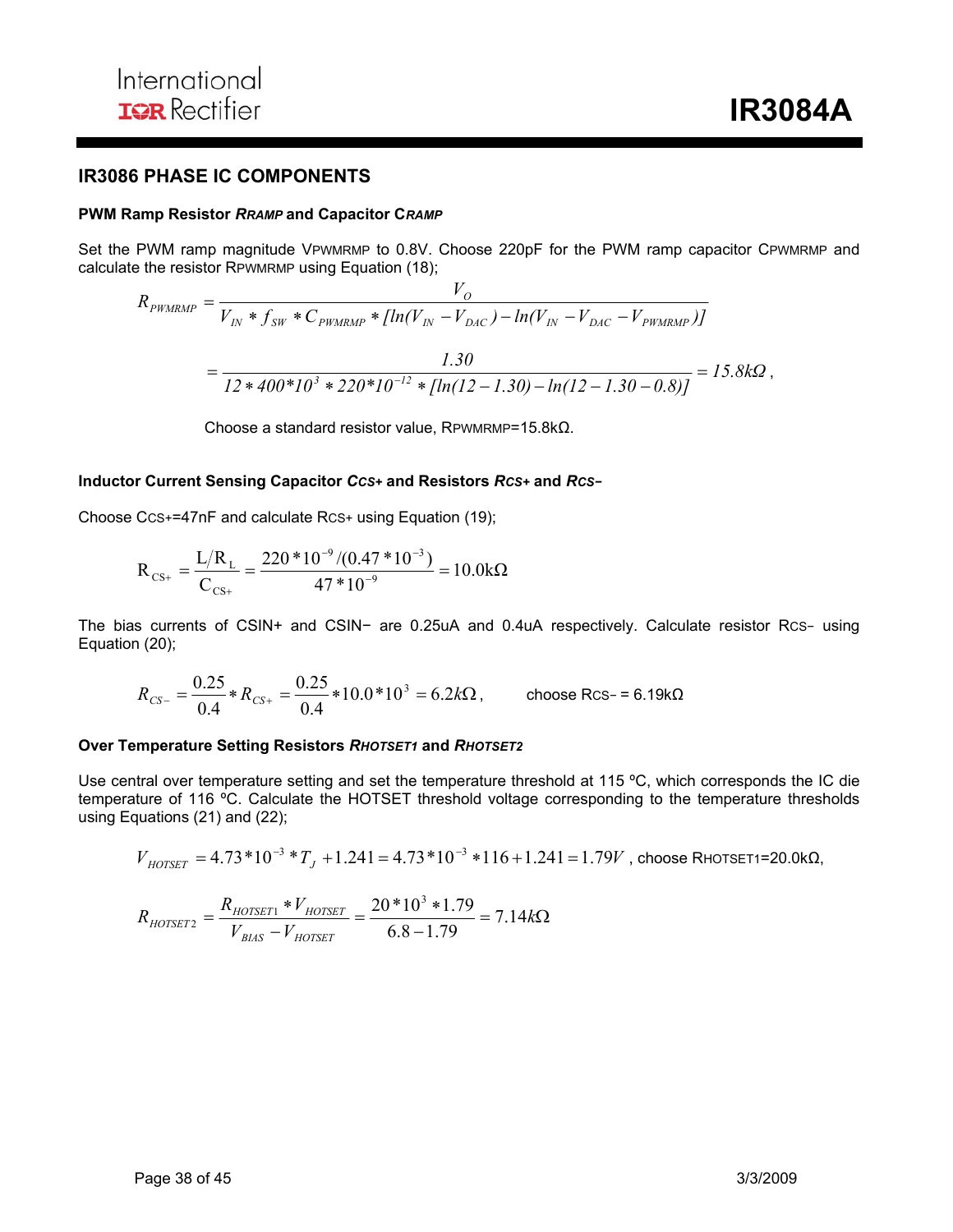#### **Phase Delay Timing Resistors** *RPHASEx1* **to** *RPHASEx2* **(***x***=1,2,…,7)**

The phase delay resistor ratios for phases 1 to 7 at 400kHz are (from the X−Phase Excel based design spreadsheet); RAPHASE1=0.580, RAPHASE2=0.397, RAPHASE3=0.215, RAPHASE4=0.206, RAPHASE5=0.353 RAPHASE6=0.5 and RAPHASE7=0.647.

Pre−select RPHASE11=RPHASE21=RPHASE31=RPHASE41=RPHASE51=RPHASE61=RPHASE71=20kΩ,

 $R_{PHASE1}$  \*  $R_{PHASE11}$  =  $\frac{0.56}{1-0.58}$  \*  $20$  \*  $10^3$  = 27.6k $\Omega$  $R_{PHASE12} = \frac{RA_{PHASE1}}{1 - R_A} * R_{PHASE}$ *PHASE*  $P_{HASE12} = \frac{KAP_{PHASE1}}{1 - RA_{PHASE1}} * R_{PHASE11} = \frac{0.36}{1 - 0.58} * 20 * 10^3 = 27.6$ 0.58 1 3 11 1  $_{12} = \frac{124 \text{ P} \mu_{ASE1}}{1 \cdot 24 \cdot 1}$ 

Calculating the other resistors from the same formula results in; RPHASE22=13.2kΩ, RPHASE32=5.48kΩ, RPHASE42=5.2kΩ, PPHASE52=10.9kΩ, RPHASE62=20kΩ, RPHASE72=36.6kΩ.

Phase ICs 1−3 should have the RMPOUT voltage from the 3084A controller connected to their RMPIN− pin so they will trigger on the negative slope of the RMPOUT waveform. Phase ICs 4−7 should have the RMPOUT voltage from the 3084A controller connected to their RMPIN+ pin so they will trigger on the positive slope of the RMPOUT waveform.

#### **Bootstrap Capacitor CBST**

Choose CBST=0.1uF.

#### **Decoupling Capacitors for Phase IC and Power Stage**

Choose CVCC=0.1uF, CVCCL=0.1uF

## **VOLTAGE LOOP COMPENSATION**

AL−Polymer output capacitors are used in the design, for instructional purposes Type III compensation as shown in Figure 18(b) will be demonstrated here. First, choose the desired crossover frequency as 1/10 of the switching frequency,  $f_C$  =40 kHz, and determine Rcp and CcP using Equations (30) and (31):

$$
R_{CP} = \frac{(2\pi * f_C)^2 * L_E * C_E * R_{FB} * V_{PWMRMP}}{V_o} = \frac{(2\pi * 40 * 10^3)^2 * (220 * 10^{-9} / 7) * (560 * 10^{-6} * 10) * 324 * 0.8}{1.30 - 0.015 - 130 * 1 * 10^{-3}}
$$
  
= 2.49KΩ

$$
C_{CP} = \frac{10 \cdot \sqrt{L_E \cdot ^\ast C_E}}{R_{CP}} = \frac{10 \cdot \sqrt{(220 \cdot 10^{-9} / 7) \cdot ^\ast (560 \cdot 10^{-6} \cdot 10)}}{2.49 \cdot 10^3} = 53 nF
$$
, Choose CCP=56nF

$$
R_{FB1} = \frac{1}{2} * R_{FB} = \frac{1}{2} * 324 = 162\Omega
$$
 Choose  $R_{FB1} = 162\Omega$   

$$
C_{FB} = \frac{1}{4\pi * f_C * R_{FB1}} = \frac{1}{4\pi * 40 * 10^3 * 162} = 12.3nF
$$
 Cho

ose CFB=10nF

Choose CCP1=100pF to reduce high frequency noise.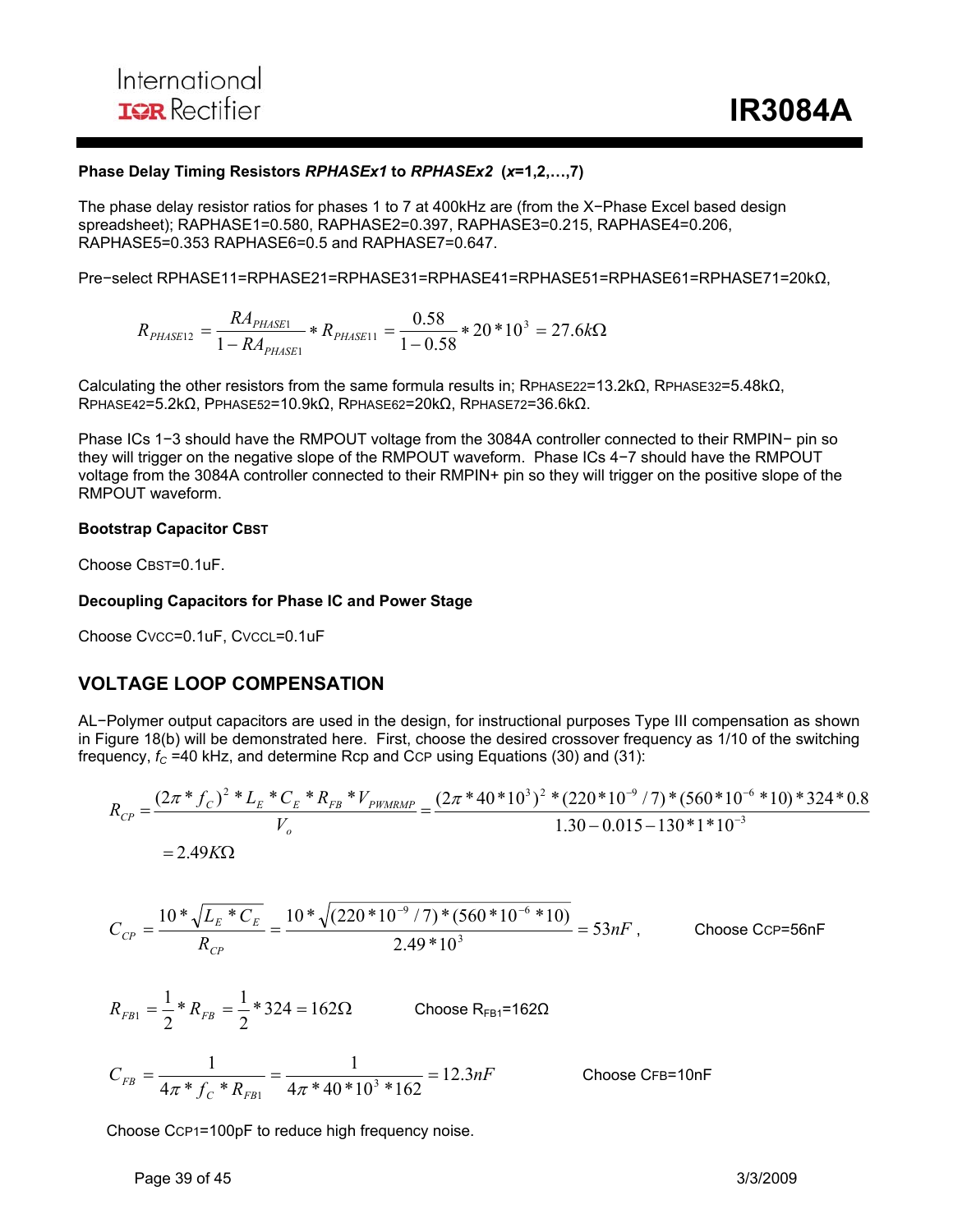## **CURRENT SHARE LOOP COMPENSATION**

The crossover frequency of the current share loop ( $f<sub>Cl</sub>$ ) should be at least one decade lower than that of the voltage loop f<sub>C</sub>. Choose the crossover frequency of current share loop  $f_{Cl}$  =4kHz, and calculate FMI and CSCOMP using Equations (34) and (35);

$$
F_{MI} = \frac{R_{PWMRMP} * C_{PWMRMP} * f_{SW} * V_{PWMRMP}}{(V_I - V_{PWMRMP} - V_{DAC}) * (V_I - V_{DAC})} = \frac{15.8 * 10^3 * 220 * 10^{-12} * 400 * 10^3 * 0.8}{(12 - 0.8 - 1.30) * (12 - 1.30)} = 0.0105
$$
  

$$
C_{SCOMP} = \frac{0.65 * R_{PWMRMP} * V_I * I_0 * G_{CS\_ROOM} * R_{LE} * [1 + 2\pi * f_{CI} * C_E * (V_O/I_O)] * F_{MI}}{V_O * 2\pi * f_{CI} * 1.05 * 10^6}
$$
  

$$
= \frac{0.65 * 15.8 * 10^3 * 12 * 130 * 34 * (0.47 * 10^{-3}/7) * [1 + 2\pi * 4 * 10^3 * 5600 * 10^{-6} * (1.30 - 130 * 1.0 * 10^{-3})/130] * 0.0105}{(1.30 - 130 * 1.0 * 10^{-3}) * 2\pi * 4 * 10^3 * 1.05 * 10^6}
$$
  

$$
= \frac{36574 * [2.266] * 0.0105}{8.0105}
$$

 $30.859*10^{9}$ 

= 28.2nF

Choose CSCOMP=22nF with 5% tolerance for best current sharing between phases.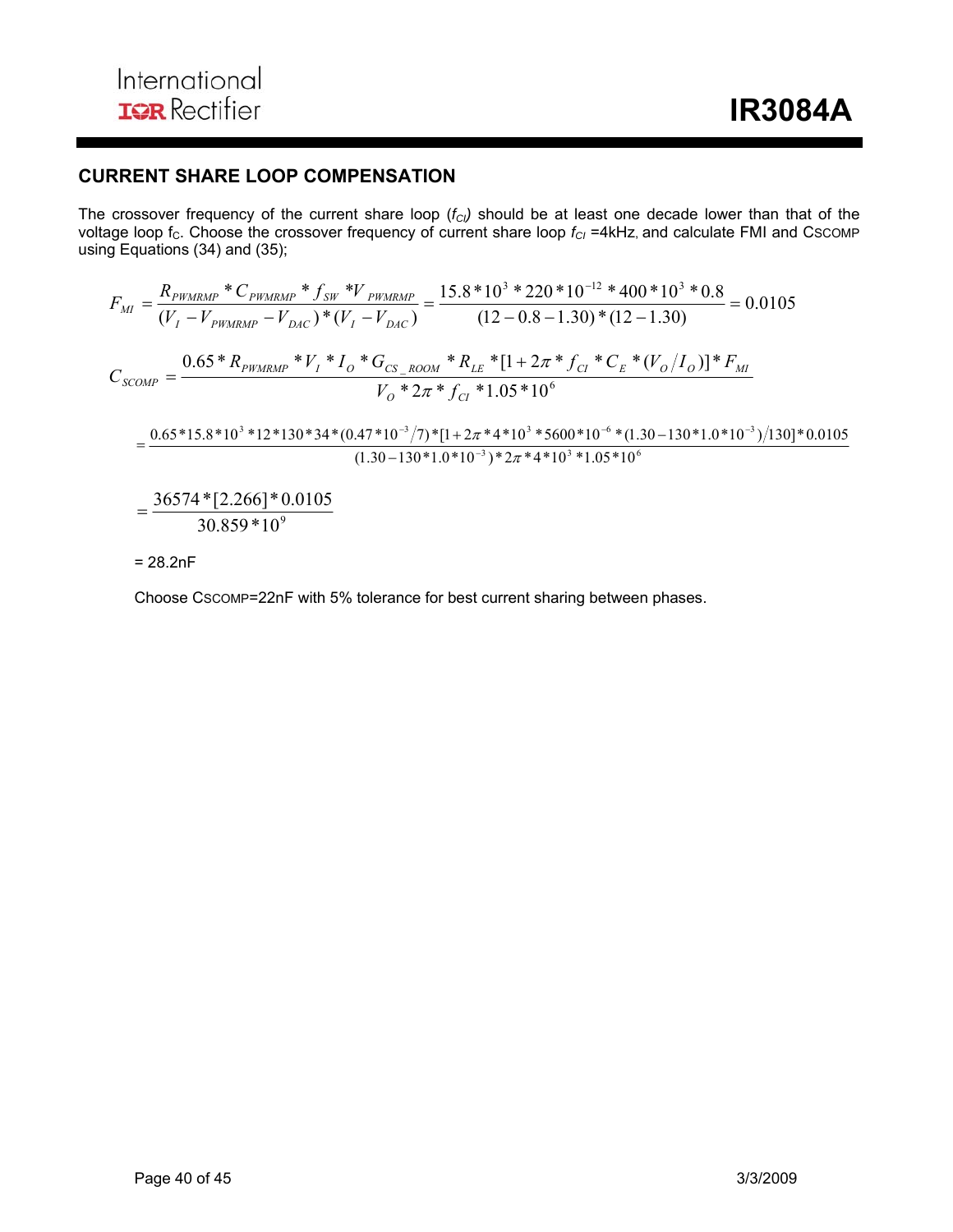## **LAYOUT GUIDELINES**

The following layout guidelines are recommended to reduce the parasitic inductance and resistance of the PCB layout, therefore minimizing the noise coupled to the IC.

- Dedicate at least one middle layer for a ground plane LGND.
- Connect the ground tab under the control IC to LGND plane through a via.
- Place the following critical components on the same layer as control IC and position them as close as possible to the respective pins, ROSC, ROCSET, RVDAC, CVDAC, CVCC, CSS/DEL and RCC/DEL. Avoid using any via for the connection.
- Place the compensation components on the same layer as control IC and position them as close as possible to EAOUT, FB and VDRP pins. Avoid using any via for the connection.
- Use Kelvin connections for the remote voltage sense signals, VOSNS+ and VOSNS−, and avoid crossing over the fast transition nodes, i.e. switching nodes, gate drive signals and bootstrap nodes.
- Control bus signals, VDAC, RMPOUT, IIN, VBIAS, and especially EAOUT, should not cross over the fast transition nodes.

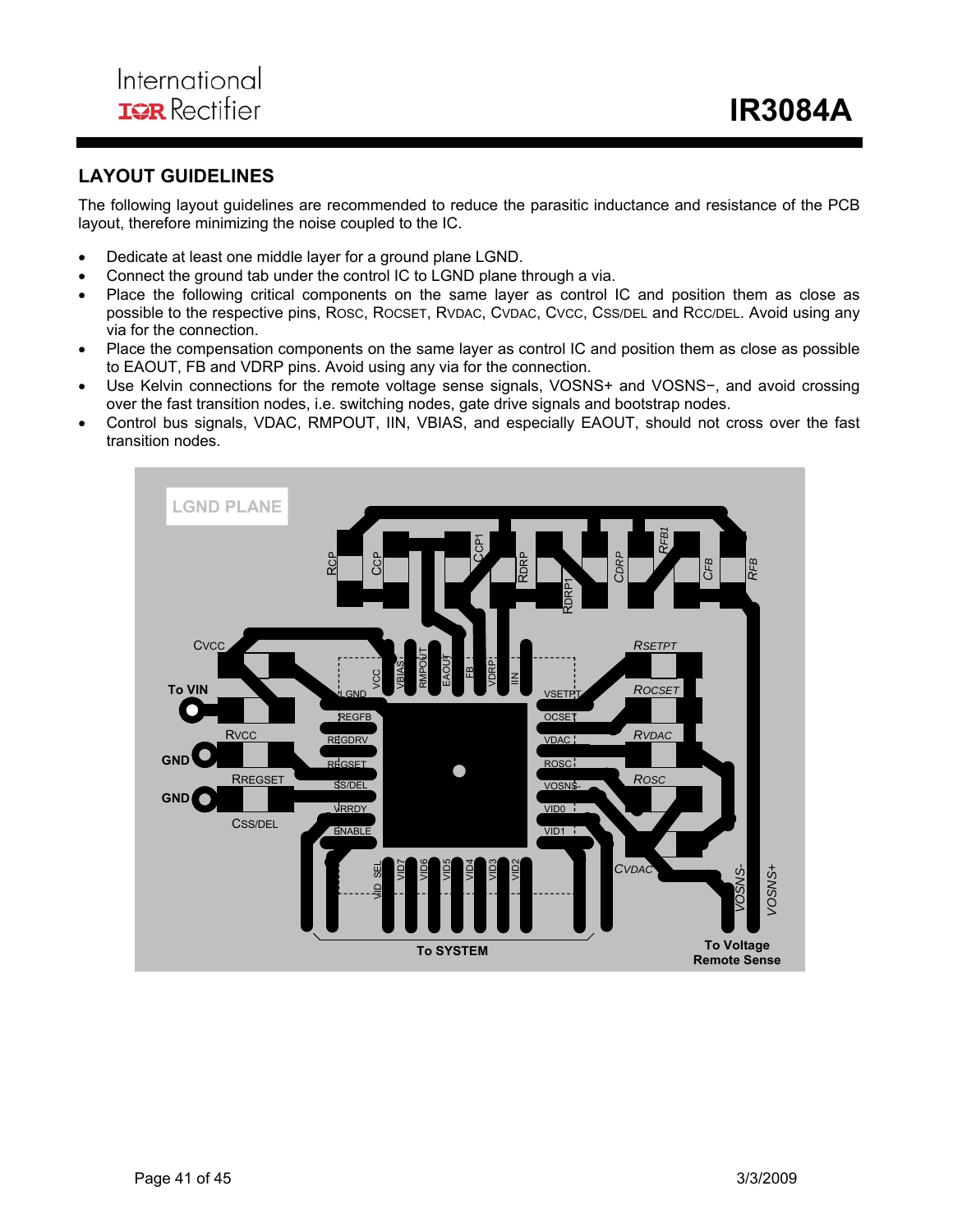## **METAL AND SOLDER RESIST**

- The solder resist should be pulled away from the metal lead lands by a minimum of 0.06mm. The solder resist mis−alignment is a maximum of 0.05mm and it is recommended that the lead lands are all Non Solder Mask Defined (NSMD). Therefore pulling the S/R 0.06mm will always ensure NSMD pads.
- The minimum solder resist width is 0.13mm, therefore it is recommended that the solder resist is completely removed from between the lead lands forming a single opening for each "group" of lead lands.
- At the inside corner of the solder resist where the lead land groups meet, it is recommended to provide a fillet so a solder resist width of  $\geq 0.17$ mm remains.
- The land pad should be Solder Mask Defined (SMD), with a minimum overlap of the solder resist onto the copper of 0.06mm to accommodate solder resist mis−alignment. In 0.5mm pitch cases it is allowable to have the solder resist opening for the land pad to be smaller than the part pad.
- Ensure that the solder resist in−between the lead lands and the pad land is ≥ 0.15mm due to the high aspect ratio of the solder resist strip separating the lead lands from the pad land.
- The single via in the land pad should be tented with solder resist 0.4mm diameter, or 0.1mm larger than the diameter of the via.
- No PCB traces should be routed nor vias placed under any of the 4 corners of the IC package. Doing so can cause the IC to rise up from the PCB resulting in poor solder joints to the IC leads.

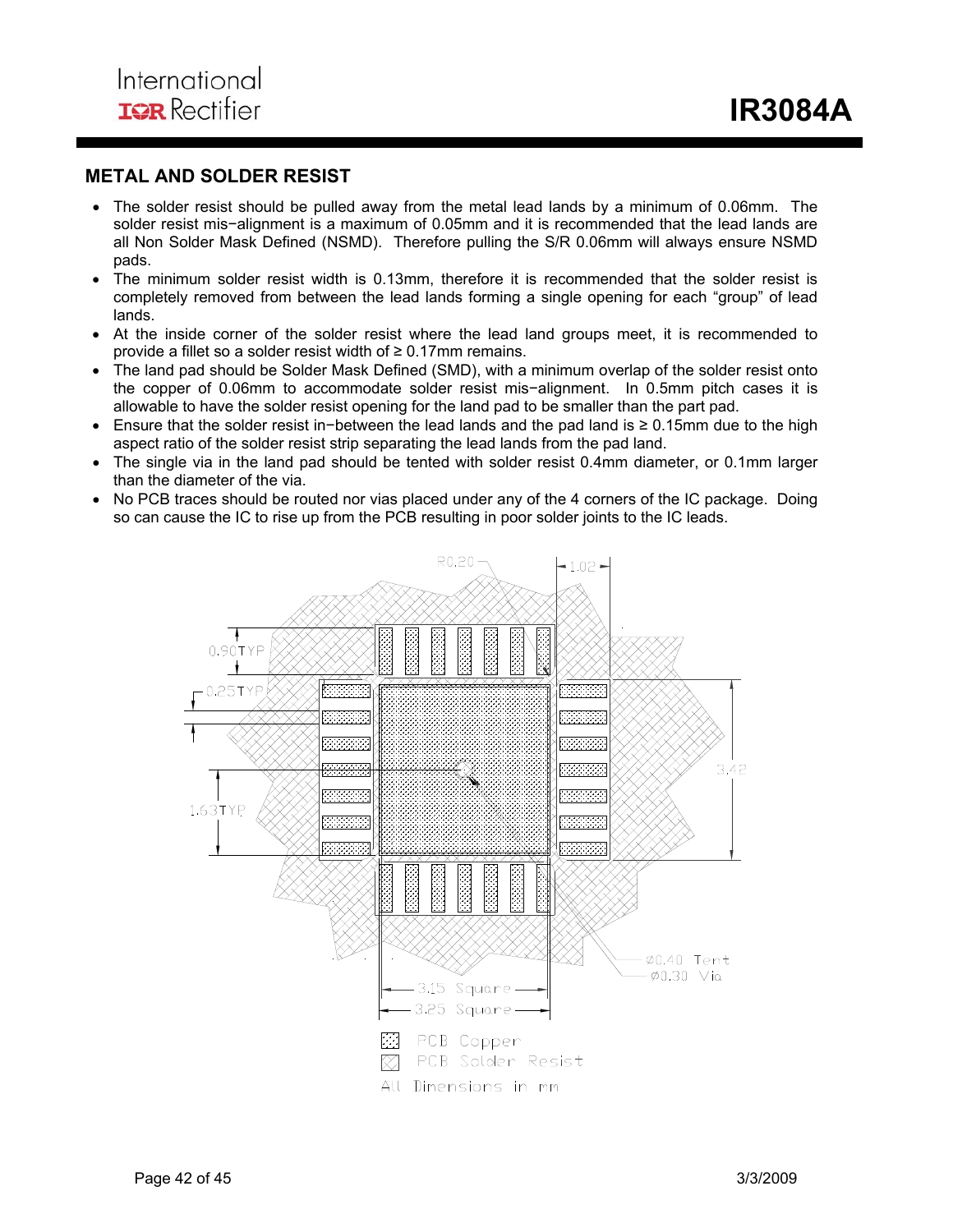## **PCB METAL AND COMPONENT PLACEMENT**

- Lead land width should be equal to nominal part lead width. The minimum lead to lead spacing should be  $\geq 0.2$ mm to minimize shorting.
- Lead land length should be equal to maximum part lead length + 0.2 mm outboard extension + 0.05mm inboard extension. The outboard extension ensures a large and inspectable toe fillet, and the inboard extension will accommodate any part misalignment and ensure a fillet.
- Center pad land length and width should be equal to maximum part pad length and width. However, the minimum metal to metal spacing should be ≥ 0.17mm for 2 oz. Copper (≥ 0.1mm for 1 oz. Copper and  $\geq 0.23$ mm for 3 oz. Copper)
- A single 0.30mm diameter via shall be placed in the center of the pad land and connected to ground to minimize the noise effect on the IC.

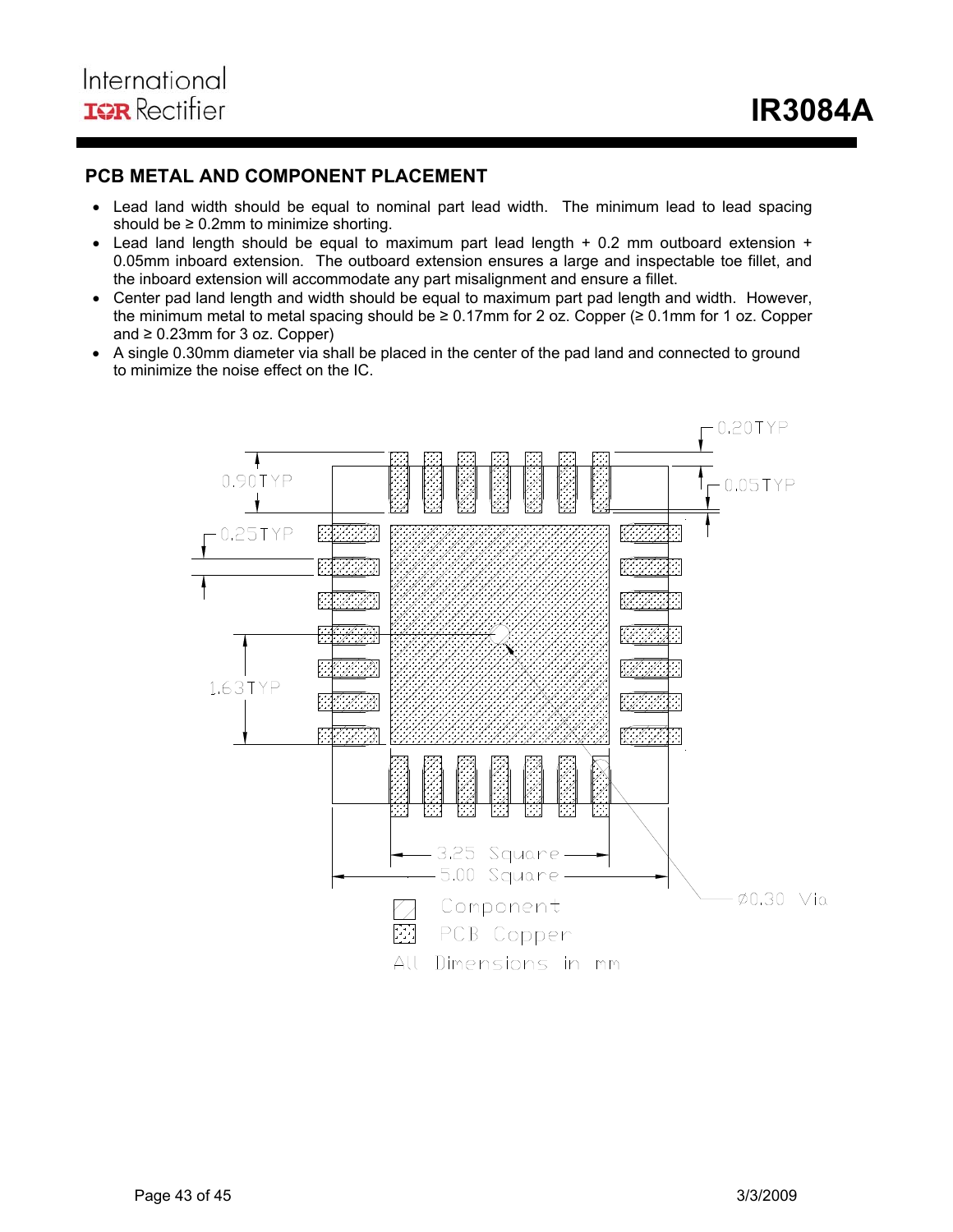## **STENCIL DESIGN**

- The stencil apertures for the lead lands should be approximately 80% of the area of the lead lands. Reducing the amount of solder deposited will minimize the occurrence of lead shorts. Since for 0.5mm pitch devices the leads are only 0.25mm wide, the stencil apertures should not be made narrower; openings in stencils < 0.25mm wide are difficult to maintain repeatable solder release.
- The stencil lead land apertures should therefore be shortened in length by 80% and centered on the lead land.
- The land pad aperture should be striped with 0.25mm wide openings and spaces to deposit approximately 50% area of solder on the center pad. If too much solder is deposited on the center pad the part will float and the lead lands will be open.
- The maximum length and width of the land pad stencil aperture should be equal to the solder resist opening minus an annular 0.2mm pull back to decrease the incidence of shorting the center land to the lead lands when the part is pushed into the solder paste.



All Dimensions in mm